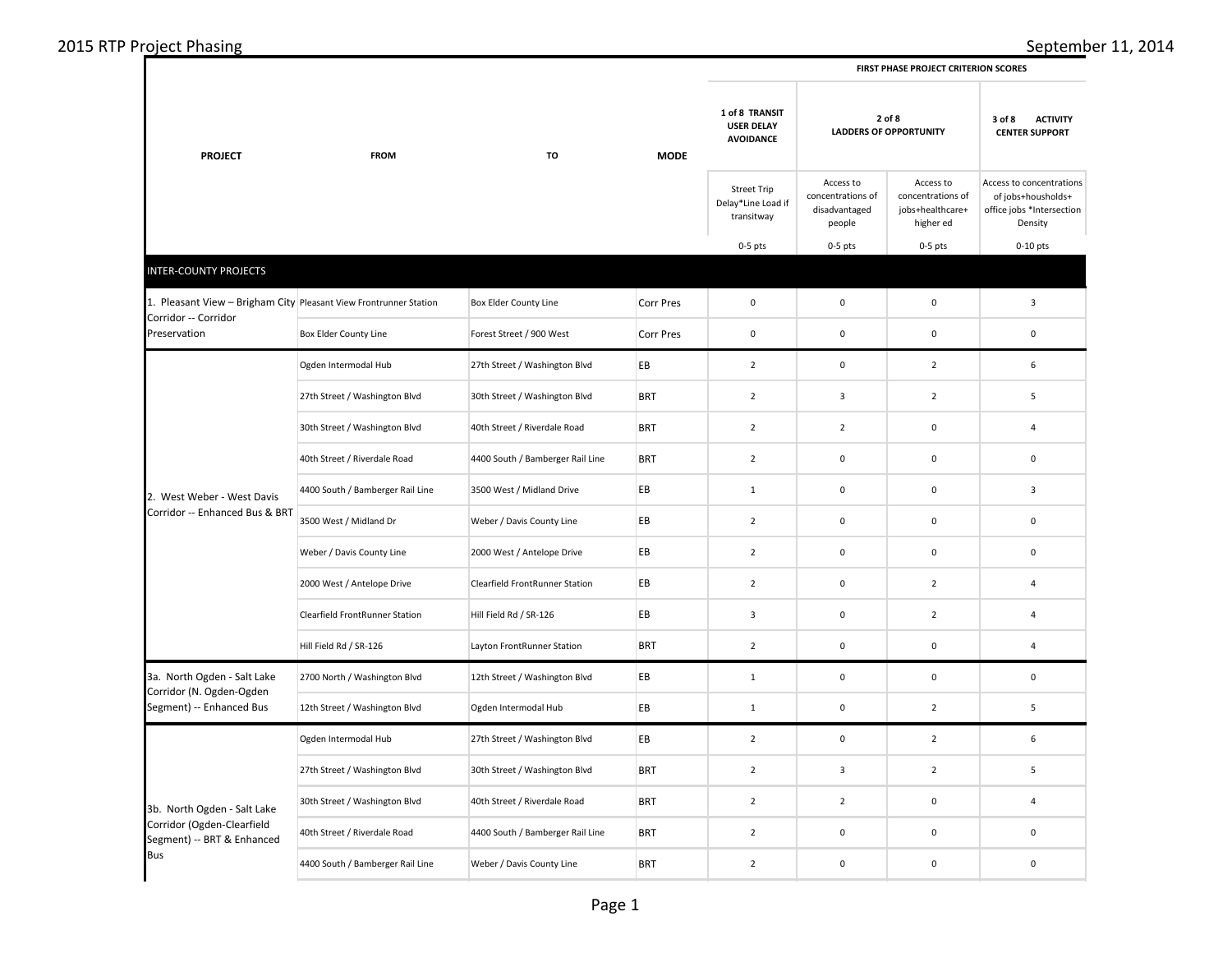## 2015 RTP Project Phasing September 11, 2014

|  | <b>FIRST PHASE PROJECT CRITERION SCORES</b> |
|--|---------------------------------------------|
|  |                                             |

| <b>PROJECT</b>                                                                                                      | <b>FROM</b><br>TO                     | <b>MODE</b>                          | 1 of 8 TRANSIT<br><b>USER DELAY</b><br><b>AVOIDANCE</b> | 2 of 8<br><b>LADDERS OF OPPORTUNITY</b>                |                                                           | <b>ACTIVITY</b><br>3 of 8<br><b>CENTER SUPPORT</b>              |                                                                                        |
|---------------------------------------------------------------------------------------------------------------------|---------------------------------------|--------------------------------------|---------------------------------------------------------|--------------------------------------------------------|-----------------------------------------------------------|-----------------------------------------------------------------|----------------------------------------------------------------------------------------|
|                                                                                                                     |                                       |                                      |                                                         | <b>Street Trip</b><br>Delay*Line Load if<br>transitway | Access to<br>concentrations of<br>disadvantaged<br>people | Access to<br>concentrations of<br>jobs+healthcare+<br>higher ed | Access to concentrations<br>of jobs+housholds+<br>office jobs *Intersection<br>Density |
|                                                                                                                     |                                       |                                      |                                                         | $0-5$ pts                                              | $0-5$ pts                                                 | $0-5$ pts                                                       | $0-10$ pts                                                                             |
|                                                                                                                     | Weber / Davis County Line             | <b>HAFB West Gate</b>                | <b>BRT</b>                                              | $\overline{2}$                                         | $\mathbf 0$                                               | $\mathbf 0$                                                     | $\overline{4}$                                                                         |
|                                                                                                                     | HAFB West Gate                        | Clearfield FrontRunner Station       | <b>BRT</b>                                              | $\overline{\mathbf{3}}$                                | $\pmb{0}$                                                 | $\mathbf 2$                                                     | 5                                                                                      |
|                                                                                                                     | Clearfield FrontRunner Station        | Hill Field Rd / SR 126               | <b>BRT</b>                                              | $\overline{2}$                                         | $\mathsf 0$                                               | $\overline{2}$                                                  | 5                                                                                      |
| 3c. North Ogden - Salt Lake<br>Corridor (Clearfield-Farmington                                                      | Hill Field Rd / SR 126                | Layton FrontRunner Station           | <b>BRT</b>                                              | $\overline{2}$                                         | $\mathbf 0$                                               | $\mathbf 0$                                                     | $\overline{4}$                                                                         |
| Segment) -- BRT & Enhanced<br><b>Bus</b>                                                                            | Layton FrontRunner Station            | US 89 / SR 126                       | <b>BRT</b>                                              | $\overline{2}$                                         | $\mathsf 0$                                               | $\pmb{0}$                                                       | $\mathbf 0$                                                                            |
|                                                                                                                     | US 89 / SR 126                        | Farmington FrontRunner Station       | EB                                                      | $\mathbf{1}$                                           | $\mathbf 0$                                               | $\pmb{0}$                                                       | $\overline{4}$                                                                         |
| 3d. North Ogden - Salt Lake<br>Corridor (Farmington-Bountiful                                                       | Farmington FrontRunner Station        | 500 South / Main Street (Bountiful)  | EB                                                      | $\overline{2}$                                         | $\pmb{0}$                                                 | $\pmb{0}$                                                       | $\overline{\mathbf{3}}$                                                                |
| Segment) -- Enhanced Bus                                                                                            | 500 South / Main Street (Bountiful)   | Woods Cross FrontRunner Station      | EB                                                      |                                                        |                                                           |                                                                 |                                                                                        |
|                                                                                                                     | Woods Cross FrontRunner Station       | 500 South / Main Street (Bountiful)  | EB                                                      |                                                        |                                                           |                                                                 |                                                                                        |
|                                                                                                                     | 500 South / Main Street (Bountiful)   | 2600 South / Main Street (Bountiful) | EB                                                      | $\mathbf 1$                                            | $\pmb{0}$                                                 | $\pmb{0}$                                                       | $\pmb{0}$                                                                              |
|                                                                                                                     | 2600 South / Main Street (Bountiful)  | US-89 / Eagle Ridge Dr               | <b>BRT</b>                                              | $\overline{2}$                                         | $\mathbf 0$                                               | $\mathsf 0$                                                     | $\mathbf 0$                                                                            |
| 3e. North Ogden - Salt Lake<br>Corridor (Davis-SLC Community US-89 / Eagle Ridge Dr<br>Connector) -- BRT & Enh. Bus |                                       | Davis / Salt Lake County Line        | <b>BRT</b>                                              | $\overline{\mathbf{3}}$                                | $\pmb{0}$                                                 | $\pmb{0}$                                                       | $\mathbf 0$                                                                            |
|                                                                                                                     | Davis / Salt Lake County Line         | US-89 / 400 West                     | <b>BRT</b>                                              | $\overline{2}$                                         | $\mathbf{1}$                                              | $\mathsf 0$                                                     | $\mathbf 0$                                                                            |
|                                                                                                                     | US-89 / 400 West                      | 200 South / 400 West                 | <b>BRT</b>                                              | $\overline{2}$                                         | $\mathbf 2$                                               | $\mathbf 2$                                                     | 5                                                                                      |
|                                                                                                                     | 200 South / 400 West                  | 200 South Transit Center             | EB                                                      | $\overline{2}$                                         | $\overline{2}$                                            | 3                                                               | 9                                                                                      |
|                                                                                                                     | Ogden Intermodal Hub                  |                                      | <b>HUB</b>                                              |                                                        |                                                           |                                                                 |                                                                                        |
|                                                                                                                     | <b>Clearfield FrontRunner Station</b> |                                      | <b>HUB</b>                                              |                                                        |                                                           |                                                                 |                                                                                        |
| 4. Six FrontRunner Park and<br>Ride Lot Expansion                                                                   | Farmington FrontRunner Station        |                                      | <b>HUB</b>                                              |                                                        |                                                           |                                                                 |                                                                                        |
|                                                                                                                     | Salt Lake Central                     |                                      | <b>HUB</b>                                              |                                                        |                                                           |                                                                 |                                                                                        |
|                                                                                                                     | Murray Central Station                |                                      | <b>HUB</b>                                              | $\mathbf 0$                                            | $\mathbf 0$                                               | $\mathsf 0$                                                     | $\mathbf 0$                                                                            |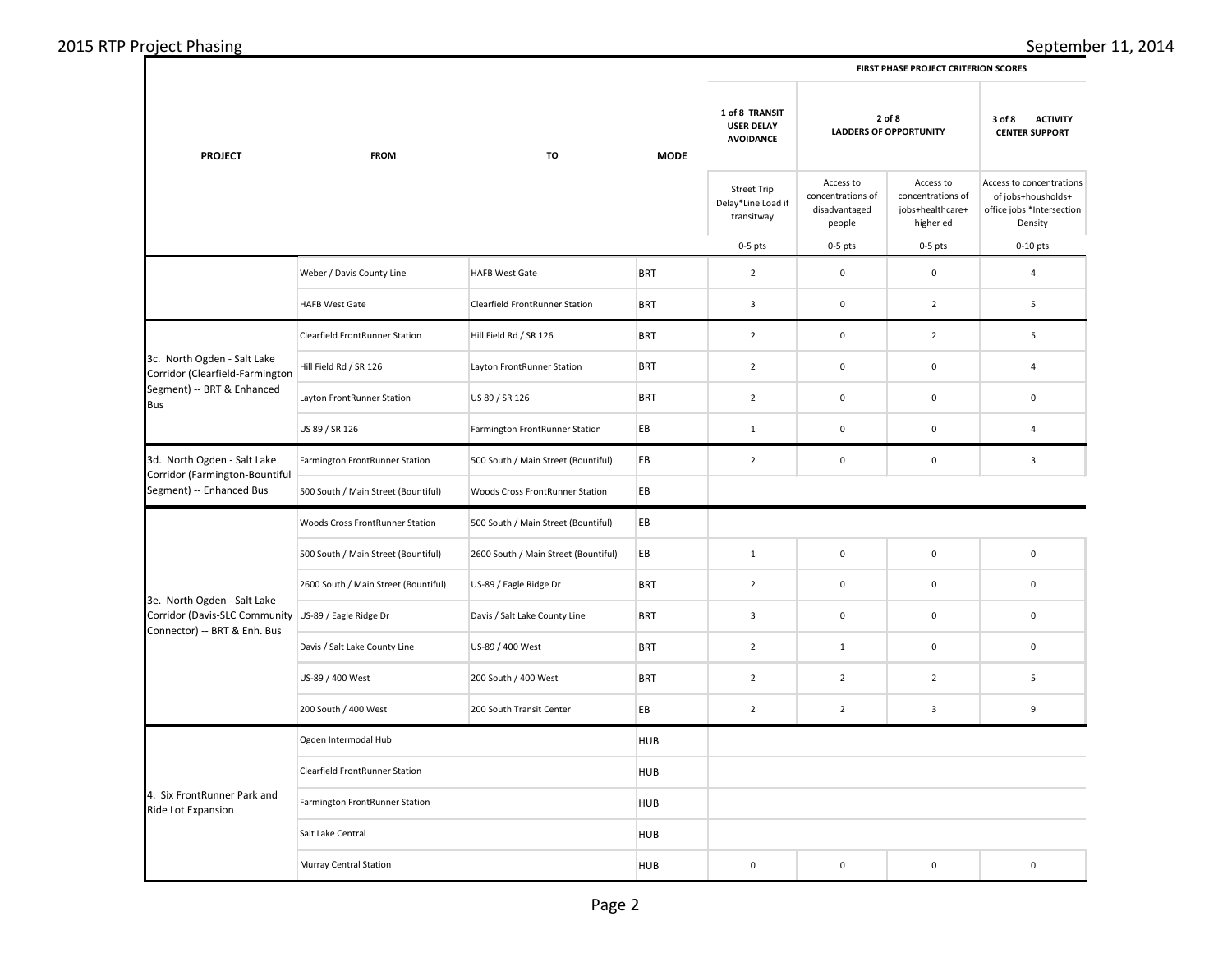| 2015 RTP Project Phasing |  |
|--------------------------|--|
|--------------------------|--|

| <b>PROJECT</b>                                          | <b>FROM</b><br>TO                                                          | <b>MODE</b>                              | 1 of 8 TRANSIT<br>2 of 8<br><b>USER DELAY</b><br><b>LADDERS OF OPPORTUNITY</b><br><b>AVOIDANCE</b> |                                                        |                                                           | 3 of 8<br><b>ACTIVITY</b><br><b>CENTER SUPPORT</b>              |                                                                                        |
|---------------------------------------------------------|----------------------------------------------------------------------------|------------------------------------------|----------------------------------------------------------------------------------------------------|--------------------------------------------------------|-----------------------------------------------------------|-----------------------------------------------------------------|----------------------------------------------------------------------------------------|
|                                                         |                                                                            |                                          |                                                                                                    | <b>Street Trip</b><br>Delay*Line Load if<br>transitway | Access to<br>concentrations of<br>disadvantaged<br>people | Access to<br>concentrations of<br>jobs+healthcare+<br>higher ed | Access to concentrations<br>of jobs+housholds+<br>office jobs *Intersection<br>Density |
| TURRATHICLETIC Opgrade                                  |                                                                            |                                          |                                                                                                    | $0-5$ pts                                              | $0-5$ pts                                                 | $0-5$ pts                                                       | $0-10$ pts                                                                             |
| Select siding locations TBD on                          | 3 miles of siding in the Bluffdale/Draper aerea and Positive Train Control |                                          | LU                                                                                                 | $\mathbf 0$                                            | $\mathsf 0$                                               | $\mathsf 0$                                                     | $\mathsf 0$                                                                            |
|                                                         | 500 South / Orchard Drive                                                  | 500 South / Main Street (Bountiful)      | EB                                                                                                 | $\mathbf{1}$                                           | $\mathsf 0$                                               | $\mathsf 0$                                                     | $\mathsf 0$                                                                            |
|                                                         | 500 South / Main Street (Bountiful)                                        | 500 South / Redwood Road                 | EB                                                                                                 | $\mathbf 1$                                            | $\mathsf 0$                                               | $\mathsf 0$                                                     | $\overline{4}$                                                                         |
|                                                         | 500 South / Redwood Road                                                   | Davis / Salt Lake County Line            | EB                                                                                                 | $\overline{2}$                                         | $\mathbf 0$                                               | 0                                                               | 0                                                                                      |
|                                                         | Davis / Salt Lake County Line                                              | North Temple / 1950 W TRAX Station       | EB                                                                                                 | $\overline{2}$                                         | $\overline{2}$                                            | $\mathbf 0$                                                     | 4                                                                                      |
| 6. North Redwood (Davis<br>County) Corridor -- Enhanced | North Temple / 1950 W TRAX Station                                         | Redwood Road / I-80                      | <b>BRT</b>                                                                                         | $\mathbf{3}$                                           | $\overline{2}$                                            | $\mathsf 0$                                                     | $\sqrt{5}$                                                                             |
| <b>Bus &amp; BRT</b>                                    | Redwood Road / I-80                                                        | I-80 / 600 South Offramp                 | EB                                                                                                 | $\overline{2}$                                         | $\overline{2}$                                            | $\mathbf{3}$                                                    | 3                                                                                      |
|                                                         | I-80 / 600 South Offramp                                                   | 600 West / 600 South                     | <b>BRT</b>                                                                                         | $\mathbf 0$                                            | $\mathbf 0$                                               | $\mathbf{3}$                                                    | $\sqrt{5}$                                                                             |
|                                                         | 600 West / 600 South                                                       | 600 West / 200 South                     | <b>BRT</b>                                                                                         | $\mathbf 0$                                            | $\overline{2}$                                            | $\mathbf{3}$                                                    | $\overline{7}$                                                                         |
|                                                         | 600 West / 200 South                                                       | 200 South Transit Center                 | EB                                                                                                 | $\overline{2}$                                         | 3                                                         | $\overline{\mathbf{3}}$                                         | 8                                                                                      |
|                                                         | Vine Street / Main Street (Tooele)                                         | 5600 West / SR 201                       | EB                                                                                                 | $\mathbf 0$                                            | $\mathbf 0$                                               | $\mathbf 0$                                                     | 0                                                                                      |
|                                                         | 5600 West / SR 201                                                         | Wright Bros. Drive / I-80 Onramp         | EB                                                                                                 | $\mathbf 0$                                            | $\mathbf 0$                                               | 0                                                               | $\mathsf 0$                                                                            |
|                                                         | Wright Bros. Drive / I-80 Onramp                                           | North Temple / 1950 West TRAX Station EB |                                                                                                    | $\mathbf 0$                                            | $\mathsf 0$                                               | $\mathsf{O}\xspace$                                             | $\pmb{0}$                                                                              |
| 7. Tooele Corridor -- Enhanced                          | North Temple / 1950 W TRAX Station                                         | Redwood Road / I-80                      | <b>BRT</b>                                                                                         | $\mathbf 0$                                            | $\pmb{0}$                                                 | $\mathbf 0$                                                     | $\mathbf 0$                                                                            |
| <b>Bus Downtown</b>                                     | Redwood Road / I-80                                                        | I-80 / 600 South Offramp                 | EB                                                                                                 | $\mathbf 0$                                            | $\mathbf 0$                                               | $\mathbf 0$                                                     | $\mathsf 0$                                                                            |
|                                                         | I-80 / 600 South Offramp                                                   | 600 West / 600 South                     | <b>BRT</b>                                                                                         | $\mathbf 0$                                            | $\mathbf 0$                                               | $\mathsf 0$                                                     | $\mathbf 0$                                                                            |
|                                                         | 600 West / 600 South                                                       | 600 West / 200 South                     | <b>BRT</b>                                                                                         | $\mathbf 0$                                            | $\pmb{0}$                                                 | $\mathsf 0$                                                     | $\mathbf 0$                                                                            |
|                                                         | 600 West / 200 South                                                       | 200 South Transit Center                 | EB                                                                                                 | $\mathbf 0$                                            | $\pmb{0}$                                                 | $\pmb{0}$                                                       | $\pmb{0}$                                                                              |
| <b>BOX ELDER COUNTY PROJECTS</b>                        |                                                                            |                                          |                                                                                                    |                                                        |                                                           |                                                                 |                                                                                        |
| 8. US-91 Park and Ride                                  | Interstate 15 at SR-91 (1100 South)                                        |                                          | PNR                                                                                                | $\mathbf 0$                                            | $\pmb{0}$                                                 | $\mathsf 0$                                                     | $\pmb{0}$                                                                              |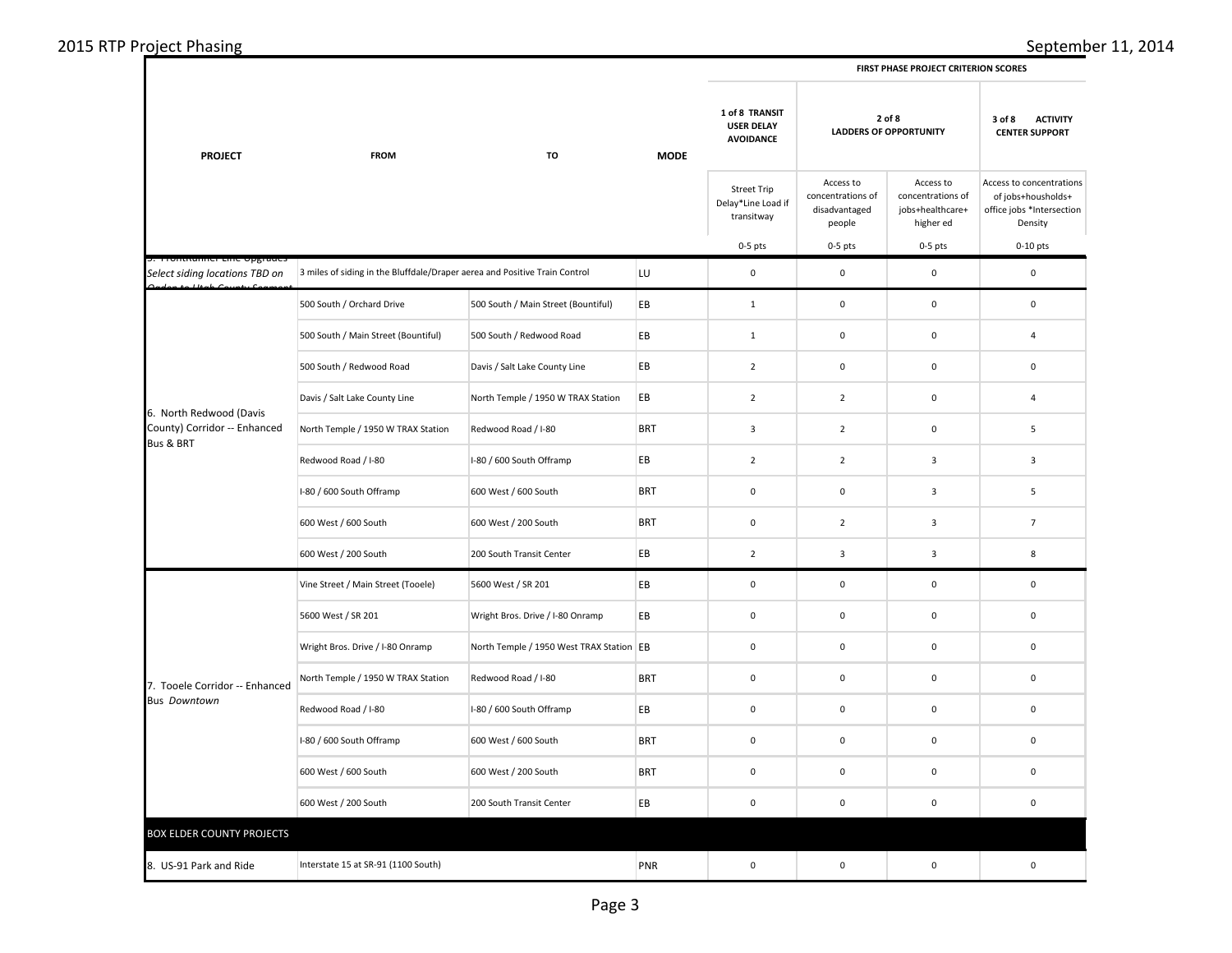| 2015 RTP Project Phasing |  |
|--------------------------|--|
|--------------------------|--|

**FIRST PHASE PROJECT CRITERION SCORES**

| <b>PROJECT</b>                                                      | <b>FROM</b>                              | <b>MODE</b><br>TO                | 1 of 8 TRANSIT<br><b>USER DELAY</b><br><b>AVOIDANCE</b> | 2 of 8<br><b>LADDERS OF OPPORTUNITY</b>                |                                                           | <b>ACTIVITY</b><br>3 of 8<br><b>CENTER SUPPORT</b>              |                                                                                        |
|---------------------------------------------------------------------|------------------------------------------|----------------------------------|---------------------------------------------------------|--------------------------------------------------------|-----------------------------------------------------------|-----------------------------------------------------------------|----------------------------------------------------------------------------------------|
|                                                                     |                                          |                                  |                                                         | <b>Street Trip</b><br>Delay*Line Load if<br>transitway | Access to<br>concentrations of<br>disadvantaged<br>people | Access to<br>concentrations of<br>jobs+healthcare+<br>higher ed | Access to concentrations<br>of jobs+housholds+<br>office jobs *Intersection<br>Density |
|                                                                     |                                          |                                  |                                                         | $0-5$ pts                                              | $0-5$ pts                                                 | $0-5$ pts                                                       | $0-10$ pts                                                                             |
| 9. Promontory Road Park and<br>Ride                                 | Interstate 15 at Promontory Road         |                                  | PNR                                                     | $\mathbf 0$                                            | $\mathbf 0$                                               | $\pmb{0}$                                                       | 0                                                                                      |
| <b>WEBER COUNTY PROJECTS</b>                                        |                                          |                                  |                                                         |                                                        |                                                           |                                                                 |                                                                                        |
| 10. Ogden - Pleasant View<br>FrontRunner Corridor - Line<br>Upgrade | Downtown Ogden                           | Pleasant View FrontRunner Statn  | LU                                                      | $\mathbf 0$                                            | $\mathbf 0$                                               | $\pmb{0}$                                                       | 0                                                                                      |
|                                                                     | Ogden Intermodal Hub                     | 27th Street / Washington Blvd    | SC                                                      | $\mathsf 0$                                            | $\mathbf 0$                                               | $\mathbf 0$                                                     | 0                                                                                      |
| 11. Ogden - Weber State                                             | 27th Street / Washington Blvd            | 30th Street / Washington Blvd    | SC                                                      | $\mathbf 0$                                            | $\mathbf 0$                                               | $\pmb{0}$                                                       | 0                                                                                      |
| University Corridor -- Mode<br>Undetermined                         | 30th Street / Washington Blvd            | Harrison Blvd / Edvalson Street  | SC                                                      | $\mathsf 0$                                            | $\mathbf 0$                                               | $\mathbf 0$                                                     | $\mathbf 0$                                                                            |
|                                                                     | Harrison Blvd / Edvalson Street          | McKay-Dee Hospital               | SC                                                      | $\mathbf 0$                                            | $\mathbf 0$                                               | $\pmb{0}$                                                       | $\mathbf 0$                                                                            |
|                                                                     | 3500 West / Midland Drive                | 4400 South / Bamberger Rail Line | EВ                                                      | $\mathbf 0$                                            | $\pmb{0}$                                                 | $\mathbf 0$                                                     | $\mathbf 0$                                                                            |
| 12. West Weber - WSU<br>Corridor -- BRT & Enhanced                  | 4400 South / Bamberger Rail Line         | 40th Street / Riverdale Road     | <b>BRT</b>                                              | $\mathbf 0$                                            | $\mathbf 0$                                               | $\pmb{0}$                                                       | $\mathbf 0$                                                                            |
| Bus                                                                 | 40th Street / Riverdale Road             | McKay-Dee Hospital               | <b>BRT</b>                                              | $\mathbf 0$                                            | $\mathbf 0$                                               | $\mathbf 0$                                                     | $\mathbf 0$                                                                            |
|                                                                     | McKay-Dee Hospital                       | Harrison Blvd / Edvalson Street  | <b>BRT</b>                                              | $\mathbf 0$                                            | $\mathbf 0$                                               | $\pmb{0}$                                                       | $\mathbf 0$                                                                            |
| 13. Mt. Ogden Maintenance<br>Facility                               | Existing Mt. Ogden maintenance facility  |                                  | <b>FACL</b>                                             |                                                        |                                                           |                                                                 |                                                                                        |
| 14. Ogden Valley Park and Ride SR-39 near Pineview Dam              |                                          |                                  | PNR                                                     | $\mathbf 0$                                            | $\mathbf 0$                                               | $\mathbf 0$                                                     | 0                                                                                      |
| 15. Ogden Canyon Mouth Park<br>and Ride                             | 12th Street and Harrison Boulevard       |                                  | PNR                                                     | $\mathbf 0$                                            | $\pmb{0}$                                                 | $\pmb{0}$                                                       | $\mathbf 0$                                                                            |
| <b>DAVIS COUNTY PROJECTS</b>                                        |                                          |                                  |                                                         |                                                        |                                                           |                                                                 |                                                                                        |
| 16. Falcon Hill - Hill AFB West<br><b>Transit Hub</b>               | Falcon Hill - Hill AFB West Gate         |                                  | PNR                                                     | $\mathbf 0$                                            | $\,0\,$                                                   | 0                                                               | $\mathbf 0$                                                                            |
| 17. Layton Park and Ride Lot<br>Expansion                           | Existing Layton FrontRunner Station area |                                  | PNR                                                     | $\mathbf 0$                                            | $\mathbf 0$                                               | $\pmb{0}$                                                       | 0                                                                                      |
| SALT LAKE COUNTY SMALL AREA PROJECTS                                |                                          |                                  |                                                         |                                                        |                                                           |                                                                 |                                                                                        |
| 18. Airport TRAX<br>Reconfiguration                                 | <b>SLIA Terminals</b>                    |                                  | LU                                                      | $\mathbf 0$                                            | $\mathbf 0$                                               | $\mathbf 0$                                                     | $\mathbf 0$                                                                            |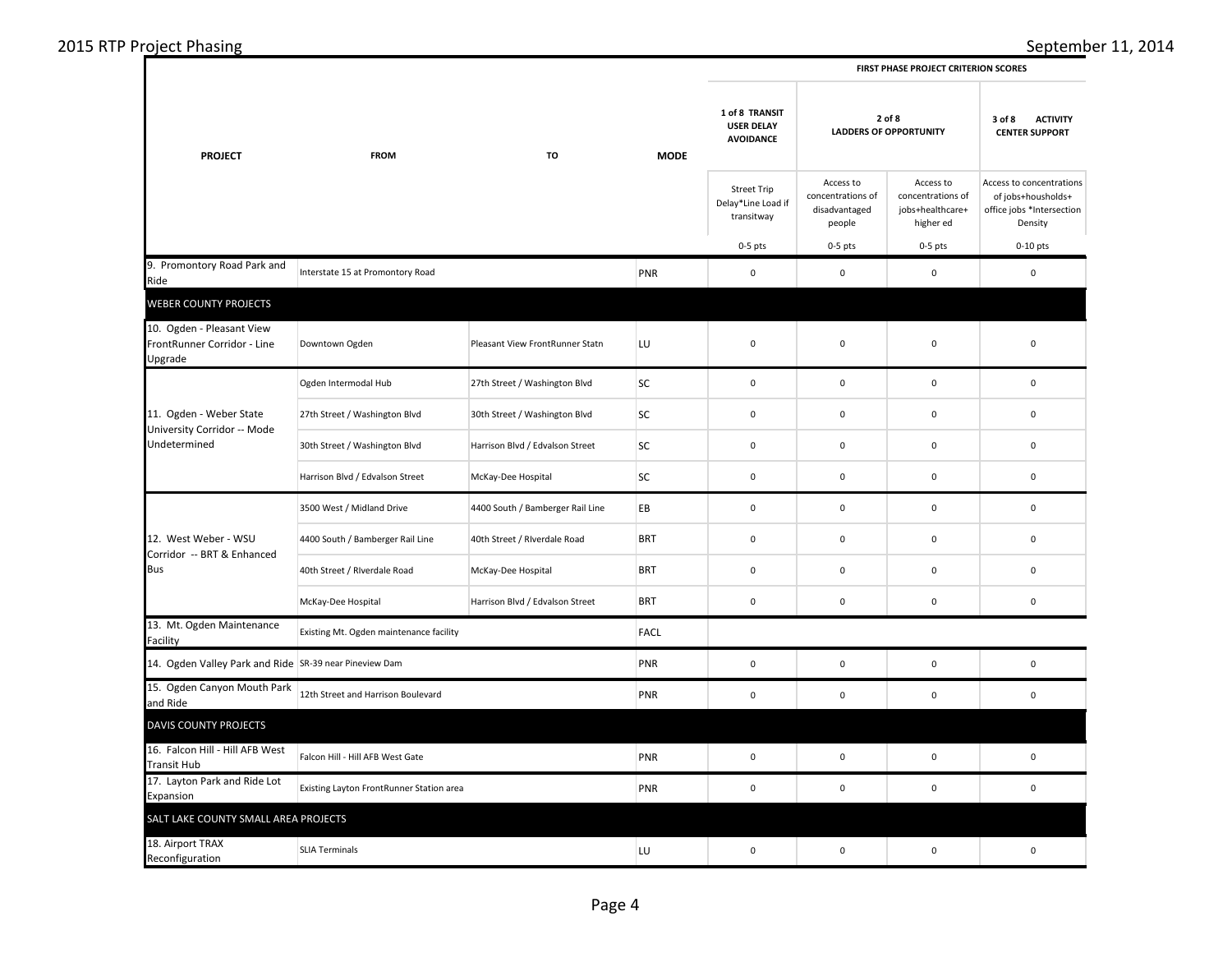## 2015 RTP Project Phasing September 11, 2014

|  | <b>FIRST PHASE PROJECT CRITERION SCORES</b> |  |
|--|---------------------------------------------|--|
|  |                                             |  |

|                                                         |                                                                                  |                                             | <b>MODE</b>    |                                                         |                                                           |                                                                 |                                                                                        |
|---------------------------------------------------------|----------------------------------------------------------------------------------|---------------------------------------------|----------------|---------------------------------------------------------|-----------------------------------------------------------|-----------------------------------------------------------------|----------------------------------------------------------------------------------------|
| <b>PROJECT</b>                                          | <b>FROM</b>                                                                      | TO                                          |                | 1 of 8 TRANSIT<br><b>USER DELAY</b><br><b>AVOIDANCE</b> | 2 of 8<br><b>LADDERS OF OPPORTUNITY</b>                   |                                                                 | <b>ACTIVITY</b><br>3 of 8<br><b>CENTER SUPPORT</b>                                     |
|                                                         |                                                                                  |                                             |                | <b>Street Trip</b><br>Delay*Line Load if<br>transitway  | Access to<br>concentrations of<br>disadvantaged<br>people | Access to<br>concentrations of<br>jobs+healthcare+<br>higher ed | Access to concentrations<br>of jobs+housholds+<br>office jobs *Intersection<br>Density |
|                                                         |                                                                                  |                                             |                | $0-5$ pts                                               | $0-5$ pts                                                 | $0-5$ pts                                                       | $0-10$ pts                                                                             |
| 19. Airport High Speed Rail<br>Station                  | Salt Lake International Airport                                                  |                                             | LU             | 0                                                       | $\pmb{0}$                                                 | 0                                                               | $\pmb{0}$                                                                              |
| 20. University of Utah Transit<br>Hub                   | Fort Douglas Area                                                                |                                             | Hub            | $\mathbf 0$                                             | $\mathsf 0$                                               | $\mathsf 0$                                                     | $\mathbf 0$                                                                            |
| 21. 200 South Transit Hub                               | 200 South between 650 West and 200 East                                          |                                             | Hub Downtowi   | $\mathsf 0$                                             | $\mathbf 0$                                               | $\mathsf 0$                                                     | $\pmb{0}$                                                                              |
| 22. Depot District/Central<br>Garage Project            | 200 South and 669 West, Salt Lake City                                           |                                             | Depot District | $\mathbf 0$                                             | 0                                                         | $\mathbf 0$                                                     | $\mathbf 0$                                                                            |
| 23. Interstate 80 / Downtown                            | 500 South I-15 and I-80 On-Ramp                                                  |                                             | <b>RMP</b>     |                                                         |                                                           |                                                                 |                                                                                        |
| <b>Bus Ramps</b>                                        | 600 South I-15 and I-80 Off-Ramp                                                 | <b>RMP</b>                                  |                |                                                         |                                                           |                                                                 |                                                                                        |
| 24. East Airport Transit Hub                            | Near 1950 W and North Temple                                                     |                                             | Hub            | $\mathbf 0$                                             | $\mathbf 0$                                               | $\mathsf 0$                                                     | $\pmb{0}$                                                                              |
| 25. Conttonwood Transit Hub                             | Near Highland Drive and Murray-Holladay Road                                     |                                             | Hub            |                                                         |                                                           |                                                                 |                                                                                        |
| Union Park Avenue/Ft Union                              | Near Union Park Avenue and Fort Union Blvd.                                      |                                             | Hub            | $\mathbf 0$                                             | $\pmb{0}$                                                 | $\pmb{0}$                                                       | $\pmb{0}$                                                                              |
| SALT LAKE COUNTY, NORTH-SOUTH PROJECTS                  |                                                                                  |                                             |                |                                                         |                                                           |                                                                 |                                                                                        |
|                                                         | Salt Lake Central                                                                | 200 South / 200 East                        | EB             | 5                                                       | $\mathbf{3}$                                              | $\mathbf{3}$                                                    | $\bf 8$                                                                                |
|                                                         | 200 South / 200 East                                                             | 200 South / 500 East                        | EB             | $\overline{2}$                                          | 5                                                         | $\overline{3}$                                                  | 10                                                                                     |
|                                                         | 200 South / 500 East                                                             | 200 South / 900 East                        | EB             | $\overline{\mathbf{3}}$                                 | $\overline{4}$                                            | $\mathbf{3}$                                                    | $\overline{7}$                                                                         |
|                                                         | 200 South / 900 East                                                             | 200 South / 1300 East                       | EВ             | $\mathbf{1}$                                            | 4                                                         | $\overline{\mathbf{3}}$                                         | $\pmb{0}$                                                                              |
|                                                         | 200 South / 1300 East                                                            | Mario Capecchi Drive / Reaserch Rd (Nev BRT |                | $\mathbf 1$                                             | $\overline{2}$                                            | $\overline{2}$                                                  | $\sqrt{5}$                                                                             |
|                                                         | Mario Capecchi Drive / Research Rd (New Wakara Way / Arapeen Drive (New Road BRT |                                             |                | $\mathbf{1}$                                            | $\pmb{0}$                                                 | $\overline{\mathbf{3}}$                                         | $\overline{7}$                                                                         |
| 27. SLC - Foothill Drive -<br>Wasatch Drive Corridor -- | Wakara Way / Arapeen Drive (New Road I 2100 East / Foothill Drive                |                                             | <b>BRT</b>     | $\overline{2}$                                          | $\pmb{0}$                                                 | $\overline{2}$                                                  | $\sqrt{4}$                                                                             |
| <b>Enhanced Bus &amp; BRT</b>                           | 2100 East / Foothill Drive                                                       | I-80 / I-215 / Foothill Drive Interchange   | <b>BRT</b>     | $\mathbf{1}$                                            | $\mathbf 0$                                               | $\mathsf 0$                                                     | $\mathbf 0$                                                                            |
|                                                         | I-80 / I-215 / Foothill Drive Interchange                                        | I-215 Ramp / 3300 South                     | EB             | $\mathbf 1$                                             | $\pmb{0}$                                                 | $\mathbf 0$                                                     | $\pmb{0}$                                                                              |
|                                                         | I-215 Ramp / 3300 South                                                          | I-215 Ramp / 3900 South                     | EВ             | $\mathbf{1}$                                            | $\mathbf 0$                                               | $\mathbf 0$                                                     | $\mathbf 0$                                                                            |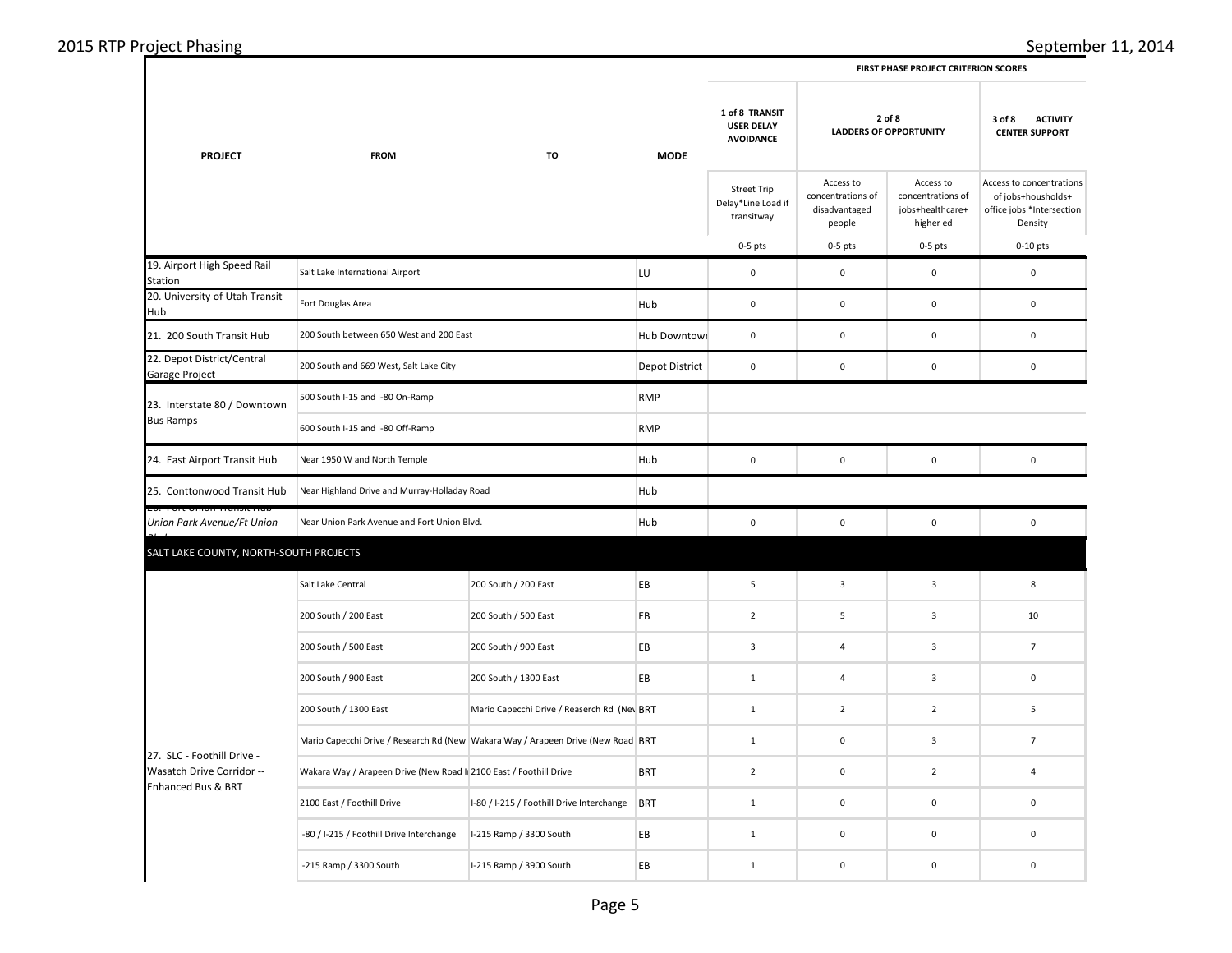| <b>PROJECT</b>                            | <b>FROM</b><br><b>TO</b>                                             |                                             | <b>MODE</b> | 1 of 8 TRANSIT<br><b>USER DELAY</b><br><b>AVOIDANCE</b> | 2 of 8<br><b>LADDERS OF OPPORTUNITY</b>                   |                                                                 | 3 of 8<br><b>ACTIVITY</b><br><b>CENTER SUPPORT</b>                                     |
|-------------------------------------------|----------------------------------------------------------------------|---------------------------------------------|-------------|---------------------------------------------------------|-----------------------------------------------------------|-----------------------------------------------------------------|----------------------------------------------------------------------------------------|
|                                           |                                                                      |                                             |             | <b>Street Trip</b><br>Delay*Line Load if<br>transitway  | Access to<br>concentrations of<br>disadvantaged<br>people | Access to<br>concentrations of<br>jobs+healthcare+<br>higher ed | Access to concentrations<br>of jobs+housholds+<br>office jobs *Intersection<br>Density |
|                                           |                                                                      |                                             |             | $0-5$ pts                                               | $0-5$ pts                                                 | $0-5$ pts                                                       | $0-10$ pts                                                                             |
|                                           | I-215 Ramp / 3900 South                                              | I-215 Ramp / 6200 South                     | EB          | $\mathbf{1}$                                            | $\mathbf 0$                                               | $\mathsf 0$                                                     | 4                                                                                      |
|                                           | I-215 Ramp / 6200 South                                              | Big Cottonwood Canyon Park and Ride         | <b>BRT</b>  | $\mathbf{1}$                                            | $\mathbf 0$                                               | $\mathsf 0$                                                     | 5                                                                                      |
|                                           | Big Cottonwood Canyon Park and RIde                                  | Little Cottowood Canyon                     | EB          | $\mathbf 0$                                             | $\mathbf 0$                                               | $\mathbf 0$                                                     | 3                                                                                      |
|                                           | Salt Lake Central                                                    | 200 South / 200 East                        | EB          | $\overline{2}$                                          | $\overline{3}$                                            | $\overline{\mathbf{3}}$                                         | 8                                                                                      |
|                                           | 200 South / 200 East                                                 | 200 South / 500 East                        | EB          | $\overline{2}$                                          | 5                                                         | $\mathbf{3}$                                                    | 10                                                                                     |
|                                           | 200 South / 500 East                                                 | 200 South / 900 East                        | EB          | $\overline{2}$                                          | $\overline{4}$                                            | $\overline{3}$                                                  | $\overline{7}$                                                                         |
| 28. Highland Drive Corridor --            | 200 South / 900 East                                                 | 200 South / 1300 East                       | EB          | $\mathbf{3}$                                            | 4                                                         | 3                                                               | 0                                                                                      |
| Enhanced Bus, BRT, & Mode<br>Undetermined | 200 South / 1300 East                                                | Highland Drive / Richmond Street (1300 I EB |             | $\overline{2}$                                          | $\overline{2}$                                            | $\overline{2}$                                                  | 3                                                                                      |
|                                           | Highland Drive / Richmond Street (1300 E Highland Drive / 9400 South |                                             | EB          | $\mathbf{1}$                                            | $\mathbf 0$                                               | 0                                                               | $\overline{\mathbf{3}}$                                                                |
|                                           | Highland Drive / 9400 South                                          | State Street / 9400 South                   | EB          | $\mathbf 1$                                             | $\mathbf 0$                                               | $\mathsf 0$                                                     | $\overline{\mathbf{3}}$                                                                |
|                                           | State Street / 9400 South                                            | Sandy Civic Center TRAX Station             | EB          | $\overline{2}$                                          | $\mathbf 0$                                               | $\mathbf 0$                                                     | $\overline{\phantom{a}}$                                                               |
|                                           | Sandy Civic Center TRAX Station                                      | South Jordan FrontRunner Station            | <b>BRT</b>  | $\overline{2}$                                          | $\mathbf 0$                                               | $\mathbf 0$                                                     | 4                                                                                      |
|                                           | Salt Lake Central                                                    | 200 South / 200 East                        | EB          | $\mathsf 3$                                             | $\overline{\mathbf{3}}$                                   | $\mathbf{3}$                                                    | 8                                                                                      |
|                                           | 200 South / 200 East                                                 | 200 South / 500 East                        | EB          | $\overline{3}$                                          | 5                                                         | $\overline{3}$                                                  | 10                                                                                     |
|                                           | 200 South / 500 East                                                 | 200 South / 900 East                        | EB          | $\overline{2}$                                          | $\overline{3}$                                            | $\overline{\mathbf{3}}$                                         | $\overline{7}$                                                                         |
|                                           | 200 South / 900 East                                                 | 200 South / 1300 East                       | EB          | $\overline{2}$                                          | $\overline{4}$                                            | $\overline{\mathbf{3}}$                                         | $\mathbf 0$                                                                            |
|                                           | 200 South / 1300 East                                                | 2800 South / Highland Dr                    | EB          | $\overline{2}$                                          | $\overline{2}$                                            | $\overline{2}$                                                  | 3                                                                                      |
| 29. 1300 East Corridor -- BRT &           | 2800 South / Highland Dr                                             | 4500 South / 1300 East                      | <b>BRT</b>  | $\overline{2}$                                          | $\mathbf 0$                                               | $\overline{2}$                                                  | 4                                                                                      |
| <b>Enhanced Bus</b>                       | 4500 South / 1300 East                                               | Murray Holladay Road / 1300 East            | EB          | $\overline{2}$                                          | $\overline{2}$                                            | $\mathbf 0$                                                     | $\mathbf 0$                                                                            |
|                                           | Murray Holladay Road / 1300 East                                     | Van Winkle Blvd / 1300 East                 | <b>BRT</b>  | $\mathbf 2$                                             | $\mathbf 0$                                               | $\mathsf 0$                                                     | $\mathbf 0$                                                                            |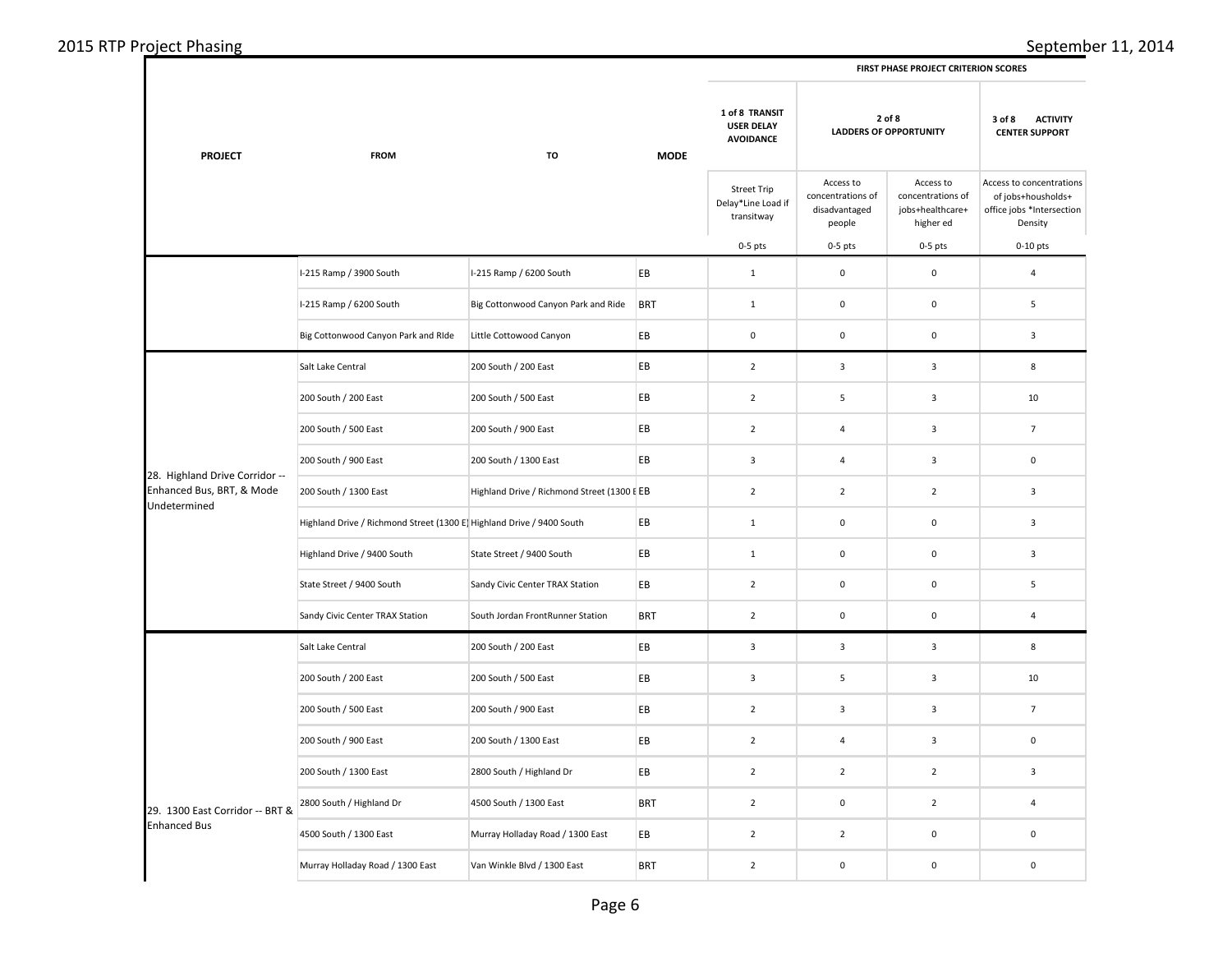| <b>PROJECT</b>           | <b>FROM</b><br><b>TO</b>       | <b>MODE</b>                                  | 1 of 8 TRANSIT<br><b>USER DELAY</b><br><b>AVOIDANCE</b> | 2 of 8<br><b>LADDERS OF OPPORTUNITY</b>                |                                                           | 3 of 8<br><b>ACTIVITY</b><br><b>CENTER SUPPORT</b>              |                                                                                        |
|--------------------------|--------------------------------|----------------------------------------------|---------------------------------------------------------|--------------------------------------------------------|-----------------------------------------------------------|-----------------------------------------------------------------|----------------------------------------------------------------------------------------|
|                          |                                |                                              |                                                         | <b>Street Trip</b><br>Delay*Line Load if<br>transitway | Access to<br>concentrations of<br>disadvantaged<br>people | Access to<br>concentrations of<br>jobs+healthcare+<br>higher ed | Access to concentrations<br>of jobs+housholds+<br>office jobs *Intersection<br>Density |
|                          |                                |                                              |                                                         | $0-5$ pts                                              | $0-5$ pts                                                 | $0-5$ pts                                                       | $0-10$ pts                                                                             |
|                          | Van Winkle Blvd / 1300 East    | Fort Union Blvd / 1300 East                  | <b>BRT</b>                                              | $\mathbf{1}$                                           | $\mathsf 0$                                               | $\mathsf 0$                                                     | $\overline{4}$                                                                         |
|                          | Fort Union Blvd / 1300 East    | Fort Union Blvd / 900 East                   | <b>BRT</b>                                              | $\mathbf{1}$                                           | $\mathsf 0$                                               | $\mathsf{O}\xspace$                                             | 5                                                                                      |
|                          | Fort Union Blvd / 900 East     | Fort Union Blvd / State Street               | <b>BRT</b>                                              | $\mathbf{1}$                                           | $\mathbf 0$                                               | $\mathsf 0$                                                     | $\overline{4}$                                                                         |
|                          | Fort Union Blvd / State Street | Red Line (Bingham Junction) TRAX Station BRT |                                                         | $\overline{2}$                                         | $\mathbf 0$                                               | $\mathsf{O}\xspace$                                             | $\sqrt{4}$                                                                             |
|                          | Salt Lake Central              | 200 South / 200 East                         | EB                                                      | $\overline{2}$                                         | $\overline{\mathbf{3}}$                                   | $\mathbf{3}$                                                    | 8                                                                                      |
|                          | 200 South / 200 East           | 200 South / 500 East                         | EB                                                      | $\overline{2}$                                         | 5                                                         | $\mathbf{3}$                                                    | 10                                                                                     |
|                          | 200 South / 500 East           | 200 South / 900 East                         | EB                                                      | $\overline{\mathbf{3}}$                                | $\overline{4}$                                            | $\mathbf{3}$                                                    | $7\overline{ }$                                                                        |
| 30. 900 East Corridor -- | 200 South / 900 East           | 400 South / 900 East                         | EB                                                      | $1\,$                                                  | $\overline{4}$                                            | $\mathbf{3}$                                                    | $\mathbf 0$                                                                            |
| Enhanced Bus & BRT       | 400 South / 900 East           | 1700 South / 900 East                        | EB                                                      | $1\,$                                                  | $\mathbf{3}$                                              | $\overline{2}$                                                  | $\mathbf 0$                                                                            |
|                          | 1700 South / 900 East          | Fort Union Blvd / 900 East                   | EB                                                      | $\,$ 1 $\,$                                            | $1\,$                                                     | $\overline{2}$                                                  | $\overline{4}$                                                                         |
|                          | Fort Union Blvd / 900 East     | Fort Union Blvd / State Street               | <b>BRT</b>                                              | $\overline{2}$                                         | $\mathbf 0$                                               | $\mathsf 0$                                                     | $\overline{4}$                                                                         |
|                          | Fort Union Blvd / State Street | Red Line (Bingham Junction) TRAX Station BRT |                                                         | $1\,$                                                  | $\mathbf 0$                                               | $\mathbf 0$                                                     | $\overline{4}$                                                                         |
|                          | Salt Lake Central              | 200 South / 200 East                         | EB                                                      | $\overline{2}$                                         | $\overline{3}$                                            | $\overline{3}$                                                  | 8                                                                                      |
|                          | 200 South / 200 East           | 200 South / 500 East                         | EB                                                      | $\overline{2}$                                         | 5                                                         | $\mathbf{3}$                                                    | 10                                                                                     |
| 31.500 East Corridor     | 200 South / 500 East           | 4500 South / 500 East                        | EB                                                      | $1\,$                                                  | $\overline{\mathbf{3}}$                                   | $\overline{2}$                                                  | $\overline{4}$                                                                         |
|                          | 4500 South / 500 East          | 4500 South / State Street                    | EB                                                      | $1\,$                                                  | $\overline{4}$                                            | $\overline{2}$                                                  | $\pmb{0}$                                                                              |
|                          | 4500 South / State Street      | Murray Central TRAX Station                  | <b>BRT</b>                                              | $\overline{2}$                                         | $\overline{2}$                                            | $\overline{2}$                                                  | 5                                                                                      |
|                          | Salt Lake Central              | 200 South / State Street                     | EB                                                      | $\overline{2}$                                         | $\overline{2}$                                            | $\mathbf{3}$                                                    | 8                                                                                      |
|                          | 200 South / State Street       | 4500 South / State Street                    | <b>BRT</b>                                              | $\overline{2}$                                         | $\overline{2}$                                            | $\overline{2}$                                                  | 6                                                                                      |
|                          | 4500 South / State Street      | Murray Central TRAX Station                  | <b>BRT</b>                                              | $\mathsf 3$                                            | $\overline{2}$                                            | $\overline{2}$                                                  | 5                                                                                      |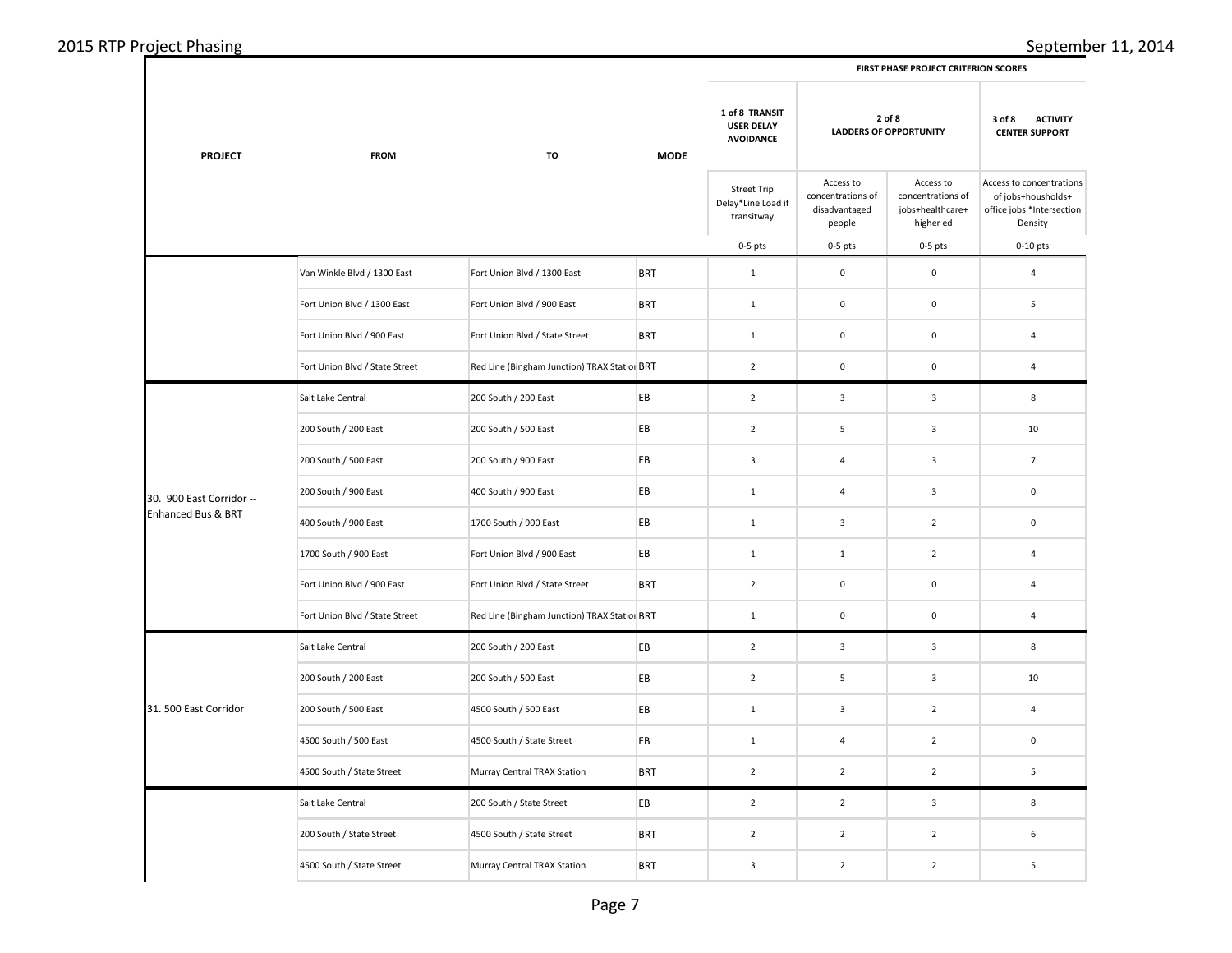## 2015 RTP Project Phasing September 11, 2014

|                                                    | <b>FROM</b>                           | TO                                 | <b>MODE</b> |                                                         |                                                           |                                                                 |                                                                                        |
|----------------------------------------------------|---------------------------------------|------------------------------------|-------------|---------------------------------------------------------|-----------------------------------------------------------|-----------------------------------------------------------------|----------------------------------------------------------------------------------------|
| <b>PROJECT</b>                                     |                                       |                                    |             | 1 of 8 TRANSIT<br><b>USER DELAY</b><br><b>AVOIDANCE</b> | 2 of 8<br><b>LADDERS OF OPPORTUNITY</b>                   |                                                                 | 3 of 8<br><b>ACTIVITY</b><br><b>CENTER SUPPORT</b>                                     |
|                                                    |                                       |                                    |             | <b>Street Trip</b><br>Delay*Line Load if<br>transitway  | Access to<br>concentrations of<br>disadvantaged<br>people | Access to<br>concentrations of<br>jobs+healthcare+<br>higher ed | Access to concentrations<br>of jobs+housholds+<br>office jobs *Intersection<br>Density |
|                                                    |                                       |                                    |             | $0-5$ pts                                               | $0-5$ pts                                                 | $0-5$ pts                                                       | $0-10$ pts                                                                             |
|                                                    | Murray Central TRAX Station           | 5900 South / State Street          | <b>BRT</b>  | 3                                                       | $\mathbf 0$                                               | $\overline{2}$                                                  | 5                                                                                      |
| 32. State Street Corridor -- BRT<br>& Enhanced Bus | 5900 South / State Street             | 9400 South / State Street          | EВ          | $\mathbf{1}$                                            | $\mathsf{O}\xspace$                                       | $\mathbf 2$                                                     | $\overline{a}$                                                                         |
|                                                    | 9400 South / State Street             | Sandy Civic Center TRAX Station    | EВ          | $\mathbf 0$                                             | $\mathbf 0$                                               | $\mathbf 0$                                                     | $\overline{4}$                                                                         |
|                                                    | Sandy Civic Center TRAX Station       | South Jordan FrontRunner Station   | <b>BRT</b>  | $\overline{2}$                                          | $\mathsf 0$                                               | $\mathbf 0$                                                     | 5                                                                                      |
|                                                    | South Jordan FrontRunner Station      | 12300 South / Lone Peak Parkway    | EВ          | $\mathbf 1$                                             | $\mathsf{O}\xspace$                                       | $\mathbf 0$                                                     | $\overline{a}$                                                                         |
|                                                    | 12300 South / Lone Peak Parkway       | <b>Draper FrontRunner Station</b>  | EB          | $\mathbf{1}$                                            | $\mathsf 0$                                               | $\mathbf 0$                                                     | 5                                                                                      |
| 33. Draper Line (South) -- TRAX<br>Extension       | Draper Town Center TRAX Station       | Salt Lake / Utah County Line       | LR.         | $\mathbf{1}$                                            | $\mathsf{O}\xspace$                                       | $\mathbf 0$                                                     | $\overline{2}$                                                                         |
| 34. West Draper Connector --<br>Mode Undetermined  | 14600 S. TRAX Station                 | <b>Draper FrontRunner Station</b>  | LR.         | $\mathbf 0$                                             | $\mathsf{O}\xspace$                                       | $\pmb{0}$                                                       | $1\,$                                                                                  |
|                                                    | 200 South Transit Center              | 600 West / 200 South               | EВ          | $\overline{2}$                                          | $\overline{2}$                                            | $\overline{\mathbf{3}}$                                         | 8                                                                                      |
|                                                    | 600 West / 200 South                  | 600 West / 500 South               | <b>BRT</b>  | $\overline{2}$                                          | $\overline{2}$                                            | $\overline{\mathbf{3}}$                                         | $\overline{7}$                                                                         |
|                                                    | 600 West / 500 South                  | I-80 / 500 South Onramp            | EВ          | $\mathbf 2$                                             | $\mathsf{O}\xspace$                                       | $\mathsf 3$                                                     | 5                                                                                      |
|                                                    | I-80 / 500 South Onramp               | Redwood Road / I-80                | EВ          | 3                                                       | $\mathbf{1}$                                              | $\overline{2}$                                                  | $\overline{3}$                                                                         |
|                                                    | Redwood Road / I-80                   | North Temple / 1950 W TRAX Station | <b>BRT</b>  | 3                                                       | $\overline{2}$                                            | $\mathbf 0$                                                     | 5                                                                                      |
| 35. Redwood Road Corridor --<br>BRT & Enhanced Bus | North Temple / 1950 West TRAX Station | Parkway Blvd / Redwood Road        | <b>BRT</b>  | $\overline{2}$                                          | $\overline{2}$                                            | $\pmb{0}$                                                       | $\overline{a}$                                                                         |
|                                                    | Parkway Blvd / Redwood Road           | 6200 South / Redwood Road          | <b>BRT</b>  | $\overline{2}$                                          | $\mathbf{1}$                                              | $\overline{2}$                                                  | 3                                                                                      |
|                                                    | 6200 South / Redwood Road             | 7000 South / Redwood Road          | <b>BRT</b>  | $\mathbf{1}$                                            | $\mathsf 0$                                               | $\pmb{0}$                                                       | $\mathbf 0$                                                                            |
|                                                    | 7000 South / Redwood Road             | 10400 South / Redwood Road         | EВ          | $\overline{2}$                                          | $\mathsf 0$                                               | $\mathbf 0$                                                     | $\overline{3}$                                                                         |
|                                                    | 10400 South / Redwood Road            | South Jordan FrontRunner Station   | EВ          | $\overline{2}$                                          | $\mathsf 0$                                               | $\mathbf 0$                                                     | $\overline{4}$                                                                         |
|                                                    | South Jordan FrontRunner Station      | Sandy Civic Center TRAX Station    | <b>BRT</b>  | $\overline{2}$                                          | $\mathsf 0$                                               | $\mathbf 0$                                                     | $\overline{4}$                                                                         |
|                                                    | 200 South Transit Center              | 600 West / 200 South               | EB          | $\mathbf 2$                                             | $\overline{2}$                                            | $\mathsf 3$                                                     | $\bf 8$                                                                                |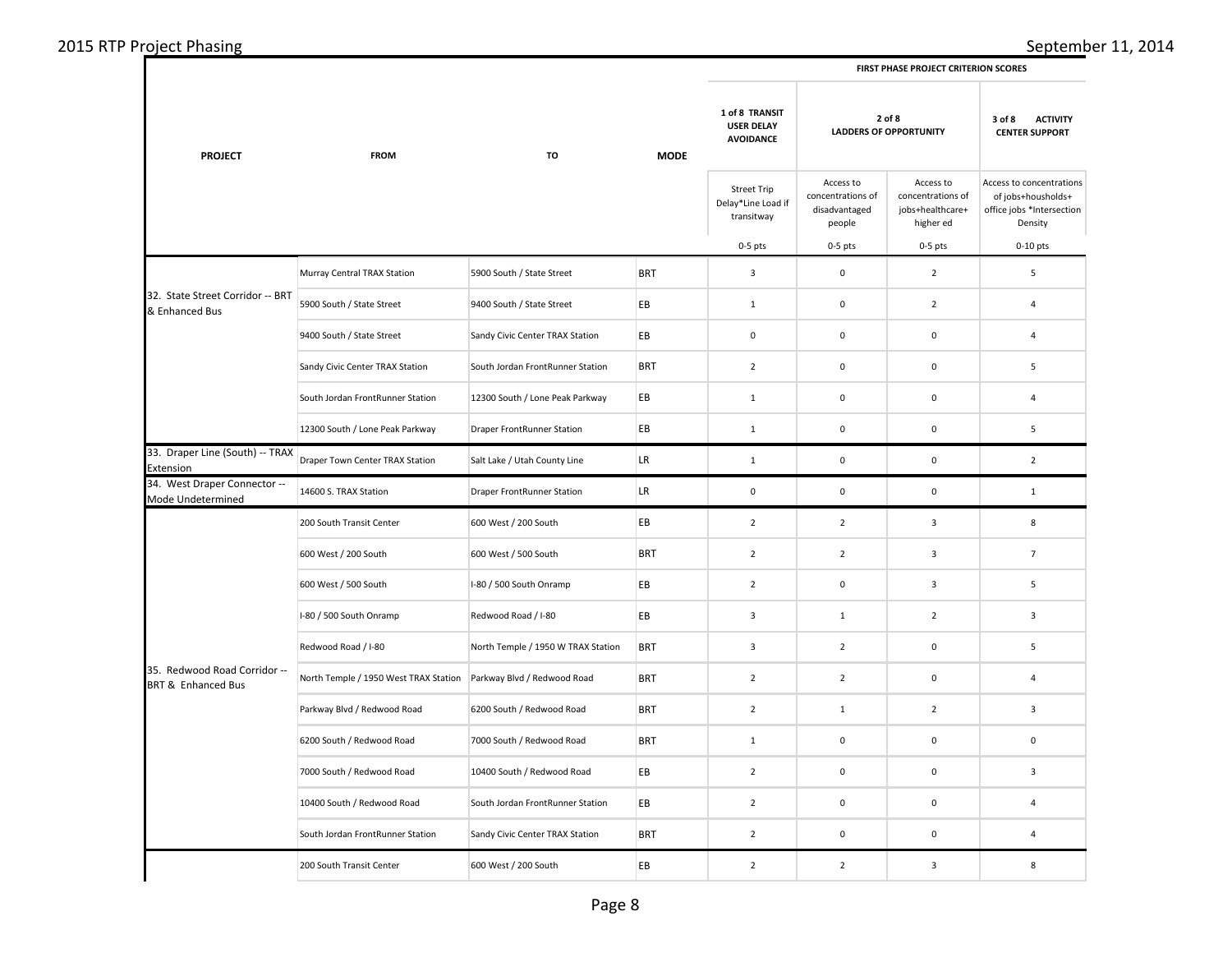| 2015 RTP Project Phasing |  |  |
|--------------------------|--|--|
|--------------------------|--|--|

 $\Gamma$ 

|  | <b>FIRST PHASE PROJECT CRITERION SCORES</b> |  |
|--|---------------------------------------------|--|
|  |                                             |  |

| <b>PROJECT</b>                                  | <b>FROM</b>                     | TO                               | <b>MODE</b> | 1 of 8 TRANSIT<br><b>USER DELAY</b><br><b>AVOIDANCE</b> | 2 of 8<br><b>LADDERS OF OPPORTUNITY</b>                   |                                                                 | 3 of 8<br><b>ACTIVITY</b><br><b>CENTER SUPPORT</b>                                     |  |
|-------------------------------------------------|---------------------------------|----------------------------------|-------------|---------------------------------------------------------|-----------------------------------------------------------|-----------------------------------------------------------------|----------------------------------------------------------------------------------------|--|
|                                                 |                                 |                                  |             | <b>Street Trip</b><br>Delay*Line Load if<br>transitway  | Access to<br>concentrations of<br>disadvantaged<br>people | Access to<br>concentrations of<br>jobs+healthcare+<br>higher ed | Access to concentrations<br>of jobs+housholds+<br>office jobs *Intersection<br>Density |  |
|                                                 |                                 |                                  |             | $0-5$ pts                                               | $0-5$ pts                                                 | $0-5$ pts                                                       | $0-10$ pts                                                                             |  |
|                                                 | 600 West / 200 South            | 500 West / 300 South             | EB          | $\mathsf 3$                                             | $\overline{\mathbf{3}}$                                   | $\overline{\mathbf{3}}$                                         | 8                                                                                      |  |
|                                                 | 500 West / 300 South            | 500 West / 400 South             | EB          | 3                                                       | 4                                                         | $\overline{a}$                                                  | 8                                                                                      |  |
| 36. 2700 West Corridor --                       | 500 West / 400 South            | 900 West / 400 South             | EB          | $\overline{2}$                                          | $\overline{2}$                                            | $\overline{\mathbf{3}}$                                         | $\boldsymbol{6}$                                                                       |  |
| <b>Enhanced Bus</b>                             | 900 West / 400 South            | 900 West / 800 South             | EB          | $\overline{2}$                                          | $\mathbf 0$                                               | 0                                                               | 0                                                                                      |  |
|                                                 | 900 West / 800 South            | 2700 West / 900 South            | EB          | $\overline{3}$                                          | $\overline{2}$                                            | $\mathsf 0$                                                     | $\pmb{0}$                                                                              |  |
|                                                 | 2700 West / 900 South           | 2700 West / 4700 South           | EB          | $\overline{\mathbf{3}}$                                 | $\mathbf{1}$                                              | $\mathbf{1}$                                                    | 3                                                                                      |  |
|                                                 | 2700 West / 4700 South          | Redwood Road / Teakwood Dr       | EB          | $\overline{2}$                                          | $\mathbf 0$                                               | $\overline{2}$                                                  | 4                                                                                      |  |
|                                                 | Salt Lake International Airport | Wright Brothers Drive            | EB          | $\overline{2}$                                          | $\pmb{0}$                                                 | $\pmb{0}$                                                       | 3                                                                                      |  |
|                                                 | Wright Brothers Drive           | SR-201 / 5600 West               | <b>BRT</b>  | $\overline{2}$                                          | $\mathbf 0$                                               | $\mathsf 0$                                                     | 3                                                                                      |  |
| 37. 5600 West Corridor -- BRT<br>& Enhanced Bus | SR-201 / 5600 West              | Parkway Blvd / 5600 West         | <b>BRT</b>  | $\overline{2}$                                          | $\pmb{0}$                                                 | $\mathbf 0$                                                     | 5                                                                                      |  |
|                                                 | Parkway Blvd / 5600 West        | 6200 South / 5600 West           | <b>BRT</b>  | $\overline{2}$                                          | $\mathbf 0$                                               | $\pmb{0}$                                                       | 3                                                                                      |  |
|                                                 | 6200 South / 5600 West          | Daybreak Parkway TRAX Station    | <b>BRT</b>  | $\mathbf{1}$                                            | $\pmb{0}$                                                 | $\mathsf 0$                                                     | 3                                                                                      |  |
| 38. Mid-Jordan Extension --<br><b>TRAX</b>      | Daybreak Parkway TRAX Station   | Riverton PRI Development         | <b>LR</b>   | $\mathbf 0$                                             | $\pmb{0}$                                                 | $\mathsf 0$                                                     | $\pmb{0}$                                                                              |  |
| SALT LAKE COUNTY, EAST-WEST PROJECTS            |                                 |                                  |             |                                                         |                                                           |                                                                 |                                                                                        |  |
|                                                 | 100 South / 1300 East           | 200 South / 200 East             | <b>SC</b>   | $\mathbf{1}$                                            | $\overline{4}$                                            | $\overline{\mathbf{3}}$                                         | $\overline{7}$                                                                         |  |
|                                                 | 200 South / 200 East            | 200 South / 600 West             | SC          | $\mathbf{1}$                                            | $\mathbf 2$                                               | $\overline{\mathbf{3}}$                                         | 8                                                                                      |  |
|                                                 | 200 South / 600 West            | 400 South / 500 West             | <b>SC</b>   | 3                                                       | 3                                                         | $\overline{3}$                                                  | $\overline{7}$                                                                         |  |
| 39. Salt Lake Loop (S Line                      | 400 South / 500 West            | 800 South / 400 West             | SC          | 1                                                       | $\pmb{0}$                                                 | $\overline{\mathbf{3}}$                                         | 6                                                                                      |  |
| Upgrade & Extensions) --<br>Streetcar           | 800 South / 400 West            | 2100 South TRAX Station          | Existing    | $\pmb{0}$                                               | $\mathbf 1$                                               | $\overline{2}$                                                  | 5                                                                                      |  |
|                                                 | 2100 South TRAX Station         | Highland Drive / Sugarmont Drive | Existing    | $\mathbf 0$                                             | $\overline{2}$                                            | $\pmb{0}$                                                       | 5                                                                                      |  |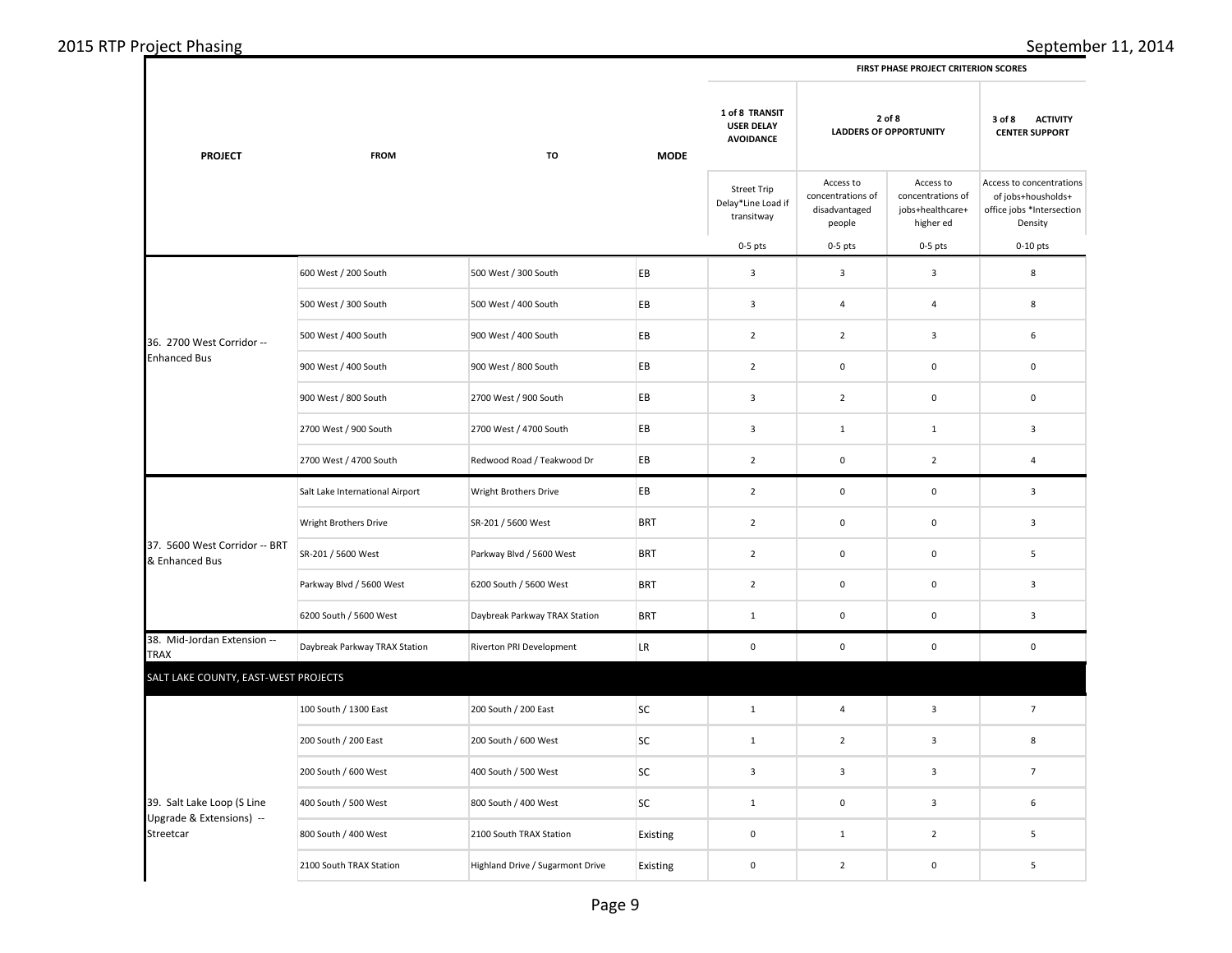| <b>PROJECT</b>                                                 | <b>FROM</b><br>TO                                                                    |                                             | <b>MODE</b>         | 1 of 8 TRANSIT<br><b>USER DELAY</b><br><b>AVOIDANCE</b> | 2 of 8<br><b>LADDERS OF OPPORTUNITY</b>                   |                                                                 | 3 of 8<br><b>ACTIVITY</b><br><b>CENTER SUPPORT</b>                                     |  |
|----------------------------------------------------------------|--------------------------------------------------------------------------------------|---------------------------------------------|---------------------|---------------------------------------------------------|-----------------------------------------------------------|-----------------------------------------------------------------|----------------------------------------------------------------------------------------|--|
|                                                                |                                                                                      |                                             |                     | <b>Street Trip</b><br>Delay*Line Load if<br>transitway  | Access to<br>concentrations of<br>disadvantaged<br>people | Access to<br>concentrations of<br>jobs+healthcare+<br>higher ed | Access to concentrations<br>of jobs+housholds+<br>office jobs *Intersection<br>Density |  |
|                                                                |                                                                                      |                                             |                     | $0-5$ pts                                               | $0-5$ pts                                                 | $0-5$ pts                                                       | $0-10$ pts                                                                             |  |
|                                                                | Highland Drive / Sugarmont Drive                                                     | 1700 South / 900 East                       | SC                  | $\mathbf 0$                                             | $\overline{2}$                                            | $\overline{2}$                                                  | $\overline{4}$                                                                         |  |
|                                                                | 1700 South / 900 East                                                                | 400 South / 900 East                        | <b>SC</b>           | $\mathbf 0$                                             | 3                                                         | $\overline{2}$                                                  | $\mathbf 0$                                                                            |  |
|                                                                | U of U Medical Center TRAX Station                                                   | 400 South / Main Street                     | <b>Existing LRT</b> | $\overline{\mathbf{3}}$                                 | 3                                                         | $\mathbf{3}$                                                    | 6                                                                                      |  |
| 40. University TRAX Line to SL<br>Central TRAX Connection --   | 400 South / Main Street                                                              | 400 South Frontage / 500 West               | <b>LR</b>           | $\mathbf{1}$                                            | $\overline{2}$                                            | $\overline{\mathbf{3}}$                                         | 8                                                                                      |  |
| Light Rail                                                     | 400 South Frontage / 500 West                                                        | 400 South / 600 West                        | LR                  | $\mathbf 1$                                             | $\sqrt{4}$                                                | 4                                                               | $\bf 8$                                                                                |  |
|                                                                | 400 South / 600 West                                                                 | 200 South / 600 West                        | <b>LR</b>           | $\mathbf{1}$                                            | 3                                                         | $\mathbf{3}$                                                    | 8                                                                                      |  |
|                                                                | 1300 East / 200 South                                                                | Mario Capecchi Drive / Research Rd (New BRT |                     | $\overline{2}$                                          | $\overline{2}$                                            | $\overline{2}$                                                  | 5                                                                                      |  |
|                                                                | Mario Capecchi Drive / Research Rd (New   Wakara Way / Arapeen Drive (New Road   BRT |                                             |                     | $\overline{2}$                                          | $\mathbf 0$                                               | $\mathbf{3}$                                                    | $\overline{7}$                                                                         |  |
|                                                                | Wakara Way / Arapeen Drive (New Road I 2100 East / Foothill Drive                    |                                             | <b>BRT</b>          | $\mathbf{1}$                                            | $\mathbf 0$                                               | $\overline{2}$                                                  | $\overline{4}$                                                                         |  |
| 41. 2100 S/1700 S Corridor to<br>Parkway -- Enhanced Bus and   | 2100 East / Foothill Drive                                                           | 2100 South TRAX Station                     | EB                  | $\overline{2}$                                          | $\mathbf 2$                                               | $\overline{2}$                                                  | $\overline{4}$                                                                         |  |
| <b>BRT</b>                                                     | 2100 South TRAX Station                                                              | Redwood Road / 1700 South                   | EB                  | $\overline{2}$                                          | $\mathbf{1}$                                              | $\mathbf 0$                                                     | $\overline{4}$                                                                         |  |
|                                                                | Redwood Road / 1700 South                                                            | Redwood Road / Parkway Blvd                 | EB                  | $\overline{2}$                                          | $\mathbf 0$                                               | $\mathbf 0$                                                     | $\overline{4}$                                                                         |  |
|                                                                | Redwood Road / Parkway Blvd                                                          | 5600 West / Parkway Blvd                    | EB                  | $\mathbf 0$                                             | $\mathbf 0$                                               | 0                                                               | 4                                                                                      |  |
|                                                                | 5600 West / Parkway Blvd                                                             | 5600 West / 6200 South                      | <b>BRT</b>          | $\mathbf 0$                                             | $\pmb{0}$                                                 | $\mathbf 0$                                                     | $\overline{4}$                                                                         |  |
|                                                                | I-215 Ramp (Eastside) / 3300 South                                                   | 1300 East / 3300 South                      | EB                  | $\mathbf{1}$                                            | $\mathbf 0$                                               | $\mathbf 0$                                                     | 3                                                                                      |  |
|                                                                | 1300 East / 3300 South                                                               | Millcreek TRAX Station                      | <b>BRT</b>          | $\mathbf{1}$                                            | $\overline{2}$                                            | $\mathsf{O}\xspace$                                             | $\overline{4}$                                                                         |  |
| 42. 3300 S/3500 S Corridor --<br>BRT, Existing, & Enhanced Bus | Millcreek TRAX Station                                                               | 2700 West / 3500 South                      | <b>BRT</b>          | $\overline{2}$                                          | $\overline{2}$                                            | $\overline{2}$                                                  | $\overline{4}$                                                                         |  |
|                                                                | 2700 West / 3500 South                                                               | 3600 West / 3500 South                      | <b>Existing BRT</b> | $\overline{2}$                                          | $\overline{2}$                                            | 0                                                               | 5                                                                                      |  |
|                                                                | 3600 West / 3500 South                                                               | 6000 West / 3500 South                      | <b>BRT</b>          | $\overline{2}$                                          | $\mathbf 1$                                               | $\mathsf 0$                                                     | $\mathbf 0$                                                                            |  |
| 36. 3300 S/3500 S Corridor --<br>BRT, Existing, & Enhanced Bus | 6000 West / 3500 South                                                               | 8400 West / 3500 South                      | EB                  |                                                         |                                                           |                                                                 |                                                                                        |  |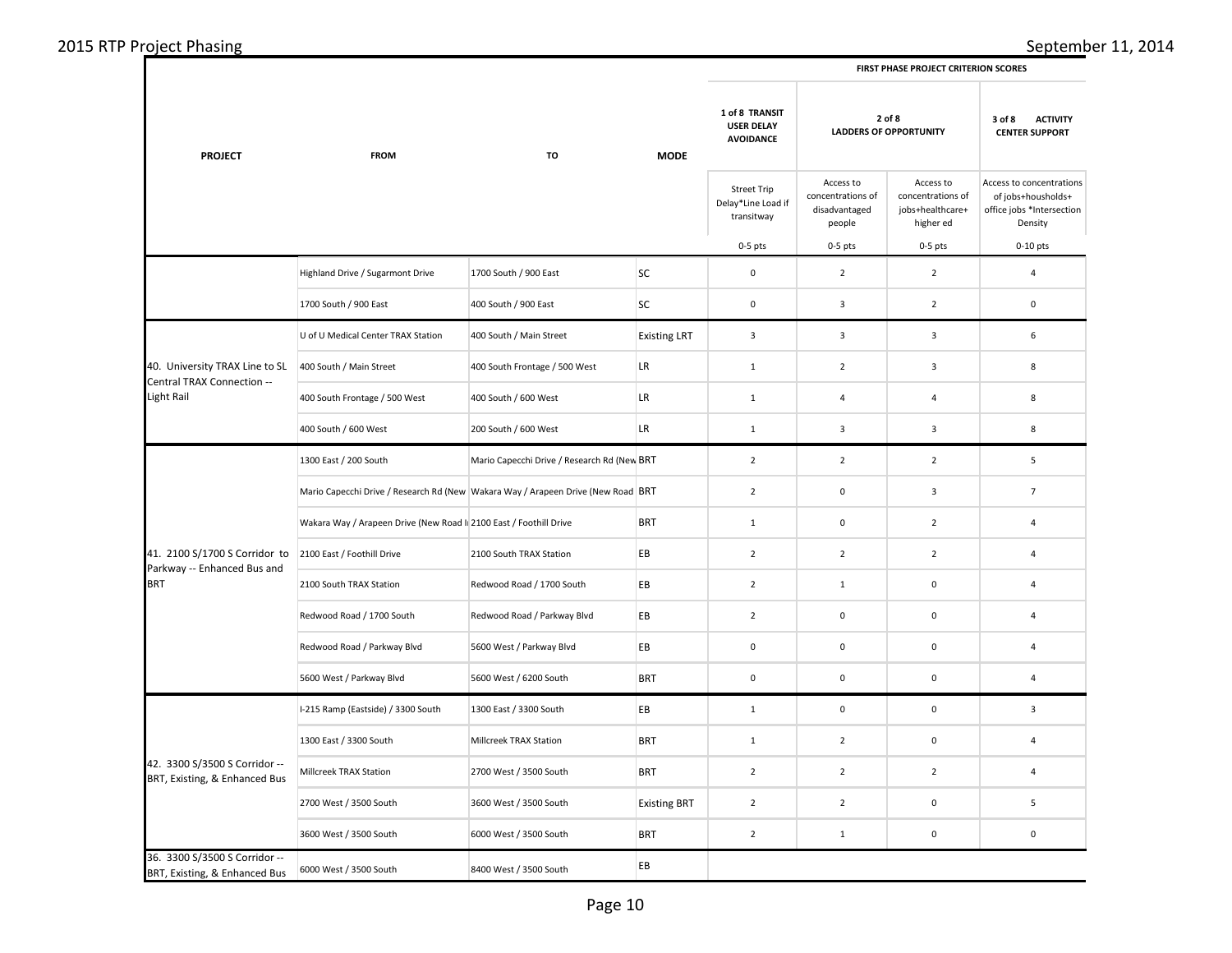| 2015 RTP Project Phasing |  |  |  |
|--------------------------|--|--|--|
|--------------------------|--|--|--|

|                                                                                    |                                                                    |                                              |             | FIRST PHASE PROJECT CRITERION SCORES                    |                                                           |                                                                 |                                                                                        |  |
|------------------------------------------------------------------------------------|--------------------------------------------------------------------|----------------------------------------------|-------------|---------------------------------------------------------|-----------------------------------------------------------|-----------------------------------------------------------------|----------------------------------------------------------------------------------------|--|
| <b>PROJECT</b>                                                                     | <b>FROM</b>                                                        | TO                                           | <b>MODE</b> | 1 of 8 TRANSIT<br><b>USER DELAY</b><br><b>AVOIDANCE</b> | 2 of 8<br><b>LADDERS OF OPPORTUNITY</b>                   |                                                                 | 3 of 8<br><b>ACTIVITY</b><br><b>CENTER SUPPORT</b>                                     |  |
|                                                                                    |                                                                    |                                              |             | <b>Street Trip</b><br>Delay*Line Load if<br>transitway  | Access to<br>concentrations of<br>disadvantaged<br>people | Access to<br>concentrations of<br>jobs+healthcare+<br>higher ed | Access to concentrations<br>of jobs+housholds+<br>office jobs *Intersection<br>Density |  |
|                                                                                    |                                                                    |                                              |             | $0-5$ pts                                               | $0-5$ pts                                                 | $0-5$ pts                                                       | $0-10$ pts                                                                             |  |
| 43. 3900 S/4100 S. Corridor --                                                     | I-215 (Eastside) Ramp / 3900 South                                 | Meadowbrook TRAX Station                     | EB          | $\mathbf{1}$                                            | $\overline{2}$                                            | $\mathbf 1$                                                     | $\mathbf{3}$                                                                           |  |
| <b>Enhanced Bus</b>                                                                | Meadowbrook TRAX Station                                           | 5600 West / 4100 South                       | EB          | $\mathbf 2$                                             | $\overline{2}$                                            | $\mathbf 2$                                                     | $\mathbf 0$                                                                            |  |
|                                                                                    | 4500 South / I-215 (Eastside)                                      | 1300 East / Murray Holladay Rd               | EВ          | $\pmb{0}$                                               | $\mathbf 0$                                               | $\pmb{0}$                                                       | 0                                                                                      |  |
| 44a. 4500 S/4700 S Corridor<br>(East Millcreek-Murray                              | 1300 East / Murray Holladay Rd                                     | 1300 East / 4500 South                       | <b>BRT</b>  | $\overline{2}$                                          | $\overline{2}$                                            | $\pmb{0}$                                                       | $\mathbf 0$                                                                            |  |
| Segment) -- Enhanced Bus                                                           | 1300 East / 4500 South                                             | 500 East / 4500 South                        | EB          | $\mathbf 2$                                             | $\overline{2}$                                            | $\mathbf 2$                                                     | 5                                                                                      |  |
|                                                                                    | 500 East / 4500 South                                              | State Street / 4500 South                    | EB          | $\mathbf 1$                                             | $\overline{4}$                                            | $\overline{2}$                                                  | $\mathbf 0$                                                                            |  |
| 44b. 4500 S/4700 S Corridor                                                        | State Street / 4500 South                                          | Murray Central TRAX Station                  | <b>BRT</b>  | $\overline{2}$                                          | $\overline{2}$                                            | $\overline{2}$                                                  | 6                                                                                      |  |
| (Taylorsville-Murray Segment) -- Murray Central TRAX Station<br>Enhanced Bus & BRT |                                                                    | 4530 South / Riverboat Road                  | EВ          | $\overline{2}$                                          | $\overline{2}$                                            | $\overline{2}$                                                  | 5                                                                                      |  |
|                                                                                    | 4530 South / Riverboat Road                                        | 4700 South / Redwood Road                    | <b>BRT</b>  | $\mathbf 1$                                             | $\overline{2}$                                            | $\pmb{0}$                                                       | $\mathbf 0$                                                                            |  |
| 44c. 4500 S/4700 S Corridor<br>(Taylorsville-5600 W Segment)                       | 4700 South / Redwood Road                                          | 4700 South / 2700 West                       | EВ          | $\overline{2}$                                          | $\mathbf 0$                                               | 3                                                               | $\overline{4}$                                                                         |  |
| <b>Enhanced Bus</b>                                                                | 4700 South / 2700 West                                             | 4700 South / 5600 West                       | EB          | $\overline{2}$                                          | $\mathbf{1}$                                              | $\pmb{0}$                                                       | 5                                                                                      |  |
|                                                                                    | Little Cottonwood Canyon                                           | Big Cottonwood Canyon Park and Ride          | EB          | $\mathbf{1}$                                            | $\mathsf 0$                                               | $\pmb{0}$                                                       | $\overline{3}$                                                                         |  |
|                                                                                    | Big Cottonwood Park and Ride                                       | 6200 South / I-215 (Eastside)                | <b>BRT</b>  | $\overline{2}$                                          | $\mathbf 0$                                               | $\pmb{0}$                                                       | 4                                                                                      |  |
|                                                                                    | 6200 South / I-215 (Eastside)                                      | Fort Union Transit Center                    | <b>BRT</b>  | $\overline{2}$                                          | $\mathsf 0$                                               | $\mathbf 0$                                                     | 5                                                                                      |  |
|                                                                                    | Fort Union Transit Center                                          | 900 East / Fort Union Blvd                   | <b>BRT</b>  | $\mathbf 1$                                             | $\mathbf 0$                                               | $\pmb{0}$                                                       | $\overline{4}$                                                                         |  |
| 45. Cottonwood Kearns<br>Corridor -- Enhanced Bus & BRT                            | 900 East / Fort Union Blvd                                         | State Street / Fort Union Blvd               | <b>BRT</b>  | $\overline{2}$                                          | $\mathsf 0$                                               | $\pmb{0}$                                                       | 5                                                                                      |  |
|                                                                                    | State Street / Fort Union Blvd                                     | Red Line (Bingham Junction) TRAX Station BRT |             | $\overline{2}$                                          | $\mathbf 0$                                               | $\mathbf 0$                                                     | $\overline{4}$                                                                         |  |
|                                                                                    | Red Line (Bingham Junction) TRAX Station 7000 South / Redwood Road |                                              | <b>BRT</b>  | $\overline{2}$                                          | $\mathsf 0$                                               | $\mathbf 0$                                                     | $\overline{4}$                                                                         |  |
|                                                                                    | 7000 South / Redwood Road                                          | Bennion Blvd / Redwood Road                  | <b>BRT</b>  | $\overline{2}$                                          | $\mathbf 0$                                               | $\pmb{0}$                                                       | $\mathbf 0$                                                                            |  |
|                                                                                    | Bennion Blvd / Redwood Road                                        | Bennion Blvd / 5600 West                     | EВ          | $\overline{2}$                                          | $\mathbf 0$                                               | $\mathbf 0$                                                     | 0                                                                                      |  |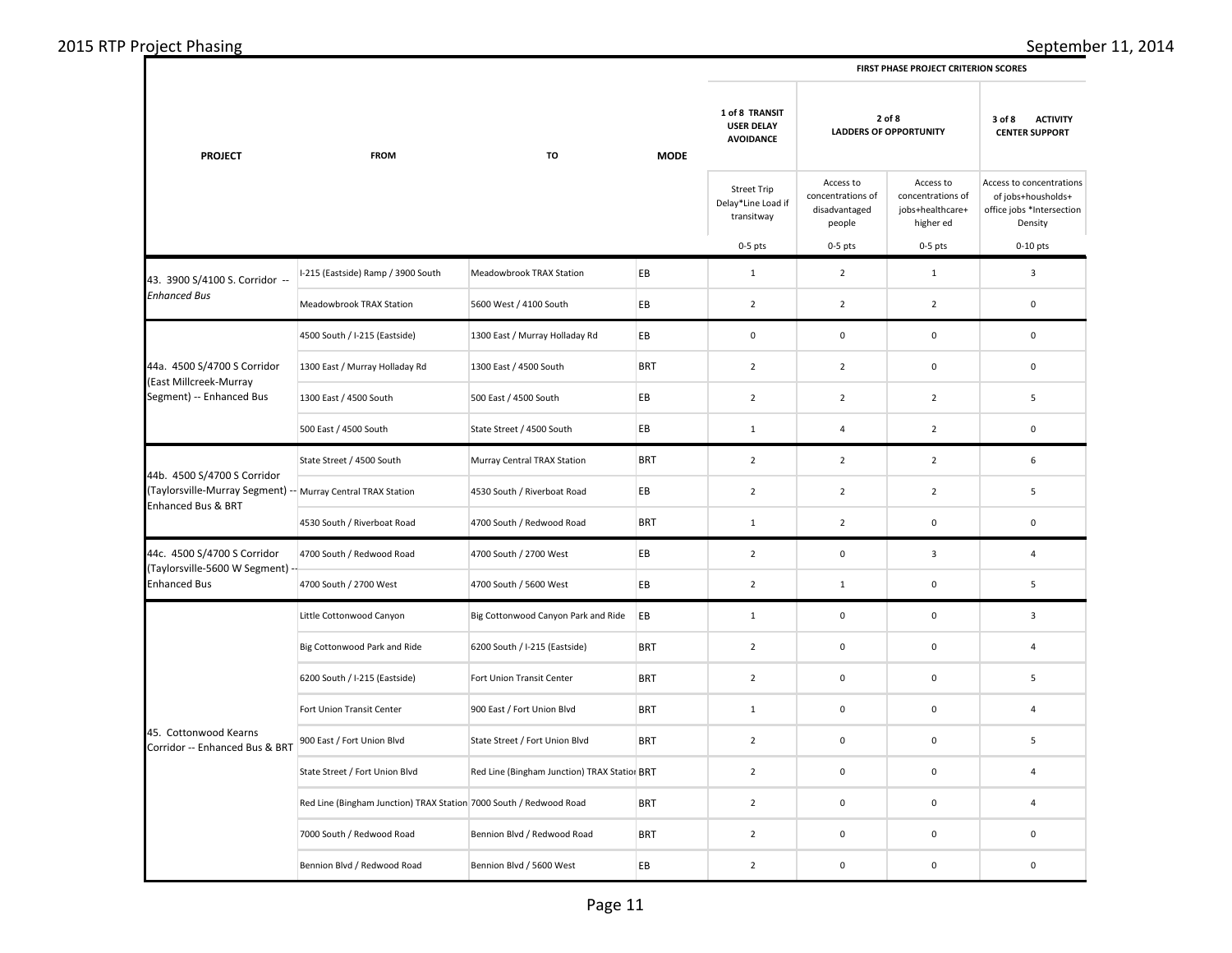| 2015 RTP Project Phasing |  |
|--------------------------|--|
|--------------------------|--|

|  | <b>FIRST PHASE PROJECT CRITERION SCORES</b> |
|--|---------------------------------------------|
|  |                                             |

| <b>PROJECT</b>                                                                                                                                                                           | <b>FROM</b>                       | TO                                | <b>MODE</b>    | 1 of 8 TRANSIT<br><b>USER DELAY</b><br><b>AVOIDANCE</b> |                                                           | 2 of 8<br><b>LADDERS OF OPPORTUNITY</b>                         |                                                                                        |
|------------------------------------------------------------------------------------------------------------------------------------------------------------------------------------------|-----------------------------------|-----------------------------------|----------------|---------------------------------------------------------|-----------------------------------------------------------|-----------------------------------------------------------------|----------------------------------------------------------------------------------------|
|                                                                                                                                                                                          |                                   |                                   |                | <b>Street Trip</b><br>Delay*Line Load if<br>transitway  | Access to<br>concentrations of<br>disadvantaged<br>people | Access to<br>concentrations of<br>jobs+healthcare+<br>higher ed | Access to concentrations<br>of jobs+housholds+<br>office jobs *Intersection<br>Density |
|                                                                                                                                                                                          |                                   |                                   |                | $0-5$ pts                                               | $0-5$ pts                                                 | $0-5$ pts                                                       | $0-10$ pts                                                                             |
|                                                                                                                                                                                          | Little Cottonwood Canyon          | 9400 South / Highland Drive       | EB             | $\pmb{0}$                                               | $\mathbf 0$                                               | $\mathbf 0$                                                     | $\mathbf 0$                                                                            |
|                                                                                                                                                                                          | 9400 South / Highland Drive       | 9400 South / State Street         | EB             | $\overline{2}$                                          | $\mathbf 0$                                               | $\mathbf 0$                                                     | 3                                                                                      |
|                                                                                                                                                                                          | 9400 South / State Street         | Sandy Civic Center TRAX Station   | EB             | 0                                                       | 0                                                         | 0                                                               | 4                                                                                      |
| Corridor -- Enhanced Bus and                                                                                                                                                             | Sandy Civic Center TRAX Station   | South Jordan FrontRunner Station  | <b>BRT</b>     | $\mathbf 0$                                             | $\mathbf 0$                                               | $\mathbf 0$                                                     | $\overline{4}$                                                                         |
|                                                                                                                                                                                          | South Jordan FrontRunner Station  | 10400 South / Redwood Rd          | EB             | $\overline{\mathbf{3}}$                                 | $\mathbf 0$                                               | $\pmb{0}$                                                       | 4                                                                                      |
|                                                                                                                                                                                          | 10400 South / Redwood Rd          | South Jordan Parkway TRAX Station | EB             | $\mathbf{1}$                                            | 0                                                         | $\mathsf 0$                                                     | $\mathsf 0$                                                                            |
|                                                                                                                                                                                          | South Jordan Parkway TRAX Station | Bacchus Highway (UT-111)          | EB             | $\mathbf 0$                                             | $\mathbf 0$                                               | $\mathbf 0$                                                     | $\overline{\mathbf{3}}$                                                                |
|                                                                                                                                                                                          | Draper Town Center TRAX Station   | 12300 South / Lone Peak Parkway   | EB             | $\mathbf 0$                                             | $\mathbf 0$                                               | $\mathbf 0$                                                     | $\overline{4}$                                                                         |
|                                                                                                                                                                                          | 12300 South / Lone Peak Parkway   | 12300 South / Galena Park Blvd    | EB             | $\pmb{0}$                                               | $\pmb{0}$                                                 | $\mathbf 0$                                                     | $\overline{4}$                                                                         |
| Riverton Corridor -- Enhanced                                                                                                                                                            | 12300 South / Galena Park Blvd    | Draper FrontRunner Station        | EB             | $\mathbf 0$                                             | $\mathbf 0$                                               | $\mathsf 0$                                                     | 5                                                                                      |
|                                                                                                                                                                                          | Draper FrontRunner Station        | 12300 South / Galena Park Blvd    | EB             | $\pmb{0}$                                               | 0                                                         | 0                                                               | 5                                                                                      |
|                                                                                                                                                                                          | 12300 South / Galena Park Blvd    | PRI Property                      | EB             | $\mathbf 0$                                             | $\mathbf 0$                                               | $\mathbf 0$                                                     | 5                                                                                      |
| 48. Big Cottonwood Corridor --<br>Mode Undetermined                                                                                                                                      | Mouth of Big Cottonwood Canyon    | <b>Brighton Resort</b>            | EB             | 0                                                       | 0                                                         | 0                                                               | $\overline{2}$                                                                         |
| 49. Little Cottonwood Corridor --<br>Mode Undetermined                                                                                                                                   | Mouth of Little Cottonwood Canyon | Alta Resort                       | EB             | $\mathbf 0$                                             | 0                                                         | $\mathsf{O}\xspace$                                             | $\mathsf 0$                                                                            |
| 46. East Sandy Daybreak<br><b>BRT</b><br>47. Draper Town Center -<br>Bus<br>50. Alta - Summit Co. Connector<br>- Mode Undetermined<br>PROGRAMMATIC PROJECTS<br>51. Maintenance of Assets | Alta Ski Resort                   | Brighton Ski Resort               | MU             |                                                         |                                                           |                                                                 |                                                                                        |
|                                                                                                                                                                                          | Brighton Ski Resort               | <b>Summit County Line</b>         | MU             |                                                         |                                                           |                                                                 |                                                                                        |
|                                                                                                                                                                                          |                                   |                                   |                |                                                         |                                                           |                                                                 |                                                                                        |
|                                                                                                                                                                                          |                                   |                                   | <b>PNR Exp</b> |                                                         |                                                           |                                                                 |                                                                                        |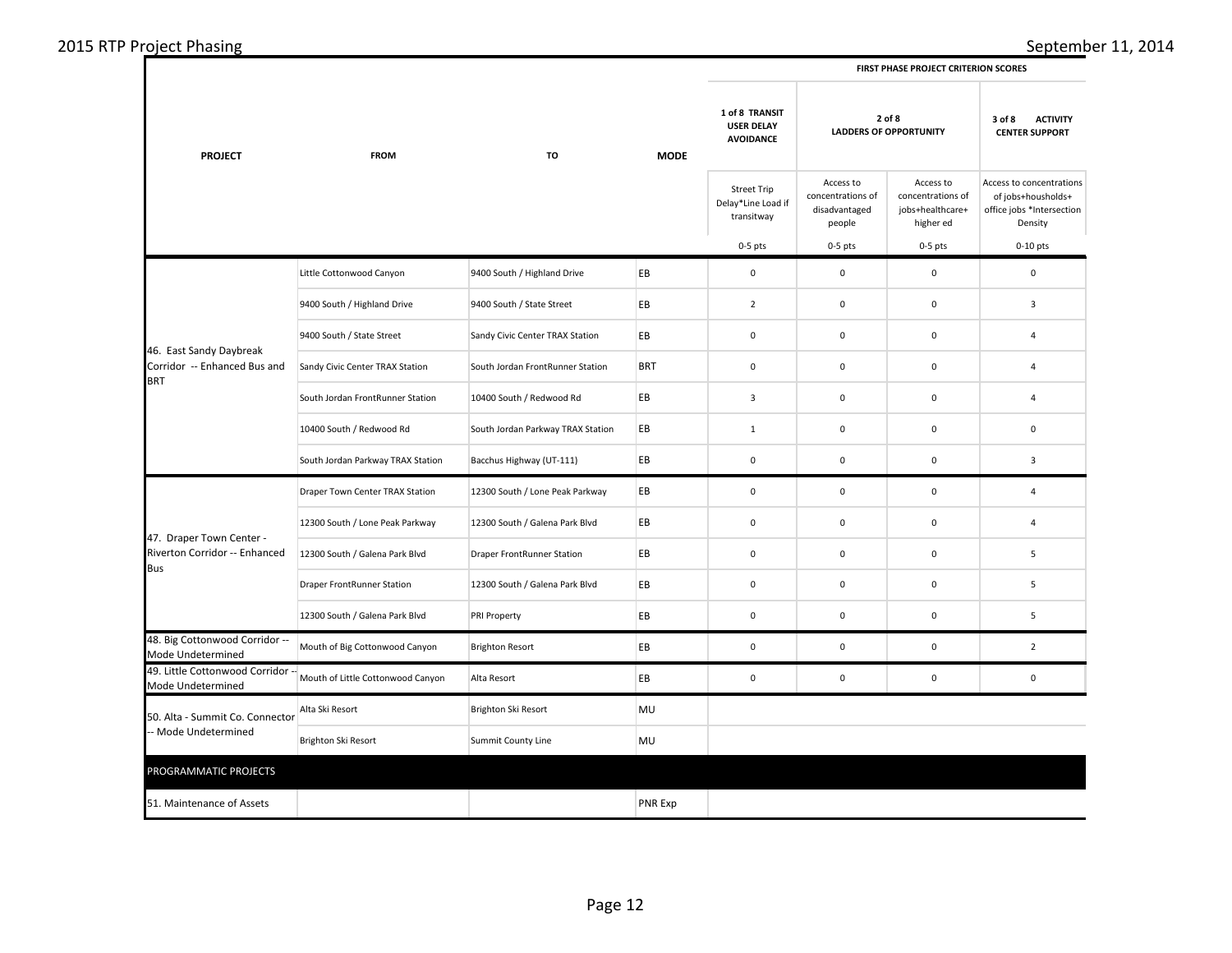|  |  | 2015 RTP Project Phasing |  |
|--|--|--------------------------|--|
|--|--|--------------------------|--|

 $\mathbf I$ 

| <b>PROJECT</b>                                                                            | <b>FROM</b>                           | TO                               |                                                      | 4 of 8<br>MULTIMODAL SUPPORT                                       | 5of 8<br><b>PROJECT</b><br><b>READINESS</b>                  | 6of8<br>COST<br><b>EFFECTIVENESS</b> | 7of8                                                                                 | <b>RIDERSHIP</b>    | 8of8<br>AIR<br><b>QUALITY</b> |
|-------------------------------------------------------------------------------------------|---------------------------------------|----------------------------------|------------------------------------------------------|--------------------------------------------------------------------|--------------------------------------------------------------|--------------------------------------|--------------------------------------------------------------------------------------|---------------------|-------------------------------|
|                                                                                           |                                       |                                  | Current+UCA<br>TS bike lanes<br>in Segment<br>Buffer | Complete Streets or<br><b>Active Transportation</b><br>City Policy | In City Plans? Corr<br>Study? Env Study?<br>Preserving Land? | Composit Benefit<br>score/cost       | <b>Current Rider</b><br><b>Capability Assessment</b><br>(UTA Service<br>Development) | Rider Forecast      | walk to transit<br>forecast   |
|                                                                                           |                                       |                                  | $0-3$ pts                                            | $0-2$ pts                                                          | $0-10$ pts                                                   | $0-30$ pts                           | $0-7$ pts                                                                            | $0-13$ pts          | $0-10$ pts                    |
| <b>INTER-COUNTY PROJECTS</b>                                                              |                                       |                                  |                                                      |                                                                    |                                                              |                                      |                                                                                      |                     |                               |
| 1. Pleasant View - Brigham City Pleasant View Frontrunner Station<br>Corridor -- Corridor |                                       | <b>Box Elder County Line</b>     | $\mathbf{1}$                                         | $\mathbf 0$                                                        | 5                                                            | $\overline{a}$                       | $\mathbf 1$                                                                          | $\mathsf{O}\xspace$ | $\mathbf 0$                   |
| Preservation                                                                              | Box Elder County Line                 | Forest Street / 900 West         | $\mathbf{1}$                                         | $\mathbf 0$                                                        | $\overline{\mathbf{3}}$                                      | $\mathbf{1}$                         | $\mathbf{1}$                                                                         | $\mathsf{O}\xspace$ | $\mathbf 0$                   |
|                                                                                           | Ogden Intermodal Hub                  | 27th Street / Washington Blvd    | $\overline{2}$                                       | $\mathbf 0$                                                        | $\overline{4}$                                               | 11                                   | 6                                                                                    | $\overline{7}$      | 5                             |
|                                                                                           | 27th Street / Washington Blvd         | 30th Street / Washington Blvd    | $\overline{\mathbf{3}}$                              | $\mathbf 0$                                                        | $\overline{\mathbf{3}}$                                      | $\overline{2}$                       | 6                                                                                    | 8                   | 5                             |
|                                                                                           | 30th Street / Washington Blvd         | 40th Street / Riverdale Road     | $\overline{2}$                                       | $\mathbf 0$                                                        | $\mathsf 0$                                                  | $\mathbf{1}$                         | 6                                                                                    | 6                   | $\overline{4}$                |
|                                                                                           | 40th Street / Riverdale Road          | 4400 South / Bamberger Rail Line | $\mathbf{1}$                                         | $\mathbf{1}$                                                       | $\pmb{0}$                                                    | $\mathbf{1}$                         | $\overline{2}$                                                                       | 5                   | 3                             |
| 2. West Weber - West Davis                                                                | 4400 South / Bamberger Rail Line      | 3500 West / Midland Drive        | $\mathbf{1}$                                         | $\mathbf{1}$                                                       | $\mathbf{1}$                                                 | $\,$ 6 $\,$                          | $\overline{2}$                                                                       | 5                   | $\overline{4}$                |
| Corridor -- Enhanced Bus & BRT                                                            | 3500 West / Midland Dr                | Weber / Davis County Line        | $\mathbf{1}$                                         | $\mathbf{1}$                                                       | $\mathbf{1}$                                                 | 5                                    | $\overline{2}$                                                                       | 5                   | 5                             |
|                                                                                           | Weber / Davis County Line             | 2000 West / Antelope Drive       | $\mathbf{1}$                                         | $\mathbf 0$                                                        | $\mathsf 0$                                                  | $\overline{4}$                       | $\overline{2}$                                                                       | $\overline{3}$      | 4                             |
|                                                                                           | 2000 West / Antelope Drive            | Clearfield FrontRunner Station   | $\mathbf 1$                                          | $\mathbf 0$                                                        | $\overline{2}$                                               | $\overline{7}$                       | $\overline{2}$                                                                       | 5                   | 4                             |
|                                                                                           | <b>Clearfield FrontRunner Station</b> | Hill Field Rd / SR-126           | $\mathbf{1}$                                         | $\mathsf 0$                                                        | $\overline{2}$                                               | 8                                    | $\overline{2}$                                                                       | 6                   | 6                             |
|                                                                                           | Hill Field Rd / SR-126                | Layton FrontRunner Station       | $\mathbf 1$                                          | $\mathbf 0$                                                        | $\overline{2}$                                               | $\mathbf{1}$                         | $\overline{2}$                                                                       | $\overline{7}$      | 5                             |
| 3a. North Ogden - Salt Lake<br>Corridor (N. Ogden-Ogden                                   | 2700 North / Washington Blvd          | 12th Street / Washington Blvd    | $\mathbf{1}$                                         | $\mathbf 0$                                                        | $\overline{4}$                                               | $\mathbf{5}$                         | $\mathbf{1}$                                                                         | $\overline{4}$      | 6                             |
| Segment) -- Enhanced Bus                                                                  | 12th Street / Washington Blvd         | Ogden Intermodal Hub             | $\overline{2}$                                       | $\mathbf 0$                                                        | $\overline{4}$                                               | $\boldsymbol{9}$                     | 6                                                                                    | 5                   | 6                             |
|                                                                                           | Ogden Intermodal Hub                  | 27th Street / Washington Blvd    | $\overline{2}$                                       | $\mathbf 0$                                                        | $\overline{4}$                                               | 12                                   | 6                                                                                    | $\overline{7}$      | 8                             |
|                                                                                           | 27th Street / Washington Blvd         | 30th Street / Washington Blvd    | $\mathbf{3}$                                         | $\mathbf 0$                                                        | $\overline{\mathbf{3}}$                                      | $\overline{2}$                       | 6                                                                                    | 8                   | $\overline{7}$                |
| 3b. North Ogden - Salt Lake                                                               | 30th Street / Washington Blvd         | 40th Street / Riverdale Road     | $\overline{2}$                                       | $\mathbf 0$                                                        | $\mathbf{1}$                                                 | $\mathbf{1}$                         | 6                                                                                    | 6                   | 6                             |
| Corridor (Ogden-Clearfield<br>Segment) -- BRT & Enhanced                                  | 40th Street / Riverdale Road          | 4400 South / Bamberger Rail Line | $\mathbf{1}$                                         | $\mathbf{1}$                                                       | $\mathsf 0$                                                  | $\mathbf{1}$                         | 6                                                                                    | $\sf 5$             | 5                             |
| <b>Bus</b>                                                                                | 4400 South / Bamberger Rail Line      | Weber / Davis County Line        | $\mathbf{1}$                                         | $\mathbf{1}$                                                       | $\overline{\mathbf{3}}$                                      | $\mathbf{1}$                         | 6                                                                                    | 5                   | 5                             |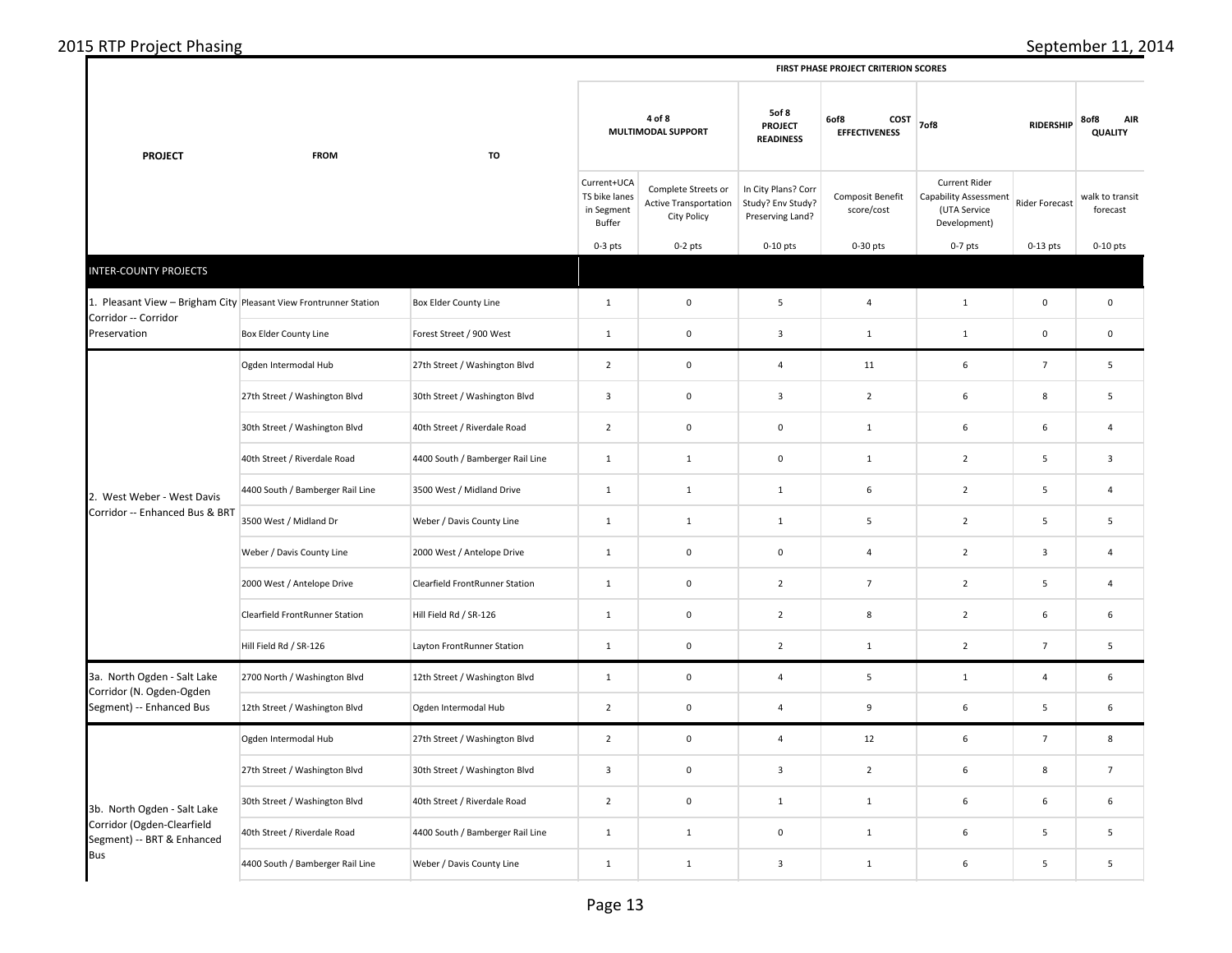| <b>PROJECT</b>                                                                                                      | <b>FROM</b>                          | TO                                   |                                                      | 4 of 8<br>MULTIMODAL SUPPORT                                              |                                                              | 6of8<br>COST<br><b>EFFECTIVENESS</b> | <b>RIDERSHIP</b><br>7of8                                                      |                | <b>AIR</b><br>8of8<br><b>QUALITY</b> |  |
|---------------------------------------------------------------------------------------------------------------------|--------------------------------------|--------------------------------------|------------------------------------------------------|---------------------------------------------------------------------------|--------------------------------------------------------------|--------------------------------------|-------------------------------------------------------------------------------|----------------|--------------------------------------|--|
|                                                                                                                     |                                      |                                      | Current+UCA<br>TS bike lanes<br>in Segment<br>Buffer | Complete Streets or<br><b>Active Transportation</b><br><b>City Policy</b> | In City Plans? Corr<br>Study? Env Study?<br>Preserving Land? | Composit Benefit<br>score/cost       | Current Rider<br><b>Capability Assessment</b><br>(UTA Service<br>Development) | Rider Forecast | walk to transit<br>forecast          |  |
|                                                                                                                     |                                      |                                      | $0-3$ pts                                            | $0-2$ pts                                                                 | $0-10$ pts                                                   | $0-30$ pts                           | $0-7$ pts                                                                     | $0-13$ pts     | $0-10$ pts                           |  |
|                                                                                                                     | Weber / Davis County Line            | <b>HAFB West Gate</b>                | $1\,$                                                | $\mathbf 0$                                                               | $\mathbf 0$                                                  | $\mathbf 1$                          | 6                                                                             | 5              | $\overline{4}$                       |  |
|                                                                                                                     | <b>HAFB West Gate</b>                | Clearfield FrontRunner Station       | $\mathbf{1}$                                         | $\pmb{0}$                                                                 | $\mathbf 0$                                                  | $\mathbf 1$                          | 6                                                                             | 6              | $\overline{7}$                       |  |
|                                                                                                                     | Clearfield FrontRunner Station       | Hill Field Rd / SR 126               | $\overline{2}$                                       | $\mathbf 0$                                                               | $\mathsf 0$                                                  | $\mathbf 1$                          | $\overline{\mathbf{3}}$                                                       | 6              | 5                                    |  |
| 3c. North Ogden - Salt Lake<br>Corridor (Clearfield-Farmington                                                      | Hill Field Rd / SR 126               | Layton FrontRunner Station           | $\mathbf{1}$                                         | $\mathbf 0$                                                               | $\mathbf{1}$                                                 | $\mathbf{1}$                         | $\overline{\mathbf{3}}$                                                       | $\overline{7}$ | 5                                    |  |
| Segment) -- BRT & Enhanced<br><b>Bus</b>                                                                            | Layton FrontRunner Station           | US 89 / SR 126                       | $\mathbf{1}$                                         | $\mathbf 0$                                                               | $\mathsf{O}\xspace$                                          | $\mathbf{1}$                         | $\overline{\mathbf{3}}$                                                       | 6              | 5                                    |  |
|                                                                                                                     | US 89 / SR 126                       | Farmington FrontRunner Station       | $\overline{2}$                                       | $\mathbf{1}$                                                              | $\mathsf 0$                                                  | $\mathbf 1$                          | $\overline{\mathbf{3}}$                                                       | 6              | 5                                    |  |
| 3d. North Ogden - Salt Lake<br>Corridor (Farmington-Bountiful<br>Segment) -- Enhanced Bus                           | Farmington FrontRunner Station       | 500 South / Main Street (Bountiful)  | $\mathbf{1}$                                         | $\mathsf 0$                                                               | $\overline{\mathbf{3}}$                                      | $\,$ 6 $\,$                          | $\overline{3}$                                                                | 5              | 5                                    |  |
|                                                                                                                     | 500 South / Main Street (Bountiful)  | Woods Cross FrontRunner Station      |                                                      |                                                                           |                                                              |                                      |                                                                               |                |                                      |  |
|                                                                                                                     | Woods Cross FrontRunner Station      | 500 South / Main Street (Bountiful)  |                                                      |                                                                           |                                                              |                                      |                                                                               |                |                                      |  |
|                                                                                                                     | 500 South / Main Street (Bountiful)  | 2600 South / Main Street (Bountiful) | $\overline{2}$                                       | $\mathsf 0$                                                               | $\overline{\mathbf{3}}$                                      | $\mathbf 1$                          | $\overline{\mathbf{3}}$                                                       | $\overline{7}$ | $\overline{7}$                       |  |
|                                                                                                                     | 2600 South / Main Street (Bountiful) | US-89 / Eagle Ridge Dr               | $\mathbf{1}$                                         | $\mathbf 0$                                                               | $\mathbf{3}$                                                 | $\mathbf{1}$                         | $\overline{\mathbf{3}}$                                                       | $\overline{7}$ | 6                                    |  |
| 3e. North Ogden - Salt Lake<br>Corridor (Davis-SLC Community US-89 / Eagle Ridge Dr<br>Connector) -- BRT & Enh. Bus |                                      | Davis / Salt Lake County Line        | $\overline{2}$                                       | $\pmb{0}$                                                                 | $\overline{\mathbf{3}}$                                      | $\mathbf{1}$                         | $\overline{\mathbf{3}}$                                                       | $\overline{7}$ | 5                                    |  |
|                                                                                                                     | Davis / Salt Lake County Line        | US-89 / 400 West                     | $\mathbf{1}$                                         | $\overline{2}$                                                            | $\mathbf{3}$                                                 | $\mathbf{1}$                         | $\overline{\mathbf{3}}$                                                       | 6              | 4                                    |  |
|                                                                                                                     | US-89 / 400 West                     | 200 South / 400 West                 | $\overline{2}$                                       | $\overline{2}$                                                            | $\overline{\mathbf{3}}$                                      | $\overline{2}$                       | $\overline{\mathbf{3}}$                                                       | $\overline{7}$ | $\overline{7}$                       |  |
|                                                                                                                     | 200 South / 400 West                 | 200 South Transit Center             | $\overline{2}$                                       | $\overline{2}$                                                            | $\mathbf{3}$                                                 | $\overline{2}$                       | $\overline{\mathbf{3}}$                                                       | 9              | 10                                   |  |
|                                                                                                                     | Ogden Intermodal Hub                 |                                      |                                                      |                                                                           |                                                              |                                      |                                                                               |                |                                      |  |
|                                                                                                                     | Clearfield FrontRunner Station       |                                      |                                                      |                                                                           |                                                              |                                      |                                                                               |                |                                      |  |
| 4. Six FrontRunner Park and<br>Ride Lot Expansion                                                                   | Farmington FrontRunner Station       |                                      |                                                      |                                                                           |                                                              |                                      |                                                                               |                |                                      |  |
|                                                                                                                     | Salt Lake Central                    |                                      |                                                      |                                                                           |                                                              |                                      |                                                                               |                |                                      |  |
|                                                                                                                     | <b>Murray Central Station</b>        |                                      | $\mathbf 0$                                          | $\overline{2}$                                                            | $\mathsf 0$                                                  | $\mathbf 0$                          | $\mathsf 0$                                                                   | $\mathsf 0$    | $\mathsf 0$                          |  |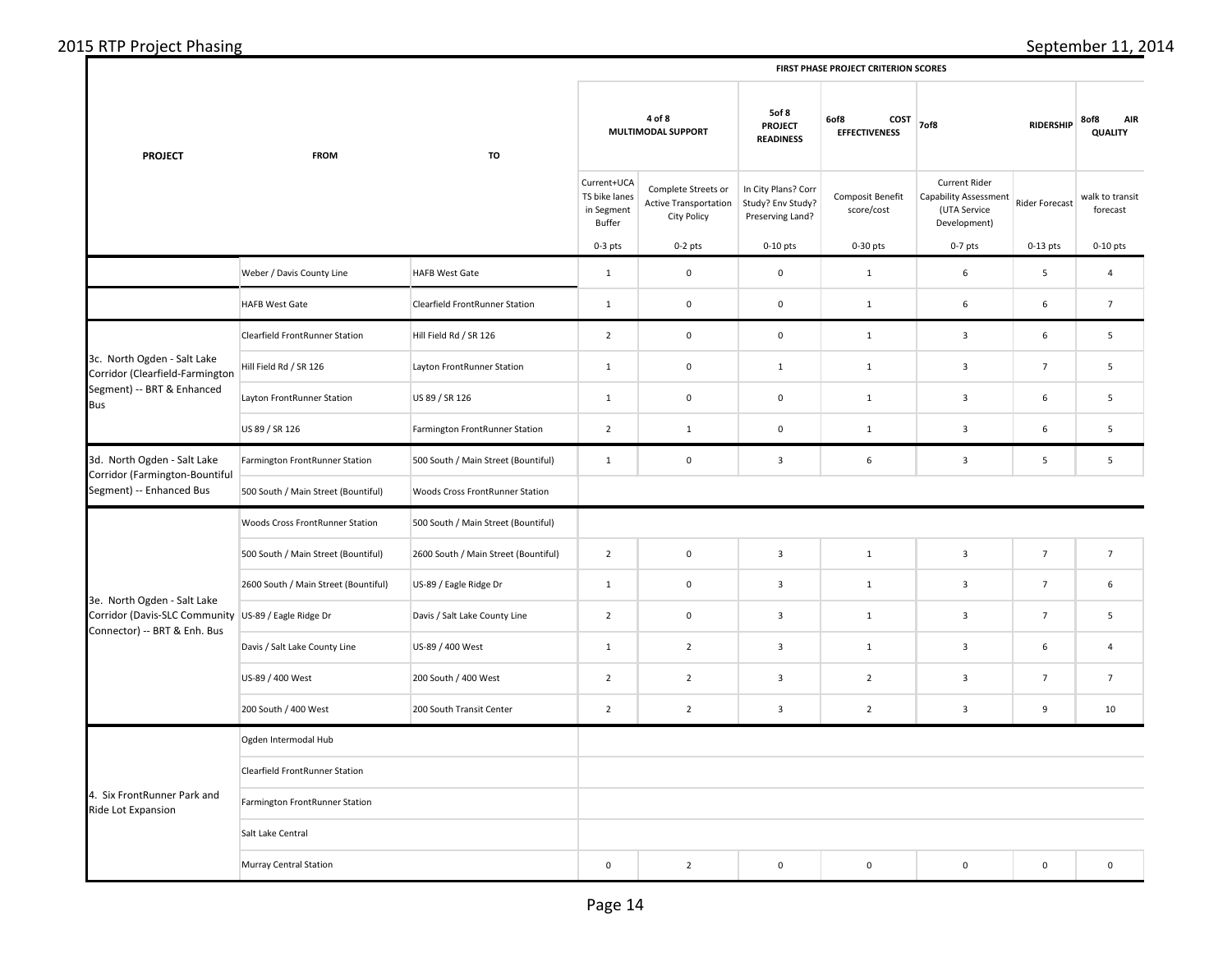| 2015 RTP Project Phasing |  |
|--------------------------|--|
|--------------------------|--|

|                                                                      |                                                                            |                                       | FIRST PHASE PROJECT CRITERION SCORES                 |                                                                    |                                                              |                                      |                                                                                      |                |                               |  |
|----------------------------------------------------------------------|----------------------------------------------------------------------------|---------------------------------------|------------------------------------------------------|--------------------------------------------------------------------|--------------------------------------------------------------|--------------------------------------|--------------------------------------------------------------------------------------|----------------|-------------------------------|--|
| <b>PROJECT</b>                                                       | <b>FROM</b>                                                                | TO                                    |                                                      | 4 of 8<br>MULTIMODAL SUPPORT                                       |                                                              | 6of8<br>COST<br><b>EFFECTIVENESS</b> | 7of8<br><b>RIDERSHIP</b>                                                             |                | AIR<br>8of8<br><b>QUALITY</b> |  |
|                                                                      |                                                                            |                                       | Current+UCA<br>TS bike lanes<br>in Segment<br>Buffer | Complete Streets or<br>Active Transportation<br><b>City Policy</b> | In City Plans? Corr<br>Study? Env Study?<br>Preserving Land? | Composit Benefit<br>score/cost       | <b>Current Rider</b><br><b>Capability Assessment</b><br>(UTA Service<br>Development) | Rider Forecast | walk to transit<br>forecast   |  |
|                                                                      |                                                                            |                                       | $0-3$ pts                                            | $0-2$ pts                                                          | $0-10$ pts                                                   | $0-30$ pts                           | $0-7$ pts                                                                            | $0-13$ pts     | $0-10$ pts                    |  |
| rommummer zine opgraae:<br>Select siding locations TBD on            | 3 miles of siding in the Bluffdale/Draper aerea and Positive Train Control |                                       | $\mathbf 0$                                          | $\mathbf 0$                                                        | $\mathsf 0$                                                  | $\mathbf 0$                          | $\mathbf 0$                                                                          | $\mathbf 0$    | $\mathbf 0$                   |  |
|                                                                      | 500 South / Orchard Drive                                                  | 500 South / Main Street (Bountiful)   | $\overline{2}$                                       | $\mathbf 0$                                                        | $\mathbf 0$                                                  | $\bf 8$                              | $\overline{2}$                                                                       | 5              | $\overline{7}$                |  |
|                                                                      | 500 South / Main Street (Bountiful)                                        | 500 South / Redwood Road              | $\overline{2}$                                       | $\mathbf 0$                                                        | $\mathsf{O}\xspace$                                          | $\,$ 6 $\,$                          | $\overline{2}$                                                                       | 5              | 5                             |  |
|                                                                      | 500 South / Redwood Road                                                   | Davis / Salt Lake County Line         | $\mathbf{1}$                                         | $\mathbf 0$                                                        | $\mathsf 0$                                                  | $\overline{4}$                       | $\overline{3}$                                                                       | $\overline{4}$ | 4                             |  |
| 6. North Redwood (Davis<br>County) Corridor -- Enhanced<br>Bus & BRT | Davis / Salt Lake County Line                                              | North Temple / 1950 W TRAX Station    | $\mathbf{1}$                                         | $\overline{2}$                                                     | $\mathbf 0$                                                  | $\overline{7}$                       | 6                                                                                    | 5              | 5                             |  |
|                                                                      | North Temple / 1950 W TRAX Station                                         | Redwood Road / I-80                   | $\mathbf 1$                                          | $\overline{2}$                                                     | $\mathbf 0$                                                  | $\overline{2}$                       | 6                                                                                    | 8              | 5                             |  |
|                                                                      | Redwood Road / I-80                                                        | I-80 / 600 South Offramp              | $\mathbf{1}$                                         | $\overline{2}$                                                     | $\mathbf 0$                                                  | 10                                   | $\mathbf{3}$                                                                         | 8              | 6                             |  |
|                                                                      | I-80 / 600 South Offramp                                                   | 600 West / 600 South                  | $\overline{2}$                                       | $\overline{2}$                                                     | $\mathbf 0$                                                  | $\mathbf{1}$                         | $\mathbf{3}$                                                                         | $\mathbf 0$    | $\mathbf 0$                   |  |
|                                                                      | 600 West / 600 South                                                       | 600 West / 200 South                  | $\overline{2}$                                       | $\overline{2}$                                                     | $\mathbf 0$                                                  | $\mathbf 1$                          | $\mathbf{3}$                                                                         | $\pmb{0}$      | $\mathbf 0$                   |  |
|                                                                      | 600 West / 200 South                                                       | 200 South Transit Center              | $\overline{2}$                                       | $\overline{2}$                                                     | $\mathbf 0$                                                  | 14                                   | $\overline{\mathbf{3}}$                                                              | $\bf 8$        | $\sf 5$                       |  |
|                                                                      | Vine Street / Main Street (Tooele)                                         | 5600 West / SR 201                    | $\mathbf 0$                                          | $\mathbf 0$                                                        | $\mathbf 0$                                                  | $\mathbf 0$                          | $\mathbf 0$                                                                          | $\mathbf 0$    | $\mathbf 0$                   |  |
|                                                                      | 5600 West / SR 201                                                         | Wright Bros. Drive / I-80 Onramp      | $\mathbf 0$                                          | $\mathbf 0$                                                        | $\mathsf{O}\xspace$                                          | $\mathbf 0$                          | $\mathbf 0$                                                                          | $\mathbf 0$    | $\mathbf 0$                   |  |
|                                                                      | Wright Bros. Drive / I-80 Onramp                                           | North Temple / 1950 West TRAX Station | $\mathsf 0$                                          | $\mathbf 0$                                                        | $\mathbf 0$                                                  | $\mathbf 0$                          | $\mathbf 0$                                                                          | $\mathsf 0$    | $\mathbf 0$                   |  |
| 7. Tooele Corridor -- Enhanced                                       | North Temple / 1950 W TRAX Station                                         | Redwood Road / I-80                   | $\mathbf 0$                                          | $\mathbf 0$                                                        | $\mathbf 0$                                                  | $\mathbf 0$                          | $\mathbf 0$                                                                          | 0              | $\,0\,$                       |  |
| <b>Bus Downtown</b>                                                  | Redwood Road / I-80                                                        | I-80 / 600 South Offramp              | $\mathbf 0$                                          | $\mathbf 0$                                                        | $\mathbf 0$                                                  | $\mathbf 0$                          | $\mathbf 0$                                                                          | $\mathsf 0$    | $\mathbf 0$                   |  |
|                                                                      | I-80 / 600 South Offramp                                                   | 600 West / 600 South                  | $\mathsf 0$                                          | $\mathbf 0$                                                        | $\mathsf 0$                                                  | $\mathbf 0$                          | $\mathbf 0$                                                                          | $\mathbf 0$    | $\mathbf 0$                   |  |
|                                                                      | 600 West / 600 South                                                       | 600 West / 200 South                  | $\mathbf 0$                                          | $\mathbf 0$                                                        | $\mathbf 0$                                                  | $\mathbf 0$                          | $\mathbf 0$                                                                          | $\mathbf 0$    | $\mathbf 0$                   |  |
|                                                                      | 600 West / 200 South                                                       | 200 South Transit Center              | $\mathbf 0$                                          | $\mathbf 0$                                                        | $\mathbf 0$                                                  | $\pmb{0}$                            | $\mathbf 0$                                                                          | $\pmb{0}$      | $\pmb{0}$                     |  |
| <b>BOX ELDER COUNTY PROJECTS</b>                                     |                                                                            |                                       |                                                      |                                                                    |                                                              |                                      |                                                                                      |                |                               |  |
| 8. US-91 Park and Ride                                               | Interstate 15 at SR-91 (1100 South)                                        |                                       | $\mathbf 0$                                          | $\mathbf 0$                                                        | $\mathsf 0$                                                  | $\mathbf 0$                          | $\mathsf 0$                                                                          | $\mathbf 0$    | $\mathbf 0$                   |  |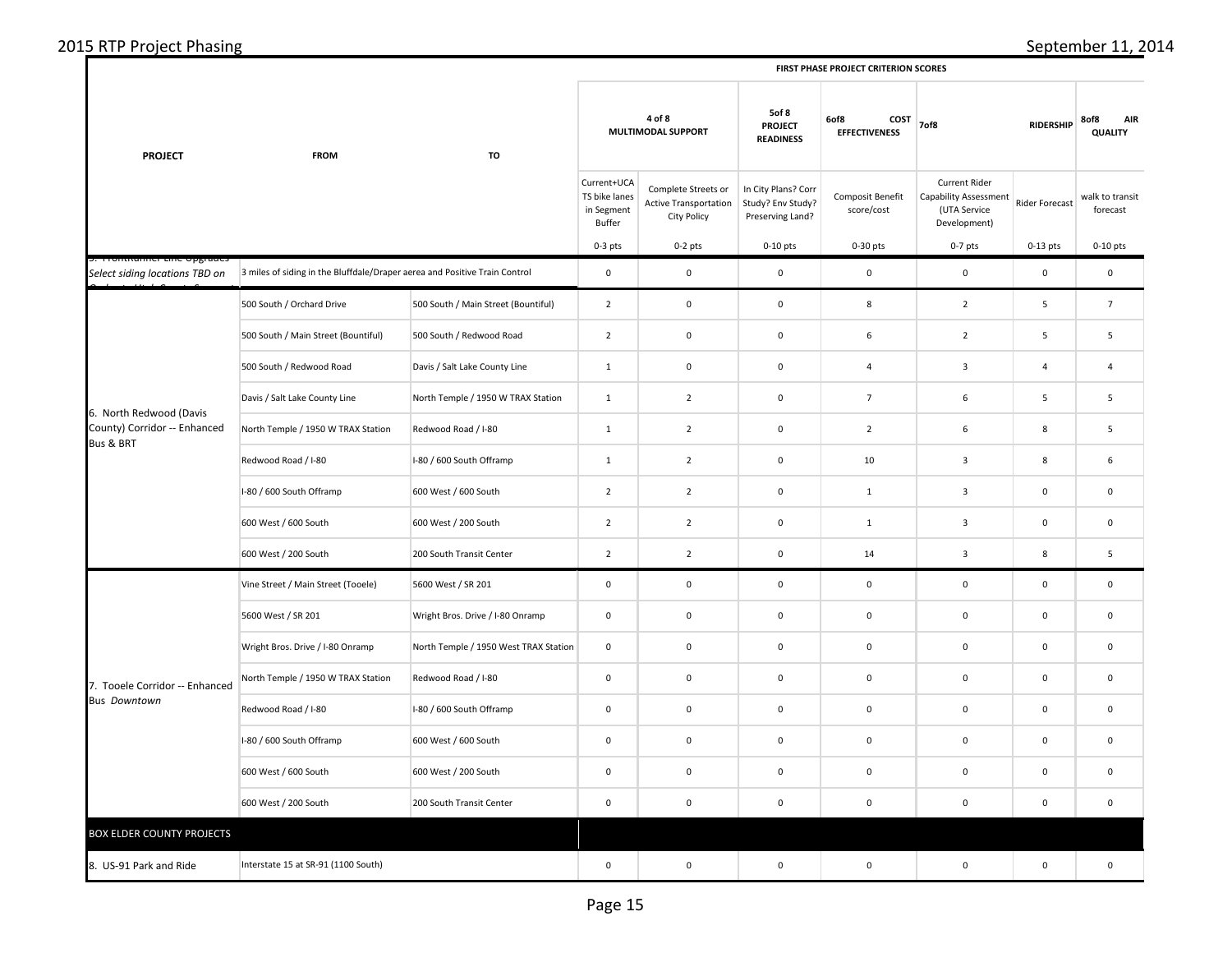| 2015   | - 302                                                                    |
|--------|--------------------------------------------------------------------------|
| nasıng | emner                                                                    |
| . OIPE | -91                                                                      |
|        | <b>ITERION SCORE:</b><br>.00015c<br><b>FIRST</b><br>20.1187<br>- PRUJEL. |

|                                                                        |                                          |                                  | FIRST PHASE PROJECT CRITERION SCORES                 |                                                             |                                                              |                                                                                     |                                                                        |                          |                             |  |  |
|------------------------------------------------------------------------|------------------------------------------|----------------------------------|------------------------------------------------------|-------------------------------------------------------------|--------------------------------------------------------------|-------------------------------------------------------------------------------------|------------------------------------------------------------------------|--------------------------|-----------------------------|--|--|
| <b>PROJECT</b>                                                         | <b>FROM</b>                              | TO                               |                                                      | 4 of 8<br>MULTIMODAL SUPPORT                                |                                                              | 5of 8<br>6of8<br>COST<br><b>PROJECT</b><br><b>EFFECTIVENESS</b><br><b>READINESS</b> |                                                                        | <b>RIDERSHIP</b><br>7of8 |                             |  |  |
|                                                                        |                                          |                                  | Current+UCA<br>TS bike lanes<br>in Segment<br>Buffer | Complete Streets or<br>Active Transportation<br>City Policy | In City Plans? Corr<br>Study? Env Study?<br>Preserving Land? | Composit Benefit<br>score/cost                                                      | Current Rider<br>Capability Assessment<br>(UTA Service<br>Development) | Rider Forecast           | walk to transit<br>forecast |  |  |
|                                                                        |                                          |                                  | $0-3$ pts                                            | $0-2$ pts                                                   | $0-10$ pts                                                   | 0-30 pts                                                                            | $0-7$ pts                                                              | $0-13$ pts               | $0-10$ pts                  |  |  |
| 9. Promontory Road Park and<br>Ride                                    | Interstate 15 at Promontory Road         |                                  | $\mathbf 0$                                          | $\mathbf 0$                                                 | $\mathbf 0$                                                  | $\mathbf 0$                                                                         | $\mathsf 0$                                                            | $\mathbf 0$              | $\mathbf 0$                 |  |  |
| <b>WEBER COUNTY PROJECTS</b>                                           |                                          |                                  |                                                      |                                                             |                                                              |                                                                                     |                                                                        |                          |                             |  |  |
| 10. Ogden - Pleasant View<br>FrontRunner Corridor - Line<br>Upgrade    | Downtown Ogden                           | Pleasant View FrontRunner Statn  | $\mathbf 0$                                          | $\mathbf 0$                                                 | $\mathbf 0$                                                  | $\mathbf 0$                                                                         | $\mathbf 0$                                                            | $\pmb{0}$                | $\mathbf 0$                 |  |  |
|                                                                        | Ogden Intermodal Hub                     | 27th Street / Washington Blvd    | $\mathbf 0$                                          | $\mathbf 0$                                                 | $\mathsf 0$                                                  | $\mathbf 0$                                                                         | $\mathsf{O}\xspace$                                                    | $\mathsf 0$              | $\mathbf 0$                 |  |  |
| 11. Ogden - Weber State<br>University Corridor -- Mode<br>Undetermined | 27th Street / Washington Blvd            | 30th Street / Washington Blvd    | $\mathbf 0$                                          | 0                                                           | $\mathbf 0$                                                  | 0                                                                                   | $\mathbf 0$                                                            | 0                        | $\mathbf 0$                 |  |  |
|                                                                        | 30th Street / Washington Blvd            | Harrison Blvd / Edvalson Street  | $\mathbf 0$                                          | $\mathbf 0$                                                 | $\mathbf 0$                                                  | $\mathbf 0$                                                                         | $\mathsf 0$                                                            | $\mathbf 0$              | $\mathbf 0$                 |  |  |
|                                                                        | Harrison Blvd / Edvalson Street          | McKay-Dee Hospital               | $\mathbf 0$                                          | $\mathbf 0$                                                 | $\mathbf 0$                                                  | $\mathbf 0$                                                                         | $\mathsf 0$                                                            | $\mathsf 0$              | $\mathbf 0$                 |  |  |
|                                                                        | 3500 West / Midland Drive                | 4400 South / Bamberger Rail Line | $\mathbf 0$                                          | $\mathbf 0$                                                 | $\mathbf 0$                                                  | $\mathbf 0$                                                                         | $\mathbf 0$                                                            | $\mathbf 0$              | $\mathbf 0$                 |  |  |
| 12. West Weber - WSU                                                   | 4400 South / Bamberger Rail Line         | 40th Street / Riverdale Road     | $\mathbf 0$                                          | $\mathbf 0$                                                 | $\mathbf 0$                                                  | $\mathbf 0$                                                                         | $\mathsf 0$                                                            | $\mathsf 0$              | $\mathbf 0$                 |  |  |
| Corridor -- BRT & Enhanced<br><b>Bus</b>                               | 40th Street / Riverdale Road             | McKay-Dee Hospital               | $\mathbf 0$                                          | $\mathbf 0$                                                 | $\mathbf 0$                                                  | $\mathbf 0$                                                                         | $\mathbf 0$                                                            | $\mathbf 0$              | $\mathbf 0$                 |  |  |
|                                                                        | McKay-Dee Hospital                       | Harrison Blvd / Edvalson Street  | $\mathbf 0$                                          | $\mathbf 0$                                                 | $\mathbf 0$                                                  | $\mathbf 0$                                                                         | $\mathbf 0$                                                            | $\pmb{0}$                | $\mathbf 0$                 |  |  |
| 13. Mt. Ogden Maintenance<br>Facility                                  | Existing Mt. Ogden maintenance facility  |                                  |                                                      |                                                             |                                                              |                                                                                     |                                                                        |                          |                             |  |  |
| 14. Ogden Valley Park and Ride SR-39 near Pineview Dam                 |                                          |                                  | $\mathbf 0$                                          | $\mathbf 0$                                                 | $\mathbf 0$                                                  | $\mathbf 0$                                                                         | $\mathbf 0$                                                            | $\pmb{0}$                | $\mathbf 0$                 |  |  |
| 15. Ogden Canyon Mouth Park<br>and Ride                                | 12th Street and Harrison Boulevard       |                                  | $\mathbf 0$                                          | $\mathbf 0$                                                 | $\mathsf 0$                                                  | $\mathbf 0$                                                                         | $\mathbf 0$                                                            | $\mathsf 0$              | $\mathbf 0$                 |  |  |
| DAVIS COUNTY PROJECTS                                                  |                                          |                                  |                                                      |                                                             |                                                              |                                                                                     |                                                                        |                          |                             |  |  |
| 16. Falcon Hill - Hill AFB West<br><b>Transit Hub</b>                  | Falcon Hill - Hill AFB West Gate         |                                  | $\mathbf 0$                                          | $\mathbf 0$                                                 | $\mathbf 0$                                                  | $\mathbf 0$                                                                         | $\mathbf 0$                                                            | $\mathbf 0$              | $\mathbf 0$                 |  |  |
| 17. Layton Park and Ride Lot<br>Expansion                              | Existing Layton FrontRunner Station area |                                  | $\mathbf 0$                                          | $\mathbf 0$                                                 | $\mathbf 0$                                                  | $\mathbf 0$                                                                         | $\mathsf 0$                                                            | $\mathbf 0$              | $\mathbf 0$                 |  |  |
| SALT LAKE COUNTY SMALL AREA PROJECTS                                   |                                          |                                  |                                                      |                                                             |                                                              |                                                                                     |                                                                        |                          |                             |  |  |
| 18. Airport TRAX<br>Reconfiguration                                    | <b>SLIA Terminals</b>                    |                                  | $\mathbf 0$                                          | $\mathbf 0$                                                 | $\mathsf 0$                                                  | $\mathbf 0$                                                                         | $\mathbf 0$                                                            | $\pmb{0}$                | $\mathbf 0$                 |  |  |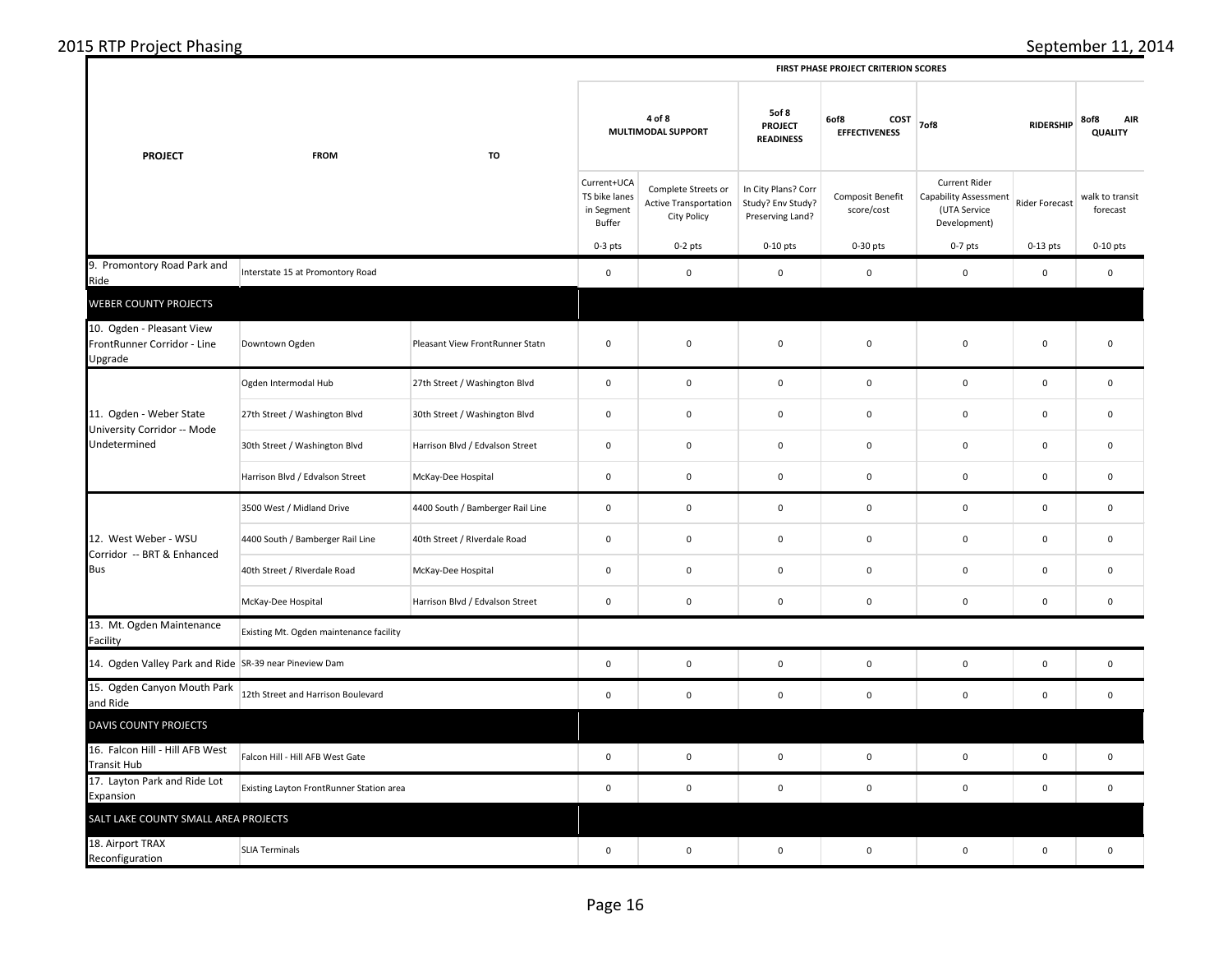| <b>PROJECT</b>                                                                | <b>FROM</b>                                                                  | TO                                          | 4 of 8<br>MULTIMODAL SUPPORT                         |                                                                           | 5of 8<br><b>PROJECT</b><br><b>READINESS</b>                  | 6of8<br>COST<br><b>EFFECTIVENESS</b> | 7of8                                                                                 | <b>RIDERSHIP</b> | 8of8<br><b>AIR</b><br><b>QUALITY</b> |
|-------------------------------------------------------------------------------|------------------------------------------------------------------------------|---------------------------------------------|------------------------------------------------------|---------------------------------------------------------------------------|--------------------------------------------------------------|--------------------------------------|--------------------------------------------------------------------------------------|------------------|--------------------------------------|
|                                                                               |                                                                              |                                             | Current+UCA<br>TS bike lanes<br>in Segment<br>Buffer | Complete Streets or<br><b>Active Transportation</b><br><b>City Policy</b> | In City Plans? Corr<br>Study? Env Study?<br>Preserving Land? | Composit Benefit<br>score/cost       | <b>Current Rider</b><br><b>Capability Assessment</b><br>(UTA Service<br>Development) | Rider Forecast   | walk to transit<br>forecast          |
|                                                                               |                                                                              |                                             | $0-3$ pts                                            | $0-2$ pts                                                                 | $0-10$ pts                                                   | $0-30$ pts                           | $0-7$ pts                                                                            | $0-13$ pts       | $0-10$ pts                           |
| 19. Airport High Speed Rail<br><b>Station</b>                                 | Salt Lake International Airport                                              |                                             | $\mathsf 0$                                          | $\pmb{0}$                                                                 | $\mathsf 0$                                                  | $\mathbf 0$                          | $\mathbf 0$                                                                          | $\pmb{0}$        | $\mathbf 0$                          |
| 20. University of Utah Transit<br>Hub                                         | Fort Douglas Area                                                            |                                             | $\mathbf 0$                                          | $\mathbf 0$                                                               | $\mathsf 0$                                                  | $\mathbf 0$                          | $\mathsf 0$                                                                          | $\mathsf 0$      | $\pmb{0}$                            |
| 21. 200 South Transit Hub                                                     | 200 South between 650 West and 200 East                                      |                                             | $\mathsf 0$                                          | $\pmb{0}$                                                                 | $\mathbf{1}$                                                 | $\mathbf 0$                          | $\mathbf 0$                                                                          | $\mathsf 0$      | $\mathbf 0$                          |
| 22. Depot District/Central<br>Garage Project                                  | 200 South and 669 West, Salt Lake City                                       |                                             | $\mathsf 0$                                          | $\mathsf 0$                                                               | $\mathsf 0$                                                  | $\mathbf 0$                          | $\mathsf 0$                                                                          | $\mathsf 0$      | $\mathsf 0$                          |
| 23. Interstate 80 / Downtown                                                  | 500 South I-15 and I-80 On-Ramp                                              |                                             |                                                      |                                                                           |                                                              |                                      |                                                                                      |                  |                                      |
| <b>Bus Ramps</b>                                                              | 600 South I-15 and I-80 Off-Ramp                                             |                                             |                                                      |                                                                           |                                                              |                                      |                                                                                      |                  |                                      |
| 24. East Airport Transit Hub                                                  | Near 1950 W and North Temple                                                 |                                             |                                                      | $\mathbf 0$                                                               | $\mathsf 0$                                                  | $\mathbf 0$                          | $\mathsf 0$                                                                          | $\mathsf 0$      | $\mathbf 0$                          |
| 25. Conttonwood Transit Hub                                                   | Near Highland Drive and Murray-Holladay Road                                 |                                             |                                                      |                                                                           |                                                              |                                      |                                                                                      |                  |                                      |
| Union Park Avenue/Ft Union                                                    |                                                                              | Near Union Park Avenue and Fort Union Blvd. |                                                      | $\mathbf{1}$                                                              | $\mathbf 0$                                                  | $\pmb{0}$                            | $\mathbf 0$                                                                          | $\mathsf 0$      | $\mathbf 0$                          |
| SALT LAKE COUNTY, NORTH-SOUTH PROJECTS                                        |                                                                              |                                             |                                                      |                                                                           |                                                              |                                      |                                                                                      |                  |                                      |
|                                                                               | Salt Lake Central                                                            | 200 South / 200 East                        | $\overline{2}$                                       | $\overline{2}$                                                            | $\mathbf 0$                                                  | 17                                   | 6                                                                                    | 8                | 8                                    |
|                                                                               | 200 South / 200 East                                                         | 200 South / 500 East                        | $\mathbf{3}$                                         | $\overline{2}$                                                            | $\mathsf 0$                                                  | 23                                   | 6                                                                                    | 10               | 8                                    |
|                                                                               | 200 South / 500 East                                                         | 200 South / 900 East                        | $\overline{2}$                                       | $\overline{2}$                                                            | $\mathbf 0$                                                  | 18                                   | 6                                                                                    | 9                | $7\overline{ }$                      |
|                                                                               | 200 South / 900 East                                                         | 200 South / 1300 East                       | $\overline{2}$                                       | $\overline{2}$                                                            | $\mathsf 0$                                                  | 15                                   | $\,6\,$                                                                              | 9                | 6                                    |
|                                                                               | 200 South / 1300 East                                                        | Mario Capecchi Drive / Reaserch Rd (Nev     | $1\,$                                                | $\overline{2}$                                                            | $\mathbf 0$                                                  | $\overline{2}$                       | $\,6\,$                                                                              | 6                | 9                                    |
|                                                                               | Mario Capecchi Drive / Research Rd (New Wakara Way / Arapeen Drive (New Road |                                             | $\overline{2}$                                       | $\overline{2}$                                                            | $\mathsf 0$                                                  | $\overline{2}$                       | $\overline{4}$                                                                       | 9                | $\mathsf 3$                          |
| 27. SLC - Foothill Drive -<br>Wasatch Drive Corridor --<br>Enhanced Bus & BRT | Wakara Way / Arapeen Drive (New Road I 2100 East / Foothill Drive            |                                             | $\mathbf{1}$                                         | $\overline{2}$                                                            | $\overline{2}$                                               | $\mathbf 1$                          | $\overline{a}$                                                                       | $\overline{7}$   | 5                                    |
|                                                                               | 2100 East / Foothill Drive                                                   | I-80 / I-215 / Foothill Drive Interchange   | $\mathbf 1$                                          | $\overline{2}$                                                            | $\overline{\mathbf{3}}$                                      | $\mathbf 1$                          | $\sqrt{4}$                                                                           | 6                | 6                                    |
|                                                                               | I-80 / I-215 / Foothill Drive Interchange                                    | I-215 Ramp / 3300 South                     | $\overline{2}$                                       | $\pmb{0}$                                                                 | $\mathbf 0$                                                  | $\sqrt{4}$                           | $\overline{2}$                                                                       | 5                | $\mathbf 0$                          |
|                                                                               | I-215 Ramp / 3300 South                                                      | I-215 Ramp / 3900 South                     | $\mathbf{1}$                                         | $\mathsf 0$                                                               | $\mathbf 0$                                                  | $\boldsymbol{6}$                     | $\overline{2}$                                                                       | 6                | $\overline{7}$                       |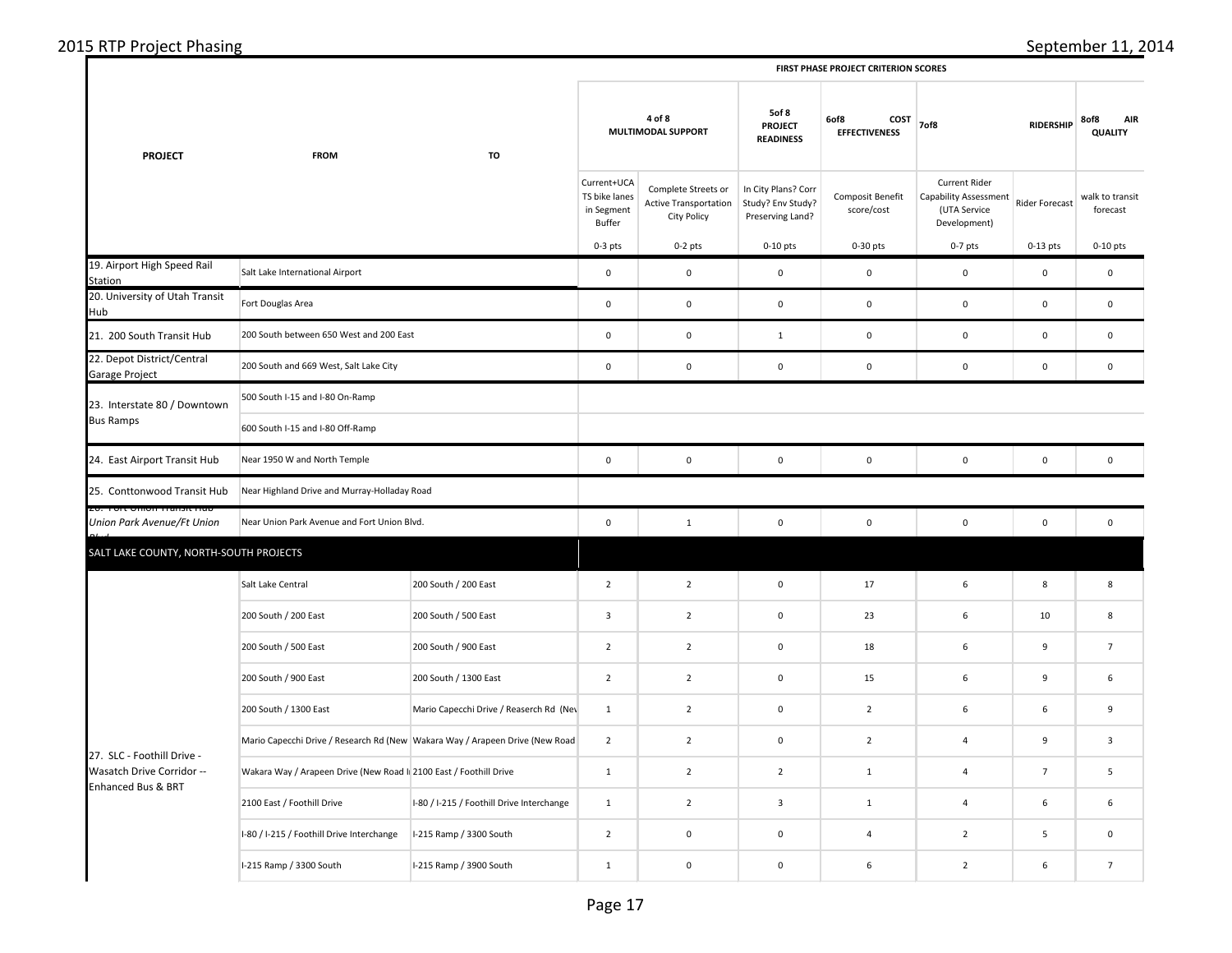| <b>PROJECT</b>                            | <b>FROM</b>                                                          | TO                                       | 4 of 8<br>MULTIMODAL SUPPORT                         |                                                             | 5of 8<br><b>PROJECT</b><br><b>READINESS</b>                  | 6of8<br>COST<br><b>EFFECTIVENESS</b> | 7of8                                                                          | <b>RIDERSHIP</b> | 8of8<br><b>AIR</b><br><b>QUALITY</b> |
|-------------------------------------------|----------------------------------------------------------------------|------------------------------------------|------------------------------------------------------|-------------------------------------------------------------|--------------------------------------------------------------|--------------------------------------|-------------------------------------------------------------------------------|------------------|--------------------------------------|
|                                           |                                                                      |                                          | Current+UCA<br>TS bike lanes<br>in Segment<br>Buffer | Complete Streets or<br>Active Transportation<br>City Policy | In City Plans? Corr<br>Study? Env Study?<br>Preserving Land? | Composit Benefit<br>score/cost       | Current Rider<br><b>Capability Assessment</b><br>(UTA Service<br>Development) | Rider Forecast   | walk to transit<br>forecast          |
|                                           |                                                                      |                                          | $0-3$ pts                                            | $0-2$ pts                                                   | $0-10$ pts                                                   | 0-30 pts                             | $0-7$ pts                                                                     | $0-13$ pts       | $0-10$ pts                           |
|                                           | I-215 Ramp / 3900 South                                              | I-215 Ramp / 6200 South                  | $\mathbf{1}$                                         | $\mathbf 0$                                                 | $\mathsf{O}\xspace$                                          | $\mathsf S$                          | $\,$ 1 $\,$                                                                   | $\overline{4}$   | $\overline{3}$                       |
|                                           | I-215 Ramp / 6200 South                                              | Big Cottonwood Canyon Park and Ride      | $\mathbf{1}$                                         | $\mathbf 0$                                                 | $\mathsf 0$                                                  | $\mathbf{1}$                         | $\overline{2}$                                                                | $\overline{4}$   | 5                                    |
|                                           | Big Cottonwood Canyon Park and RIde                                  | Little Cottowood Canyon                  | $\mathbf{1}$                                         | $\mathbf 0$                                                 | $\mathsf 0$                                                  | $\overline{2}$                       | $\mathbf{1}$                                                                  | $\mathsf 0$      | $\mathsf 0$                          |
|                                           | Salt Lake Central                                                    | 200 South / 200 East                     | $\overline{2}$                                       | $\overline{2}$                                              | $\mathbf 0$                                                  | 15                                   | $\overline{7}$                                                                | 8                | 6                                    |
|                                           | 200 South / 200 East                                                 | 200 South / 500 East                     | $\overline{3}$                                       | $\overline{2}$                                              | $\mathsf 0$                                                  | 23                                   | $\overline{7}$                                                                | 10               | $\overline{7}$                       |
|                                           | 200 South / 500 East                                                 | 200 South / 900 East                     | $\overline{2}$                                       | $\overline{2}$                                              | $\mathsf{O}\xspace$                                          | 18                                   | $\overline{7}$                                                                | 9                | 6                                    |
| 28. Highland Drive Corridor --            | 200 South / 900 East                                                 | 200 South / 1300 East                    | $\overline{2}$                                       | $\overline{2}$                                              | $\mathbf 0$                                                  | 16                                   | $\overline{7}$                                                                | 9                | 6                                    |
| Enhanced Bus, BRT, & Mode<br>Undetermined | 200 South / 1300 East                                                | Highland Drive / Richmond Street (1300 F | $1\,$                                                | $\overline{2}$                                              | $\pmb{0}$                                                    | 9                                    | $\overline{7}$                                                                | 6                | 5                                    |
|                                           | Highland Drive / Richmond Street (1300 E Highland Drive / 9400 South |                                          | $\mathbf{1}$                                         | $\overline{2}$                                              | $\mathbf 0$                                                  | 6                                    | 4                                                                             | $\overline{4}$   | 5                                    |
|                                           | Highland Drive / 9400 South                                          | State Street / 9400 South                | $\mathbf{1}$                                         | $\mathbf 0$                                                 | $\mathbf 0$                                                  | 6                                    | $\overline{2}$                                                                | 5                | 5                                    |
|                                           | State Street / 9400 South                                            | Sandy Civic Center TRAX Station          | $\mathbf{1}$                                         | $\mathbf{0}$                                                | $\mathbf 0$                                                  | $\overline{7}$                       | $\mathbf{1}$                                                                  | 6                | $\overline{4}$                       |
|                                           | Sandy Civic Center TRAX Station                                      | South Jordan FrontRunner Station         | $\mathbf{1}$                                         | $\mathbf 0$                                                 | $\overline{\mathbf{3}}$                                      | $\mathbf 1$                          | $\overline{2}$                                                                | 6                | $\overline{4}$                       |
|                                           | Salt Lake Central                                                    | 200 South / 200 East                     | $\overline{2}$                                       | $\overline{2}$                                              | $\mathsf{O}\xspace$                                          | 16                                   | $\overline{7}$                                                                | 8                | 9                                    |
|                                           | 200 South / 200 East                                                 | 200 South / 500 East                     | $\overline{\mathbf{3}}$                              | $\overline{2}$                                              | $\pmb{0}$                                                    | 23                                   | $\overline{7}$                                                                | 10               | 8                                    |
|                                           | 200 South / 500 East                                                 | 200 South / 900 East                     | $\overline{2}$                                       | $\overline{2}$                                              | $\mathbf 0$                                                  | 19                                   | $\overline{7}$                                                                | 9                | $\overline{7}$                       |
|                                           | 200 South / 900 East                                                 | 200 South / 1300 East                    | $\overline{2}$                                       | $\overline{2}$                                              | $\mathbf 0$                                                  | 16                                   | $\overline{7}$                                                                | 9                | $\overline{7}$                       |
|                                           | 200 South / 1300 East                                                | 2800 South / Highland Dr                 | $\mathbf{1}$                                         | $\overline{2}$                                              | $\pmb{0}$                                                    | 11                                   | $\overline{7}$                                                                | 6                | 9                                    |
| 29. 1300 East Corridor -- BRT &           | 2800 South / Highland Dr                                             | 4500 South / 1300 East                   | $\mathbf{1}$                                         | $\mathbf 0$                                                 | $\pmb{0}$                                                    | $\mathbf{1}$                         | $\overline{4}$                                                                | 6                | $\overline{7}$                       |
| <b>Enhanced Bus</b>                       | 4500 South / 1300 East                                               | Murray Holladay Road / 1300 East         | $\overline{2}$                                       | $\overline{2}$                                              | $\mathsf 3$                                                  | 11                                   | $\overline{4}$                                                                | $\overline{7}$   | $\overline{7}$                       |
|                                           | Murray Holladay Road / 1300 East                                     | Van Winkle Blvd / 1300 East              | $\overline{2}$                                       | $\mathbf 0$                                                 | $\pmb{0}$                                                    | $\mathbf 1$                          | $\overline{4}$                                                                | $\overline{7}$   | 6                                    |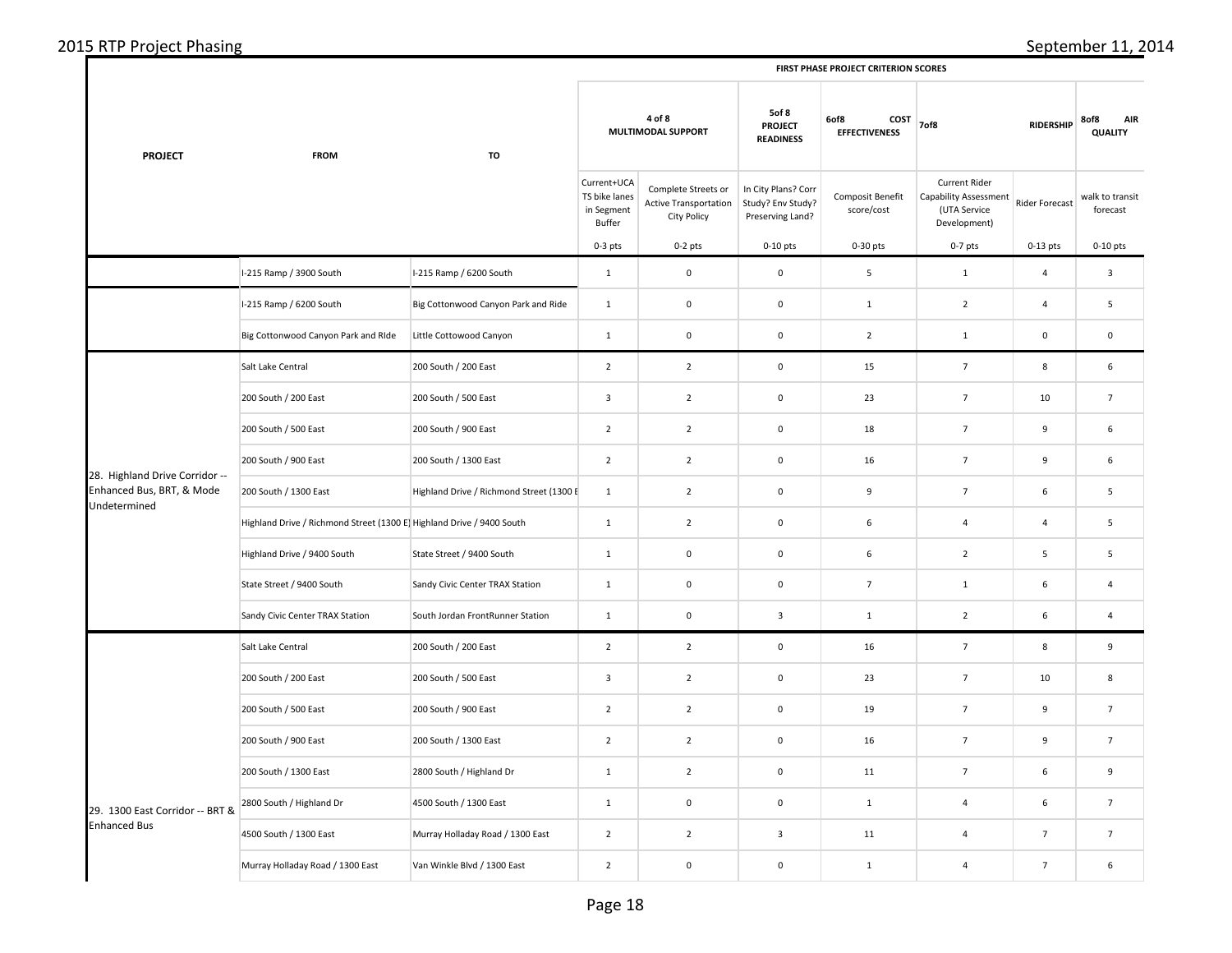| <b>PROJECT</b>           | <b>FROM</b>                    | TO                                       | 4 of 8<br>MULTIMODAL SUPPORT                         |                                                                           | 5of 8<br><b>PROJECT</b><br><b>READINESS</b>                  | 6of8<br>COST<br><b>EFFECTIVENESS</b> | 7of8                                                                                 | <b>RIDERSHIP</b> | 8of8<br><b>AIR</b><br><b>QUALITY</b> |
|--------------------------|--------------------------------|------------------------------------------|------------------------------------------------------|---------------------------------------------------------------------------|--------------------------------------------------------------|--------------------------------------|--------------------------------------------------------------------------------------|------------------|--------------------------------------|
|                          |                                |                                          | Current+UCA<br>TS bike lanes<br>in Segment<br>Buffer | Complete Streets or<br><b>Active Transportation</b><br><b>City Policy</b> | In City Plans? Corr<br>Study? Env Study?<br>Preserving Land? | Composit Benefit<br>score/cost       | <b>Current Rider</b><br><b>Capability Assessment</b><br>(UTA Service<br>Development) | Rider Forecast   | walk to transit<br>forecast          |
|                          |                                |                                          | $0-3$ pts                                            | $0-2$ pts                                                                 | $0-10$ pts                                                   | 0-30 pts                             | $0-7$ pts                                                                            | $0-13$ pts       | $0-10$ pts                           |
|                          | Van Winkle Blvd / 1300 East    | Fort Union Blvd / 1300 East              | $1\,$                                                | $\mathbf 0$                                                               | $\mathsf 0$                                                  | $\,$ 1 $\,$                          | $\overline{4}$                                                                       | 5                | 6                                    |
|                          | Fort Union Blvd / 1300 East    | Fort Union Blvd / 900 East               | $\overline{2}$                                       | $\pmb{0}$                                                                 | $\mathbf 0$                                                  | $\mathbf 1$                          | 5                                                                                    | $\overline{7}$   | 6                                    |
|                          | Fort Union Blvd / 900 East     | Fort Union Blvd / State Street           | $\mathbf{1}$                                         | $\mathbf 0$                                                               | $\mathsf 0$                                                  | $\mathbf 1$                          | $\overline{\mathbf{5}}$                                                              | 6                | 6                                    |
|                          | Fort Union Blvd / State Street | Red Line (Bingham Junction) TRAX Station | $\mathbf 1$                                          | $\mathbf 0$                                                               | $\mathbf 0$                                                  | $1\,$                                | 5                                                                                    | 6                | 6                                    |
|                          | Salt Lake Central              | 200 South / 200 East                     | $\overline{2}$                                       | $\overline{2}$                                                            | $\mathsf 0$                                                  | 15                                   | $\overline{7}$                                                                       | 8                | 6                                    |
|                          | 200 South / 200 East           | 200 South / 500 East                     | $\mathbf{3}$                                         | $\overline{2}$                                                            | $\mathsf 0$                                                  | 23                                   | $\overline{7}$                                                                       | 10               | $\overline{7}$                       |
| 30. 900 East Corridor -- | 200 South / 500 East           | 200 South / 900 East                     | $\overline{2}$                                       | $\overline{2}$                                                            | $\mathbf 0$                                                  | 19                                   | $\overline{7}$                                                                       | 9                | 6                                    |
|                          | 200 South / 900 East           | 400 South / 900 East                     | $\mathbf{3}$                                         | $\overline{2}$                                                            | $\mathsf 0$                                                  | 19                                   | 6                                                                                    | $\overline{7}$   | $\overline{7}$                       |
| Enhanced Bus & BRT       | 400 South / 900 East           | 1700 South / 900 East                    | $\overline{2}$                                       | $\overline{2}$                                                            | $\mathbf 0$                                                  | 9                                    | 6                                                                                    | 6                | 6                                    |
|                          | 1700 South / 900 East          | Fort Union Blvd / 900 East               | $\mathbf{1}$                                         | $\mathbf 0$                                                               | $\mathsf 0$                                                  | $\overline{7}$                       | 6                                                                                    | $\overline{4}$   | 5                                    |
|                          | Fort Union Blvd / 900 East     | Fort Union Blvd / State Street           | $\mathbf{1}$                                         | $\pmb{0}$                                                                 | $\mathbf 0$                                                  | $\mathbf{1}$                         | 5                                                                                    | 6                | 5                                    |
|                          | Fort Union Blvd / State Street | Red Line (Bingham Junction) TRAX Station | $\mathbf 1$                                          | $\pmb{0}$                                                                 | $\mathbf 0$                                                  | $\mathbf 1$                          | 5                                                                                    | 6                | 5                                    |
|                          | Salt Lake Central              | 200 South / 200 East                     | $\overline{2}$                                       | $\overline{2}$                                                            | $\mathsf 0$                                                  | 15                                   | $\overline{7}$                                                                       | 8                | 6                                    |
|                          | 200 South / 200 East           | 200 South / 500 East                     | 3                                                    | $\overline{2}$                                                            | $\mathsf 0$                                                  | 23                                   | $\overline{7}$                                                                       | 10               | $\overline{7}$                       |
| 31.500 East Corridor     | 200 South / 500 East           | 4500 South / 500 East                    | $\mathbf{1}$                                         | $\overline{2}$                                                            | $\mathsf 0$                                                  | 9                                    | 6                                                                                    | $\overline{4}$   | 6                                    |
|                          | 4500 South / 500 East          | 4500 South / State Street                | $\mathbf{1}$                                         | $\mathbf 0$                                                               | $\mathbf 0$                                                  | 9                                    | 4                                                                                    | 6                | $\overline{4}$                       |
|                          | 4500 South / State Street      | Murray Central TRAX Station              | $1\,$                                                | $\mathbf 0$                                                               | $\mathsf 0$                                                  | $1\,$                                | $\overline{4}$                                                                       | $\overline{7}$   | 5                                    |
|                          | Salt Lake Central              | 200 South / State Street                 | $\overline{2}$                                       | $\overline{2}$                                                            | $\mathsf 0$                                                  | 16                                   | $\overline{7}$                                                                       | 9                | 8                                    |
|                          | 200 South / State Street       | 4500 South / State Street                | $\mathbf 1$                                          | $\mathbf 0$                                                               | $\mathsf 0$                                                  | $\mathbf 1$                          | $\overline{7}$                                                                       | 5                | $\overline{7}$                       |
|                          | 4500 South / State Street      | Murray Central TRAX Station              | $\mathbf 1$                                          | $\overline{2}$                                                            | $\mathsf 0$                                                  | $\mathbf 2$                          | $\overline{7}$                                                                       | 6                | ${\mathsf 5}$                        |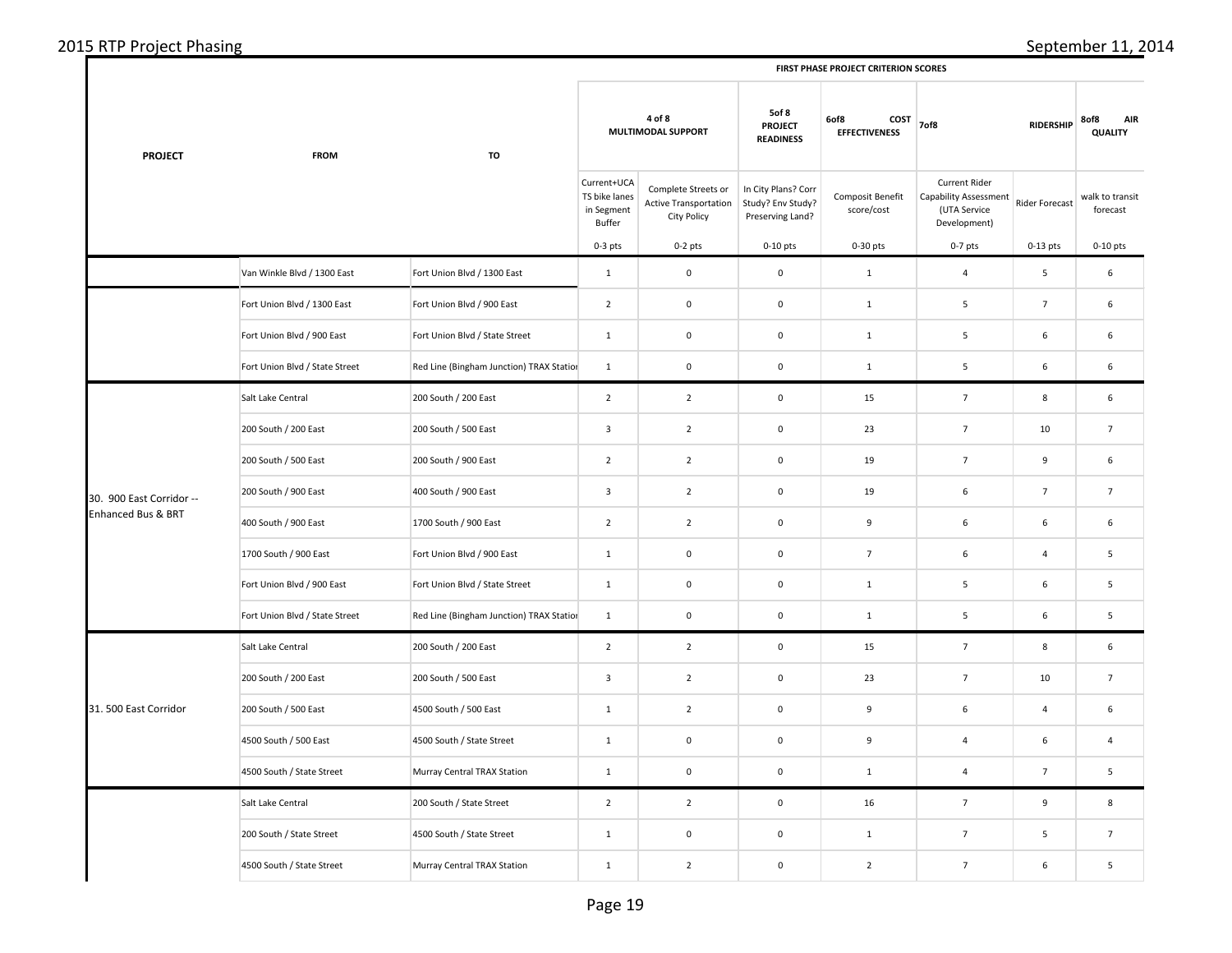| 2015 RTP | $\mathbf{a}$                                |
|----------|---------------------------------------------|
| Phasing  | september i                                 |
| Project  | -95                                         |
|          | <b>FIRST PHASE PROJECT CRITERION SCORES</b> |

|                                                               |                                       |                                    | FIRST PHASE PROJECT CRITERION SCORES                 |                                                                    |                                                              |                                                                                     |                                                                               |                          |                             |  |  |  |
|---------------------------------------------------------------|---------------------------------------|------------------------------------|------------------------------------------------------|--------------------------------------------------------------------|--------------------------------------------------------------|-------------------------------------------------------------------------------------|-------------------------------------------------------------------------------|--------------------------|-----------------------------|--|--|--|
| <b>PROJECT</b>                                                | <b>FROM</b>                           | TO                                 |                                                      | 4 of 8<br>MULTIMODAL SUPPORT                                       |                                                              | 5of 8<br>6of8<br>COST<br><b>PROJECT</b><br><b>EFFECTIVENESS</b><br><b>READINESS</b> |                                                                               | 7of8<br><b>RIDERSHIP</b> |                             |  |  |  |
|                                                               |                                       |                                    | Current+UCA<br>TS bike lanes<br>in Segment<br>Buffer | Complete Streets or<br><b>Active Transportation</b><br>City Policy | In City Plans? Corr<br>Study? Env Study?<br>Preserving Land? | Composit Benefit<br>score/cost                                                      | <b>Current Rider</b><br>Capability Assessment<br>(UTA Service<br>Development) | <b>Rider Forecast</b>    | walk to transit<br>forecast |  |  |  |
|                                                               |                                       |                                    | $0-3$ pts                                            | $0-2$ pts                                                          | $0-10$ pts                                                   | 0-30 pts                                                                            | $0-7$ pts                                                                     | $0-13$ pts               | $0-10$ pts                  |  |  |  |
|                                                               | Murray Central TRAX Station           | 5900 South / State Street          | 1                                                    | $\overline{2}$                                                     | $\mathsf 0$                                                  | $\overline{2}$                                                                      | 5                                                                             | $\overline{7}$           | $7\overline{ }$             |  |  |  |
| 32. State Street Corridor -- BRT<br>& Enhanced Bus            | 5900 South / State Street             | 9400 South / State Street          | $\mathbf{1}$                                         | $\mathsf 0$                                                        | $\mathsf 0$                                                  | $\mathbf{1}$                                                                        | $\overline{5}$                                                                | $\overline{4}$           | 6                           |  |  |  |
|                                                               | 9400 South / State Street             | Sandy Civic Center TRAX Station    | $\mathbf{1}$                                         | $\mathbf 0$                                                        | $\mathsf 0$                                                  | $\mathbf{1}$                                                                        | 5                                                                             | 0                        | $\mathbf 0$                 |  |  |  |
|                                                               | Sandy Civic Center TRAX Station       | South Jordan FrontRunner Station   | $\mathbf{1}$                                         | $\mathbf 0$                                                        | $\overline{3}$                                               | $\mathbf{1}$                                                                        | $\overline{4}$                                                                | 6                        | $\overline{7}$              |  |  |  |
|                                                               | South Jordan FrontRunner Station      | 12300 South / Lone Peak Parkway    | $\mathbf 1$                                          | $\mathbf 0$                                                        | $\mathsf 0$                                                  | $\mathbf{1}$                                                                        | $\overline{a}$                                                                | $\overline{\mathbf{5}}$  | 5                           |  |  |  |
|                                                               | 12300 South / Lone Peak Parkway       | Draper FrontRunner Station         | $\mathbf{1}$                                         | $\mathsf 0$                                                        | $\mathsf 0$                                                  | $\mathbf{1}$                                                                        | $\overline{a}$                                                                | $\overline{4}$           | 5                           |  |  |  |
| 33. Draper Line (South) -- TRAX<br>Extension                  | Draper Town Center TRAX Station       | Salt Lake / Utah County Line       | $\mathbf 1$                                          | $\mathsf 0$                                                        | 8                                                            | 0                                                                                   | $\mathsf 0$                                                                   | 5                        | $\overline{4}$              |  |  |  |
| 34. West Draper Connector --<br>Mode Undetermined             | 14600 S. TRAX Station                 | Draper FrontRunner Station         | $\mathbf 0$                                          | $\mathbf 0$                                                        | $\mathbf 0$                                                  | $\mathsf 0$                                                                         | $\mathbf 0$                                                                   | $\mathbf 0$              | $\mathbf 0$                 |  |  |  |
|                                                               | 200 South Transit Center              | 600 West / 200 South               | $\overline{2}$                                       | $\overline{2}$                                                     | $\overline{4}$                                               | 14                                                                                  | $\mathbf 1$                                                                   | 9                        | 8                           |  |  |  |
|                                                               | 600 West / 200 South                  | 600 West / 500 South               | $\overline{2}$                                       | $\overline{2}$                                                     | $\overline{\mathbf{3}}$                                      | $\overline{2}$                                                                      | $\mathbf 1$                                                                   | 8                        | $\mathbf 0$                 |  |  |  |
|                                                               | 600 West / 500 South                  | I-80 / 500 South Onramp            | $\overline{2}$                                       | $\overline{2}$                                                     | $\overline{4}$                                               | $11\,$                                                                              | $\mathbf{1}$                                                                  | $7\overline{ }$          | 6                           |  |  |  |
|                                                               | I-80 / 500 South Onramp               | Redwood Road / I-80                | $\mathbf{1}$                                         | $\overline{2}$                                                     | $\overline{4}$                                               | 9                                                                                   | $\mathbf{1}$                                                                  | 6                        | 5                           |  |  |  |
|                                                               | Redwood Road / I-80                   | North Temple / 1950 W TRAX Station | $\mathbf{1}$                                         | $\overline{2}$                                                     | $\overline{\mathbf{3}}$                                      | $\overline{2}$                                                                      | 6                                                                             | 8                        | 6                           |  |  |  |
| 35. Redwood Road Corridor --<br><b>BRT &amp; Enhanced Bus</b> | North Temple / 1950 West TRAX Station | Parkway Blvd / Redwood Road        | $\mathbf{1}$                                         | $\overline{2}$                                                     | $\overline{\mathbf{3}}$                                      | $\mathbf{1}$                                                                        | 6                                                                             | $\overline{\mathbf{5}}$  | 5                           |  |  |  |
|                                                               | Parkway Blvd / Redwood Road           | 6200 South / Redwood Road          | $\mathbf{1}$                                         | $\overline{2}$                                                     | $\overline{3}$                                               | $\mathbf{1}$                                                                        | 6                                                                             | 5                        | $7\overline{ }$             |  |  |  |
|                                                               | 6200 South / Redwood Road             | 7000 South / Redwood Road          | $\mathbf{1}$                                         | $\overline{2}$                                                     | $\mathsf 0$                                                  | $\mathbf{1}$                                                                        | 6                                                                             | 6                        | $\overline{7}$              |  |  |  |
|                                                               | 7000 South / Redwood Road             | 10400 South / Redwood Road         | $\mathbf 1$                                          | $\mathsf{O}\xspace$                                                | $\mathsf 0$                                                  | $\overline{7}$                                                                      | $\overline{4}$                                                                | $5\phantom{.0}$          | 6                           |  |  |  |
|                                                               | 10400 South / Redwood Road            | South Jordan FrontRunner Station   | $\mathbf{1}$                                         | $\mathsf{O}\xspace$                                                | $\mathsf 0$                                                  | $\overline{7}$                                                                      | $\overline{a}$                                                                | 6                        | 5                           |  |  |  |
|                                                               | South Jordan FrontRunner Station      | Sandy Civic Center TRAX Station    | $\mathbf 1$                                          | $\mathsf{O}\xspace$                                                | $\overline{\mathbf{3}}$                                      | $\mathbf{1}$                                                                        | $\overline{\mathbf{3}}$                                                       | 6                        | $\overline{7}$              |  |  |  |
|                                                               | 200 South Transit Center              | 600 West / 200 South               | $\mathbf 2$                                          | $\overline{2}$                                                     | $\mathsf{O}\xspace$                                          | 14                                                                                  | $\overline{4}$                                                                | 9                        | 6                           |  |  |  |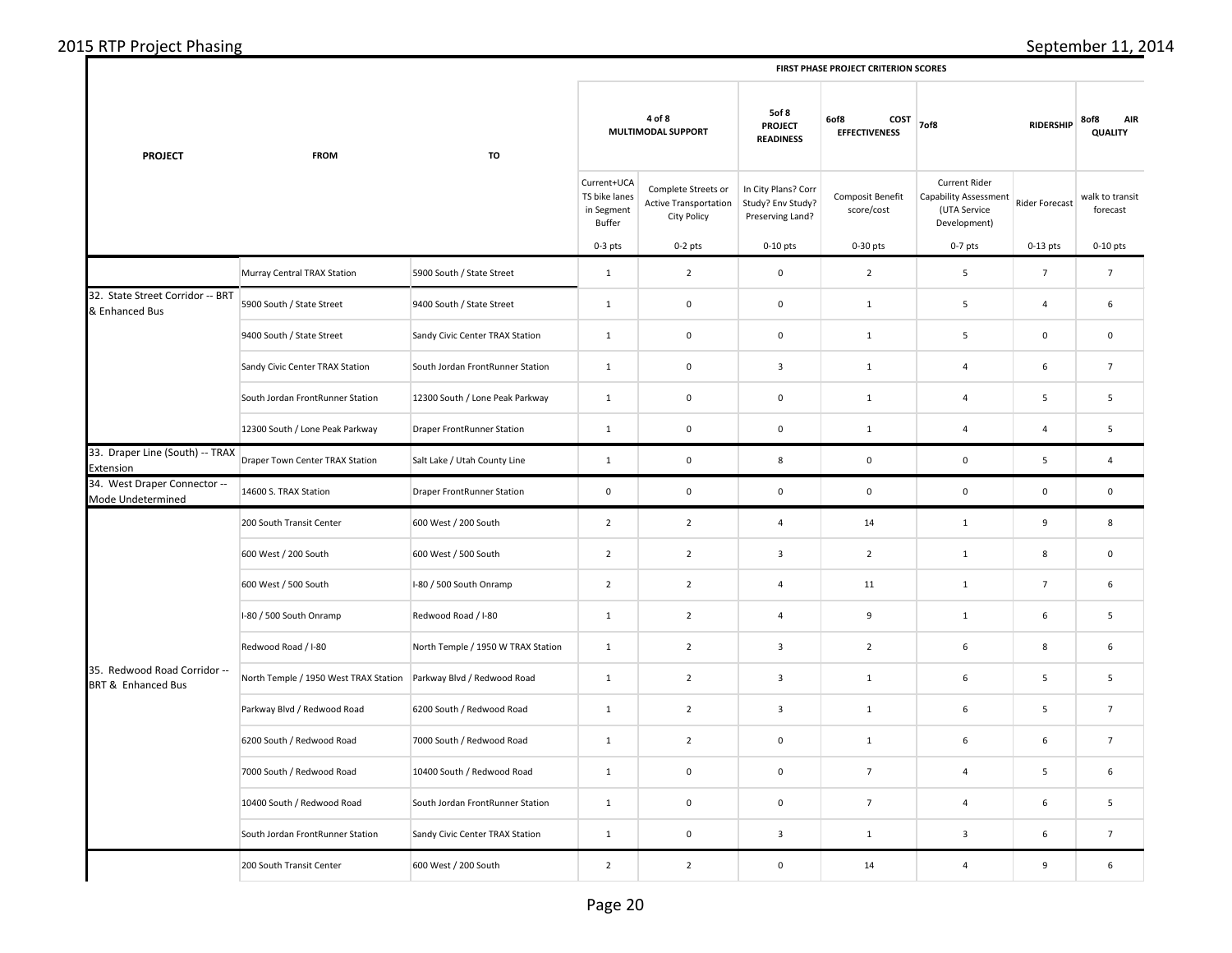| <b>PROJECT</b>                                  | <b>FROM</b>                     | TO                               | 4 of 8<br>MULTIMODAL SUPPORT                         |                                                             | 5of 8<br><b>PROJECT</b><br><b>READINESS</b>                  | 6of8<br>COST<br><b>EFFECTIVENESS</b> | 7of8                                                                          | <b>RIDERSHIP</b>        | 8of8<br><b>AIR</b><br><b>QUALITY</b> |
|-------------------------------------------------|---------------------------------|----------------------------------|------------------------------------------------------|-------------------------------------------------------------|--------------------------------------------------------------|--------------------------------------|-------------------------------------------------------------------------------|-------------------------|--------------------------------------|
|                                                 |                                 |                                  | Current+UCA<br>TS bike lanes<br>in Segment<br>Buffer | Complete Streets or<br>Active Transportation<br>City Policy | In City Plans? Corr<br>Study? Env Study?<br>Preserving Land? | Composit Benefit<br>score/cost       | Current Rider<br><b>Capability Assessment</b><br>(UTA Service<br>Development) | Rider Forecast          | walk to transit<br>forecast          |
|                                                 |                                 |                                  | $0-3$ pts                                            | $0-2$ pts                                                   | $0-10$ pts                                                   | $0-30$ pts                           | $0-7$ pts                                                                     | $0-13$ pts              | $0-10$ pts                           |
|                                                 | 600 West / 200 South            | 500 West / 300 South             | $\overline{3}$                                       | $\overline{2}$                                              | $\mathsf 0$                                                  | 24                                   | 4                                                                             | 12                      | 9                                    |
|                                                 | 500 West / 300 South            | 500 West / 400 South             | $\mathbf{3}$                                         | $\overline{2}$                                              | $\mathsf{O}\xspace$                                          | 30                                   | 4                                                                             | 13                      | 6                                    |
| 36. 2700 West Corridor --                       | 500 West / 400 South            | 900 West / 400 South             | $\overline{2}$                                       | $\overline{2}$                                              | $\mathsf 0$                                                  | 14                                   | 4                                                                             | $\overline{7}$          | 5                                    |
| <b>Enhanced Bus</b>                             | 900 West / 400 South            | 900 West / 800 South             | $\overline{2}$                                       | $\overline{2}$                                              | $\mathsf 0$                                                  | 10                                   | 4                                                                             | $\overline{7}$          | 5                                    |
|                                                 | 900 West / 800 South            | 2700 West / 900 South            | $\mathbf 1$                                          | $\overline{2}$                                              | $\mathsf{O}\xspace$                                          | $\overline{7}$                       | $\overline{\mathbf{4}}$                                                       | $\,$ 6                  | 5                                    |
|                                                 | 2700 West / 900 South           | 2700 West / 4700 South           | $\mathbf{1}$                                         | $\overline{2}$                                              | $\overline{4}$                                               | 8                                    | 4                                                                             | 5                       | 5                                    |
|                                                 | 2700 West / 4700 South          | Redwood Road / Teakwood Dr       | $\overline{2}$                                       | $\mathbf 0$                                                 | $\mathsf{O}\xspace$                                          | 9                                    | $\mathbf{3}$                                                                  | $\,6\,$                 | 5                                    |
|                                                 | Salt Lake International Airport | Wright Brothers Drive            | $1\,$                                                | $\overline{2}$                                              | $\overline{4}$                                               | 6                                    | $1\,$                                                                         | $\sqrt{4}$              | 5                                    |
|                                                 | Wright Brothers Drive           | SR-201 / 5600 West               | $\mathbf{1}$                                         | $\overline{2}$                                              | 8                                                            | $\mathbf{1}$                         | $\mathbf{1}$                                                                  | $\overline{4}$          | 6                                    |
| 37. 5600 West Corridor -- BRT<br>& Enhanced Bus | SR-201 / 5600 West              | Parkway Blvd / 5600 West         | $\overline{2}$                                       | $\mathbf 0$                                                 | 10                                                           | $\mathbf 1$                          | $\mathbf 1$                                                                   | $\,$ 6                  | 5                                    |
|                                                 | Parkway Blvd / 5600 West        | 6200 South / 5600 West           | $\mathbf{1}$                                         | $\mathbf 0$                                                 | 10                                                           | $\mathbf{1}$                         | $\mathbf{1}$                                                                  | $\overline{4}$          | 6                                    |
|                                                 | 6200 South / 5600 West          | Daybreak Parkway TRAX Station    | $1\,$                                                | $\mathbf 0$                                                 | $\overline{\mathbf{3}}$                                      | $\mathbf 1$                          | $\mathbf 1$                                                                   | $\overline{\mathbf{3}}$ | 6                                    |
| 38. Mid-Jordan Extension --<br><b>TRAX</b>      | Daybreak Parkway TRAX Station   | Riverton PRI Development         | $\mathsf 0$                                          | $\mathsf 0$                                                 | $\mathsf 0$                                                  | $\mathbf 0$                          | $\mathbf 0$                                                                   | $\mathbf 0$             | $\mathbf 0$                          |
| SALT LAKE COUNTY, EAST-WEST PROJECTS            |                                 |                                  |                                                      |                                                             |                                                              |                                      |                                                                               |                         |                                      |
|                                                 | 100 South / 1300 East           | 200 South / 200 East             | $\overline{2}$                                       | $\overline{2}$                                              | $\overline{\mathbf{5}}$                                      | $\mathbf 1$                          | 5                                                                             | $\sqrt{5}$              | 8                                    |
|                                                 | 200 South / 200 East            | 200 South / 600 West             | $\overline{2}$                                       | $\overline{2}$                                              | $7\overline{ }$                                              | $\mathbf{1}$                         | $\overline{7}$                                                                | 9                       | $7\overline{ }$                      |
|                                                 | 200 South / 600 West            | 400 South / 500 West             | $\overline{2}$                                       | $\overline{2}$                                              | $\mathsf 0$                                                  | $\mathbf 1$                          | $\mathsf 0$                                                                   | 11                      | $7\overline{ }$                      |
| 39. Salt Lake Loop (S Line                      | 400 South / 500 West            | 800 South / 400 West             | $\overline{2}$                                       | $\overline{2}$                                              | $\overline{\mathbf{3}}$                                      | $\mathbf{1}$                         | $\mathbf 0$                                                                   | $\overline{7}$          | $\overline{7}$                       |
| Upgrade & Extensions) --<br>Streetcar           | 800 South / 400 West            | 2100 South TRAX Station          | $\overline{2}$                                       | $\overline{2}$                                              | $\pmb{0}$                                                    | $\mathbf 0$                          | $\mathbf 0$                                                                   | $\overline{7}$          | $7\overline{ }$                      |
|                                                 | 2100 South TRAX Station         | Highland Drive / Sugarmont Drive | $\overline{2}$                                       | $\mathbf 0$                                                 | $\overline{4}$                                               | $\mathbf 0$                          | 5                                                                             | $\overline{5}$          | 6                                    |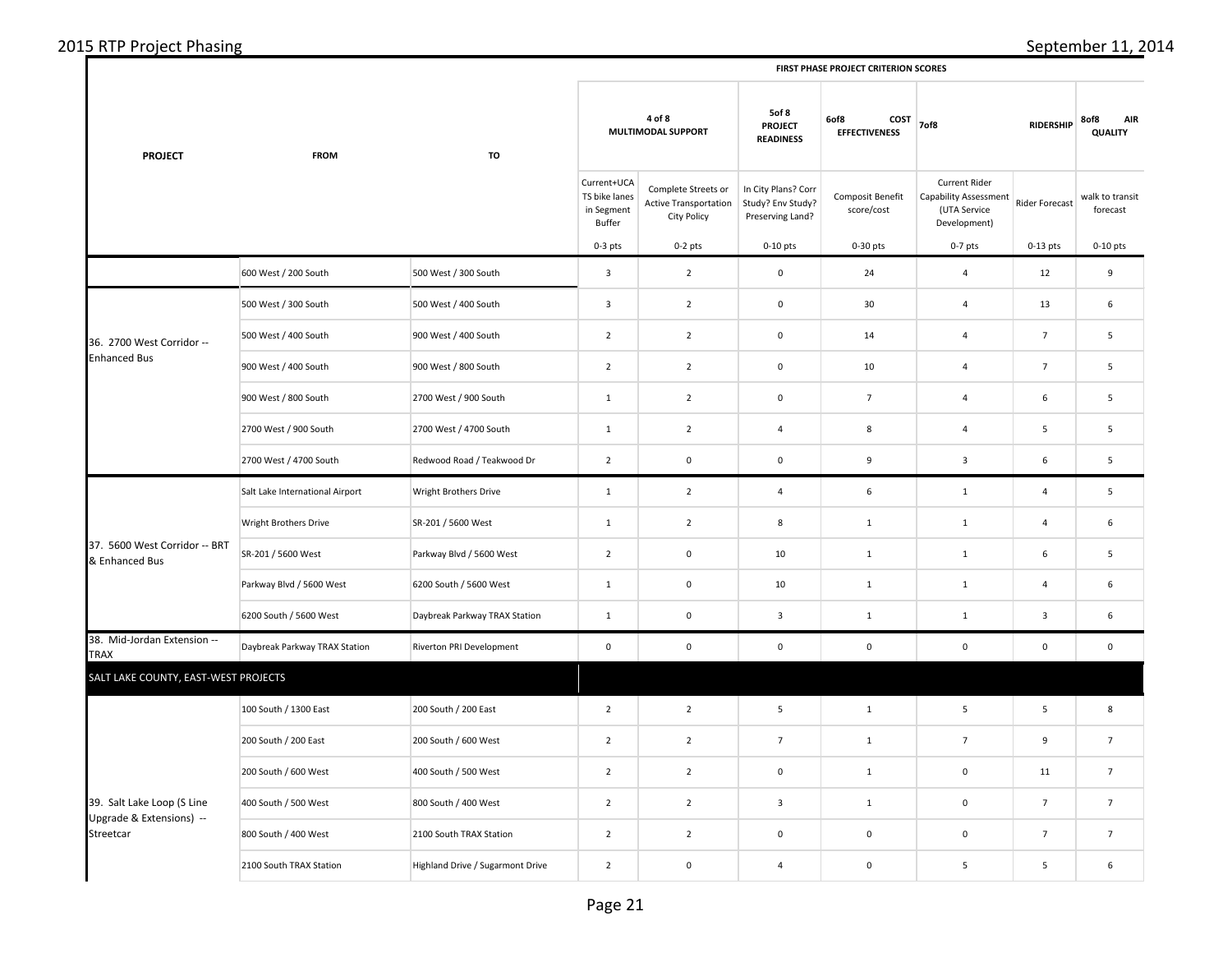| <b>PROJECT</b>                                                 | <b>FROM</b>                                                                  | TO                                      | 4 of 8<br>MULTIMODAL SUPPORT                         |                                                                    | <b>5of 8</b><br><b>PROJECT</b><br><b>READINESS</b>           | 6of8<br>COST<br><b>EFFECTIVENESS</b> | 7of8                                                                                 | <b>RIDERSHIP</b> | 8of8<br><b>AIR</b><br><b>QUALITY</b> |
|----------------------------------------------------------------|------------------------------------------------------------------------------|-----------------------------------------|------------------------------------------------------|--------------------------------------------------------------------|--------------------------------------------------------------|--------------------------------------|--------------------------------------------------------------------------------------|------------------|--------------------------------------|
|                                                                |                                                                              |                                         | Current+UCA<br>TS bike lanes<br>in Segment<br>Buffer | Complete Streets or<br><b>Active Transportation</b><br>City Policy | In City Plans? Corr<br>Study? Env Study?<br>Preserving Land? | Composit Benefit<br>score/cost       | <b>Current Rider</b><br><b>Capability Assessment</b><br>(UTA Service<br>Development) | Rider Forecast   | walk to transit<br>forecast          |
|                                                                |                                                                              |                                         | $0-3$ pts                                            | $0-2$ pts                                                          | $0-10$ pts                                                   | $0-30$ pts                           | $0-7$ pts                                                                            | $0-13$ pts       | $0-10$ pts                           |
|                                                                | Highland Drive / Sugarmont Drive                                             | 1700 South / 900 East                   | $\overline{2}$                                       | $\overline{2}$                                                     | $\mathbf{3}$                                                 | $\mathbf 1$                          | 5                                                                                    | 5                | $\overline{7}$                       |
|                                                                | 1700 South / 900 East                                                        | 400 South / 900 East                    | $\overline{2}$                                       | $\overline{2}$                                                     | $\mathbf 0$                                                  | $\mathbf 0$                          | $\overline{2}$                                                                       | 5                | $\overline{7}$                       |
|                                                                | U of U Medical Center TRAX Station                                           | 400 South / Main Street                 | $\mathbf{1}$                                         | $\overline{2}$                                                     | 5                                                            | $\mathbf 0$                          | 6                                                                                    | 6                | 8                                    |
| 40. University TRAX Line to SL<br>Central TRAX Connection --   | 400 South / Main Street                                                      | 400 South Frontage / 500 West           | $\overline{2}$                                       | $\overline{2}$                                                     | 8                                                            | $\mathsf 0$                          | 6                                                                                    | 5                | 6                                    |
| Light Rail                                                     | 400 South Frontage / 500 West                                                | 400 South / 600 West                    | $\overline{2}$                                       | $\overline{2}$                                                     | $\overline{5}$                                               | $\mathbf 1$                          | 6                                                                                    | 6                | 8                                    |
|                                                                | 400 South / 600 West                                                         | 200 South / 600 West                    | 3                                                    | $\overline{2}$                                                     | 5                                                            | $\mathbf 1$                          | 6                                                                                    | 5                | 5                                    |
|                                                                | 1300 East / 200 South                                                        | Mario Capecchi Drive / Research Rd (New | $\mathbf 1$                                          | $\overline{2}$                                                     | $\mathsf 0$                                                  | $\mathbf{1}$                         | 6                                                                                    | 6                | 6                                    |
|                                                                | Mario Capecchi Drive / Research Rd (New Wakara Way / Arapeen Drive (New Road |                                         | $\overline{2}$                                       | $\overline{2}$                                                     | $\mathsf 0$                                                  | $\overline{2}$                       | 3                                                                                    | 9                | $\overline{3}$                       |
|                                                                | Wakara Way / Arapeen Drive (New Road I 2100 East / Foothill Drive            |                                         | $\mathbf 1$                                          | $\overline{2}$                                                     | $\mathsf 0$                                                  | $\mathbf 1$                          | 6                                                                                    | $\boldsymbol{7}$ | $\overline{4}$                       |
| 41. 2100 S/1700 S Corridor to<br>Parkway -- Enhanced Bus and   | 2100 East / Foothill Drive                                                   | 2100 South TRAX Station                 | $\mathbf{1}$                                         | $\overline{2}$                                                     | $\mathbf 0$                                                  | 9                                    | 6                                                                                    | 5                | $\overline{7}$                       |
| <b>BRT</b>                                                     | 2100 South TRAX Station                                                      | Redwood Road / 1700 South               | $\mathbf{1}$                                         | $\overline{2}$                                                     | $\mathbf 0$                                                  | $\overline{7}$                       | 0                                                                                    | 5                | 5                                    |
|                                                                | Redwood Road / 1700 South                                                    | Redwood Road / Parkway Blvd             | $\mathbf{1}$                                         | $\overline{2}$                                                     | $\mathsf 0$                                                  | 9                                    | $\overline{2}$                                                                       | 6                | 5                                    |
|                                                                | Redwood Road / Parkway Blvd                                                  | 5600 West / Parkway Blvd                | $\mathbf{1}$                                         | $\mathbf 0$                                                        | $\mathsf 0$                                                  | $\overline{2}$                       | $\overline{2}$                                                                       | $\mathbf 0$      | $\mathbf 0$                          |
|                                                                | 5600 West / Parkway Blvd                                                     | 5600 West / 6200 South                  | $\mathbf{1}$                                         | $\mathbf 0$                                                        | $\mathbf{3}$                                                 | $\mathbf 0$                          | $\overline{2}$                                                                       | $\mathsf 0$      | $\mathbf 0$                          |
|                                                                | I-215 Ramp (Eastside) / 3300 South                                           | 1300 East / 3300 South                  | $\mathbf{1}$                                         | $\pmb{0}$                                                          | $\mathsf 0$                                                  | $\overline{7}$                       | 6                                                                                    | $\overline{4}$   | 6                                    |
|                                                                | 1300 East / 3300 South                                                       | Millcreek TRAX Station                  | $\mathbf{1}$                                         | $\mathbf 0$                                                        | $\mathsf 0$                                                  | $\mathbf{1}$                         | 6                                                                                    | 6                | 8                                    |
| 42. 3300 S/3500 S Corridor --<br>BRT, Existing, & Enhanced Bus | Millcreek TRAX Station                                                       | 2700 West / 3500 South                  | $\mathbf{1}$                                         | $\mathbf 0$                                                        | $\mathsf 0$                                                  | $\mathbf 1$                          | 6                                                                                    | 5                | 6                                    |
|                                                                | 2700 West / 3500 South                                                       | 3600 West / 3500 South                  | $\mathbf{1}$                                         | $\mathbf 0$                                                        | $\bf 8$                                                      | $\mathbf 2$                          | 6                                                                                    | 8                | 8                                    |
|                                                                | 3600 West / 3500 South                                                       | 6000 West / 3500 South                  | $\mathbf{1}$                                         | $\pmb{0}$                                                          | 8                                                            | $\mathbf{1}$                         | 6                                                                                    | 5                | 6                                    |
| 36. 3300 S/3500 S Corridor --<br>BRT, Existing, & Enhanced Bus | 6000 West / 3500 South                                                       | 8400 West / 3500 South                  |                                                      |                                                                    |                                                              |                                      |                                                                                      |                  |                                      |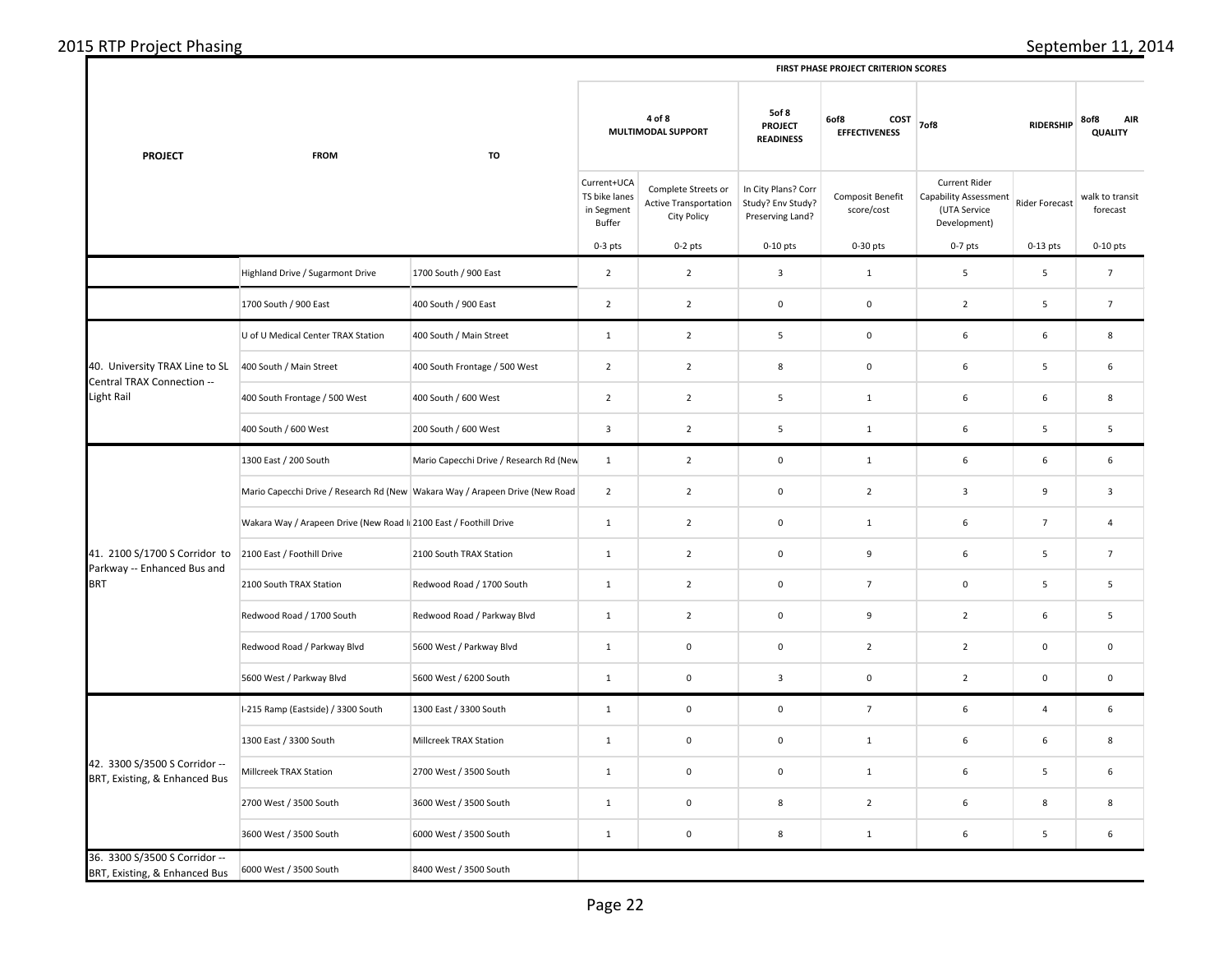| 2015 RTP Project Phasing |  |
|--------------------------|--|
|--------------------------|--|

| 2015 RTP | 201                                              |
|----------|--------------------------------------------------|
| Phasing  | :ember                                           |
| Project  | . ODT.                                           |
|          | T CRITERION SCORES<br><b>FIRST PHASE PROJECT</b> |

| <b>PROJECT</b>                                                                                                                                                                                               | <b>FROM</b>                                                        | TO                                       |                                                      | 4 of 8<br>MULTIMODAL SUPPORT                                       | 5of 8<br><b>PROJECT</b><br><b>READINESS</b>                  | 6of8<br>COST<br><b>EFFECTIVENESS</b> | 7of8                                                                                 | 8of8<br><b>AIR</b><br><b>QUALITY</b> |                             |
|--------------------------------------------------------------------------------------------------------------------------------------------------------------------------------------------------------------|--------------------------------------------------------------------|------------------------------------------|------------------------------------------------------|--------------------------------------------------------------------|--------------------------------------------------------------|--------------------------------------|--------------------------------------------------------------------------------------|--------------------------------------|-----------------------------|
|                                                                                                                                                                                                              |                                                                    |                                          | Current+UCA<br>TS bike lanes<br>in Segment<br>Buffer | Complete Streets or<br>Active Transportation<br><b>City Policy</b> | In City Plans? Corr<br>Study? Env Study?<br>Preserving Land? | Composit Benefit<br>score/cost       | <b>Current Rider</b><br><b>Capability Assessment</b><br>(UTA Service<br>Development) | Rider Forecast                       | walk to transit<br>forecast |
|                                                                                                                                                                                                              |                                                                    |                                          | $0-3$ pts                                            | $0-2$ pts                                                          | $0-10$ pts                                                   | $0-30$ pts                           | $0-7$ pts                                                                            | $0-13$ pts                           | $0-10$ pts                  |
| 43. 3900 S/4100 S. Corridor --                                                                                                                                                                               | I-215 (Eastside) Ramp / 3900 South                                 | Meadowbrook TRAX Station                 | $\mathbf{1}$                                         | $\mathbf 0$                                                        | $\mathsf 0$                                                  | $7\overline{ }$                      | 6                                                                                    | $\sqrt{4}$                           | 6                           |
| <b>Enhanced Bus</b>                                                                                                                                                                                          | Meadowbrook TRAX Station                                           | 5600 West / 4100 South                   | $\mathbf{1}$                                         | $\mathbf 0$                                                        | $\mathbf 0$                                                  | $7\overline{ }$                      | 6                                                                                    | $\sqrt{4}$                           | 6                           |
|                                                                                                                                                                                                              | 4500 South / I-215 (Eastside)                                      | 1300 East / Murray Holladay Rd           | $\mathbf{1}$                                         | $\mathbf 0$                                                        | $\mathbf 0$                                                  | $\mathbf{1}$                         | 6                                                                                    | $\mathbf 0$                          | $\,0\,$                     |
| 44a. 4500 S/4700 S Corridor                                                                                                                                                                                  | 1300 East / Murray Holladay Rd                                     | 1300 East / 4500 South                   | $\overline{2}$                                       | $\mathbf 0$                                                        | $\mathsf 0$                                                  | $\overline{2}$                       | 6                                                                                    | $\overline{7}$                       | 6                           |
|                                                                                                                                                                                                              | 1300 East / 4500 South                                             | 500 East / 4500 South                    | $\mathbf 1$                                          | $\mathbf 0$                                                        | $\mathsf 0$                                                  | 11                                   | 6                                                                                    | $\sf 5$                              | 5                           |
|                                                                                                                                                                                                              | 500 East / 4500 South                                              | State Street / 4500 South                | $\mathbf{1}$                                         | $\mathsf 0$                                                        | $\mathsf 0$                                                  | 12                                   | 6                                                                                    | 6                                    | 6                           |
| 44b. 4500 S/4700 S Corridor<br><b>Enhanced Bus &amp; BRT</b>                                                                                                                                                 | State Street / 4500 South                                          | Murray Central TRAX Station              | $\mathbf{1}$                                         | $\overline{2}$                                                     | $\mathsf 0$                                                  | $\overline{2}$                       | 6                                                                                    | $\overline{7}$                       | $\overline{7}$              |
|                                                                                                                                                                                                              |                                                                    | 4530 South / Riverboat Road              | $\mathbf{1}$                                         | $\overline{2}$                                                     | 5                                                            | 10                                   | 6                                                                                    | 6                                    | 5                           |
|                                                                                                                                                                                                              | 4530 South / Riverboat Road                                        | 4700 South / Redwood Road                | $\mathbf{1}$                                         | $\overline{2}$                                                     | 5                                                            | $1\,$                                | 6                                                                                    | $\sf 5$                              | 6                           |
| 44c. 4500 S/4700 S Corridor                                                                                                                                                                                  | 4700 South / Redwood Road                                          | 4700 South / 2700 West                   | $\overline{2}$                                       | $\overline{2}$                                                     | 8                                                            | 12                                   | 6                                                                                    | $\sqrt{ }$                           | $\overline{7}$              |
| <b>Enhanced Bus</b>                                                                                                                                                                                          | 4700 South / 2700 West                                             | 4700 South / 5600 West                   | $\mathbf{1}$                                         | $\overline{2}$                                                     | $\overline{4}$                                               | $\overline{7}$                       | $\overline{4}$                                                                       | $\overline{4}$                       | $\overline{5}$              |
|                                                                                                                                                                                                              | Little Cottonwood Canyon                                           | Big Cottonwood Canyon Park and Ride      | $\mathbf{1}$                                         | $\mathbf 0$                                                        | $\mathbf 0$                                                  | 5                                    | $\overline{2}$                                                                       | 3                                    | $\overline{4}$              |
|                                                                                                                                                                                                              | Big Cottonwood Park and Ride                                       | 6200 South / I-215 (Eastside)            | $\mathbf{1}$                                         | $\mathbf 0$                                                        | $\mathbf{1}$                                                 | $\mathbf{1}$                         | $\overline{2}$                                                                       | $\overline{4}$                       | 5                           |
|                                                                                                                                                                                                              | 6200 South / I-215 (Eastside)                                      | Fort Union Transit Center                | $\mathbf{1}$                                         | $\mathbf 0$                                                        | $1\,$                                                        | $1\,$                                | $\overline{2}$                                                                       | $\sqrt{4}$                           | $\,$ 6 $\,$                 |
| (East Millcreek-Murray<br>Segment) -- Enhanced Bus<br>Taylorsville-Murray Segment) -- Murray Central TRAX Station<br>Taylorsville-5600 W Segment)<br>45. Cottonwood Kearns<br>Corridor -- Enhanced Bus & BRT | Fort Union Transit Center                                          | 900 East / Fort Union Blvd               | $\overline{2}$                                       | $\mathbf 0$                                                        | $\mathbf 1$                                                  | $1\,$                                | $\overline{4}$                                                                       | $\overline{7}$                       | 6                           |
|                                                                                                                                                                                                              | 900 East / Fort Union Blvd                                         | State Street / Fort Union Blvd           | $\mathbf{1}$                                         | $\mathbf 0$                                                        | $1\,$                                                        | $\mathbf{1}$                         | $\overline{4}$                                                                       | 6                                    | 5                           |
|                                                                                                                                                                                                              | State Street / Fort Union Blvd                                     | Red Line (Bingham Junction) TRAX Station | $\mathbf 1$                                          | $\mathbf 0$                                                        | $\mathbf{1}$                                                 | $\mathbf{1}$                         | $\overline{a}$                                                                       | 6                                    | $\overline{7}$              |
|                                                                                                                                                                                                              | Red Line (Bingham Junction) TRAX Station 7000 South / Redwood Road |                                          | $\mathbf{1}$                                         | $\mathbf 0$                                                        | $\mathbf 0$                                                  | $\mathbf{1}$                         | $\overline{2}$                                                                       | 6                                    | 6                           |
|                                                                                                                                                                                                              | 7000 South / Redwood Road                                          | Bennion Blvd / Redwood Road              | $\overline{2}$                                       | $\mathbf 0$                                                        | $\mathsf 0$                                                  | $\mathbf{1}$                         | $\overline{4}$                                                                       | $\boldsymbol{6}$                     | $\,$ 6 $\,$                 |
|                                                                                                                                                                                                              | Bennion Blvd / Redwood Road                                        | Bennion Blvd / 5600 West                 | $\mathbf 1$                                          | $\mathbf 0$                                                        | $\mathbf 0$                                                  | $\sqrt{5}$                           | 4                                                                                    | $\sqrt{4}$                           | $\boldsymbol{6}$            |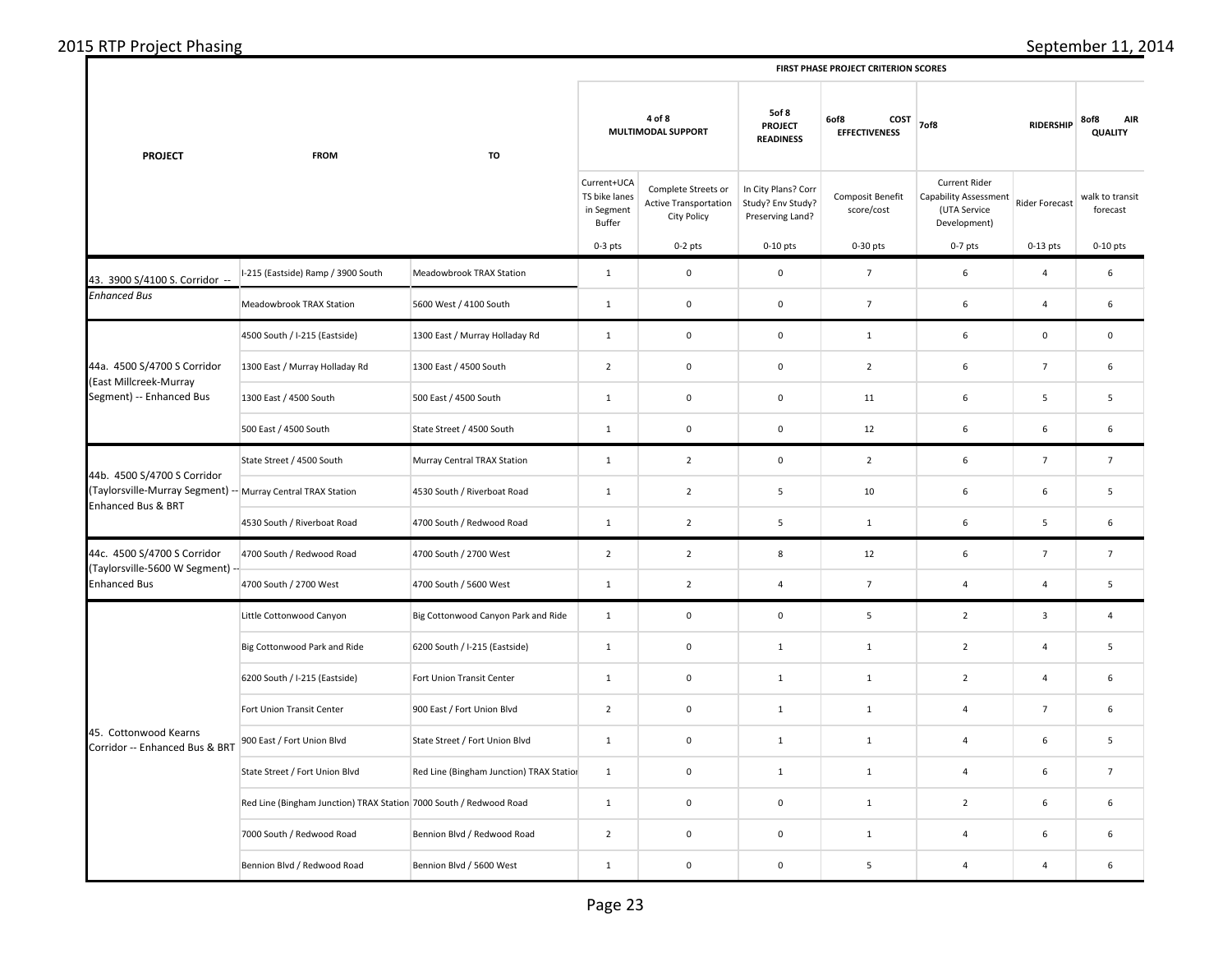| 2015 RTP Project Phasing |
|--------------------------|
|--------------------------|

 $\mathbf{I}$ 

| <b>PROJECT</b>                                                                                                                                                                                                                | <b>FROM</b>                                                                                                                                                                                                                                                                                                                                                                                                                                                                                                           | TO                                |                                                                                                         | 4 of 8                                                             | 5of 8<br>6of8<br>COST<br><b>PROJECT</b><br><b>EFFECTIVENESS</b><br><b>READINESS</b> |                                                                                                                                                                                                                                                                                                                                                                                                                                                                   | 7of8                                                                                 | 8of8<br><b>AIR</b><br><b>QUALITY</b> |                             |
|-------------------------------------------------------------------------------------------------------------------------------------------------------------------------------------------------------------------------------|-----------------------------------------------------------------------------------------------------------------------------------------------------------------------------------------------------------------------------------------------------------------------------------------------------------------------------------------------------------------------------------------------------------------------------------------------------------------------------------------------------------------------|-----------------------------------|---------------------------------------------------------------------------------------------------------|--------------------------------------------------------------------|-------------------------------------------------------------------------------------|-------------------------------------------------------------------------------------------------------------------------------------------------------------------------------------------------------------------------------------------------------------------------------------------------------------------------------------------------------------------------------------------------------------------------------------------------------------------|--------------------------------------------------------------------------------------|--------------------------------------|-----------------------------|
|                                                                                                                                                                                                                               | Little Cottonwood Canyon<br>9400 South / Highland Drive<br>9400 South / State Street<br>Sandy Civic Center TRAX Station<br>South Jordan FrontRunner Station<br>10400 South / Redwood Rd<br>South Jordan Parkway TRAX Station<br>Draper Town Center TRAX Station<br>12300 South / Lone Peak Parkway<br>12300 South / Galena Park Blvd<br>Draper FrontRunner Station<br>12300 South / Galena Park Blvd<br>Mouth of Big Cottonwood Canyon<br>Mouth of Little Cottonwood Canyon<br>Alta Ski Resort<br>Brighton Ski Resort |                                   | Current+UCA<br>TS bike lanes<br>in Segment<br>Buffer                                                    | Complete Streets or<br><b>Active Transportation</b><br>City Policy | In City Plans? Corr<br>Study? Env Study?<br>Preserving Land?                        | Composit Benefit<br>score/cost                                                                                                                                                                                                                                                                                                                                                                                                                                    | <b>Current Rider</b><br><b>Capability Assessment</b><br>(UTA Service<br>Development) | <b>Rider Forecast</b>                | walk to transit<br>forecast |
|                                                                                                                                                                                                                               |                                                                                                                                                                                                                                                                                                                                                                                                                                                                                                                       |                                   | $0-3$ pts                                                                                               | $0-2$ pts                                                          | $0-10$ pts                                                                          | 0-30 pts                                                                                                                                                                                                                                                                                                                                                                                                                                                          | $0-7$ pts                                                                            | $0-13$ pts                           | $0-10$ pts                  |
|                                                                                                                                                                                                                               |                                                                                                                                                                                                                                                                                                                                                                                                                                                                                                                       | 9400 South / Highland Drive       | $\mathbf{1}$                                                                                            | $\mathbf 0$                                                        | $\mathsf 0$                                                                         | 3                                                                                                                                                                                                                                                                                                                                                                                                                                                                 | $\overline{2}$                                                                       | $\overline{\mathbf{3}}$              | $\overline{a}$              |
|                                                                                                                                                                                                                               |                                                                                                                                                                                                                                                                                                                                                                                                                                                                                                                       | 9400 South / State Street         | $\mathbf{1}$                                                                                            | $\mathsf 0$                                                        | $\mathbf{1}$                                                                        | $\overline{7}$                                                                                                                                                                                                                                                                                                                                                                                                                                                    | $\overline{2}$                                                                       | 5                                    | 5                           |
|                                                                                                                                                                                                                               |                                                                                                                                                                                                                                                                                                                                                                                                                                                                                                                       | Sandy Civic Center TRAX Station   | $\mathbf{1}$                                                                                            | $\pmb{0}$                                                          | $\mathbf{1}$                                                                        | $\mathbf{3}$                                                                                                                                                                                                                                                                                                                                                                                                                                                      | $\overline{2}$                                                                       | $\mathsf 0$                          | $\mathbf 0$                 |
| Corridor -- Enhanced Bus and                                                                                                                                                                                                  |                                                                                                                                                                                                                                                                                                                                                                                                                                                                                                                       | South Jordan FrontRunner Station  | $\mathbf{1}$                                                                                            | $\pmb{0}$                                                          | $\mathbf{1}$                                                                        | $\mathbf 0$                                                                                                                                                                                                                                                                                                                                                                                                                                                       | $\overline{2}$                                                                       | $\mathbf 0$                          | $\mathbf 0$                 |
|                                                                                                                                                                                                                               |                                                                                                                                                                                                                                                                                                                                                                                                                                                                                                                       | 10400 South / Redwood Rd          | $\mathbf{1}$                                                                                            | $\mathsf 0$                                                        | 4                                                                                   | $\overline{7}$                                                                                                                                                                                                                                                                                                                                                                                                                                                    | 4                                                                                    | 6                                    | 4                           |
|                                                                                                                                                                                                                               |                                                                                                                                                                                                                                                                                                                                                                                                                                                                                                                       | South Jordan Parkway TRAX Station | $\mathbf{1}$                                                                                            | $\pmb{0}$                                                          | $\mathbf{1}$                                                                        | 4                                                                                                                                                                                                                                                                                                                                                                                                                                                                 | $\mathbf{1}$                                                                         | $\overline{\mathbf{3}}$              | 5                           |
|                                                                                                                                                                                                                               |                                                                                                                                                                                                                                                                                                                                                                                                                                                                                                                       | Bacchus Highway (UT-111)          | $\mathbf 1$                                                                                             | $\mathbf 0$                                                        | $\mathbf{1}$                                                                        | <b>RIDERSHIP</b><br>$\overline{2}$<br>$\mathbf 0$<br>$\mathbf{1}$<br>6<br>4<br>$\mathbf 1$<br>$\overline{4}$<br>$\overline{\mathbf{3}}$<br>$\overline{7}$<br>5<br>$\mathbf{1}$<br>$\mathbf{3}$<br>$\mathbf{3}$<br>$\mathbf{1}$<br>$\mathbf 0$<br>3<br>3<br>$\mathbf 0$<br>$\mathbf{1}$<br>3<br>5<br>$\overline{\mathbf{3}}$<br>$\mathbf{1}$<br>$\overline{3}$<br>$\mathsf 0$<br>$\mathbf{1}$<br>4<br>$\mathbf{1}$<br>$\mathbf 0$<br>$\overline{4}$<br>$\mathbf 0$ | $\mathbf 0$                                                                          |                                      |                             |
|                                                                                                                                                                                                                               |                                                                                                                                                                                                                                                                                                                                                                                                                                                                                                                       | 12300 South / Lone Peak Parkway   | $\mathbf 1$                                                                                             | $\mathbf 0$                                                        |                                                                                     |                                                                                                                                                                                                                                                                                                                                                                                                                                                                   |                                                                                      |                                      | 5                           |
|                                                                                                                                                                                                                               |                                                                                                                                                                                                                                                                                                                                                                                                                                                                                                                       | 12300 South / Galena Park Blvd    | $\overline{2}$                                                                                          | $\pmb{0}$                                                          |                                                                                     |                                                                                                                                                                                                                                                                                                                                                                                                                                                                   |                                                                                      |                                      | 6                           |
| Riverton Corridor -- Enhanced                                                                                                                                                                                                 |                                                                                                                                                                                                                                                                                                                                                                                                                                                                                                                       | <b>Draper FrontRunner Station</b> | $\overline{2}$                                                                                          | $\pmb{0}$                                                          |                                                                                     |                                                                                                                                                                                                                                                                                                                                                                                                                                                                   |                                                                                      |                                      | $\mathbf 0$                 |
|                                                                                                                                                                                                                               | 12300 South / Galena Park Blvd<br>PRI Property<br><b>Brighton Resort</b><br>Alta Resort<br>Brighton Ski Resort<br>Summit County Line                                                                                                                                                                                                                                                                                                                                                                                  | $\overline{2}$                    | $\mathbf 0$                                                                                             |                                                                    |                                                                                     |                                                                                                                                                                                                                                                                                                                                                                                                                                                                   |                                                                                      | $\mathbf 0$                          |                             |
|                                                                                                                                                                                                                               |                                                                                                                                                                                                                                                                                                                                                                                                                                                                                                                       |                                   | MULTIMODAL SUPPORT<br>$\pmb{0}$<br>$\mathbf{1}$<br>$\mathbf 0$<br>$\pmb{0}$<br>$\mathsf 0$<br>$\pmb{0}$ |                                                                    |                                                                                     | 5                                                                                                                                                                                                                                                                                                                                                                                                                                                                 |                                                                                      |                                      |                             |
| 48. Big Cottonwood Corridor --<br>Mode Undetermined                                                                                                                                                                           |                                                                                                                                                                                                                                                                                                                                                                                                                                                                                                                       |                                   |                                                                                                         |                                                                    |                                                                                     |                                                                                                                                                                                                                                                                                                                                                                                                                                                                   |                                                                                      |                                      | $\mathsf 0$                 |
| Mode Undetermined                                                                                                                                                                                                             |                                                                                                                                                                                                                                                                                                                                                                                                                                                                                                                       |                                   |                                                                                                         |                                                                    |                                                                                     |                                                                                                                                                                                                                                                                                                                                                                                                                                                                   |                                                                                      |                                      | $\mathsf 0$                 |
|                                                                                                                                                                                                                               |                                                                                                                                                                                                                                                                                                                                                                                                                                                                                                                       |                                   |                                                                                                         |                                                                    |                                                                                     |                                                                                                                                                                                                                                                                                                                                                                                                                                                                   |                                                                                      |                                      |                             |
| 46. East Sandy Daybreak<br><b>BRT</b><br>47. Draper Town Center -<br>Bus<br>49. Little Cottonwood Corridor --<br>50. Alta - Summit Co. Connector<br>- Mode Undetermined<br>PROGRAMMATIC PROJECTS<br>51. Maintenance of Assets |                                                                                                                                                                                                                                                                                                                                                                                                                                                                                                                       |                                   |                                                                                                         |                                                                    |                                                                                     |                                                                                                                                                                                                                                                                                                                                                                                                                                                                   |                                                                                      |                                      |                             |
|                                                                                                                                                                                                                               |                                                                                                                                                                                                                                                                                                                                                                                                                                                                                                                       |                                   |                                                                                                         |                                                                    |                                                                                     |                                                                                                                                                                                                                                                                                                                                                                                                                                                                   |                                                                                      |                                      |                             |
|                                                                                                                                                                                                                               |                                                                                                                                                                                                                                                                                                                                                                                                                                                                                                                       |                                   |                                                                                                         |                                                                    |                                                                                     |                                                                                                                                                                                                                                                                                                                                                                                                                                                                   |                                                                                      |                                      |                             |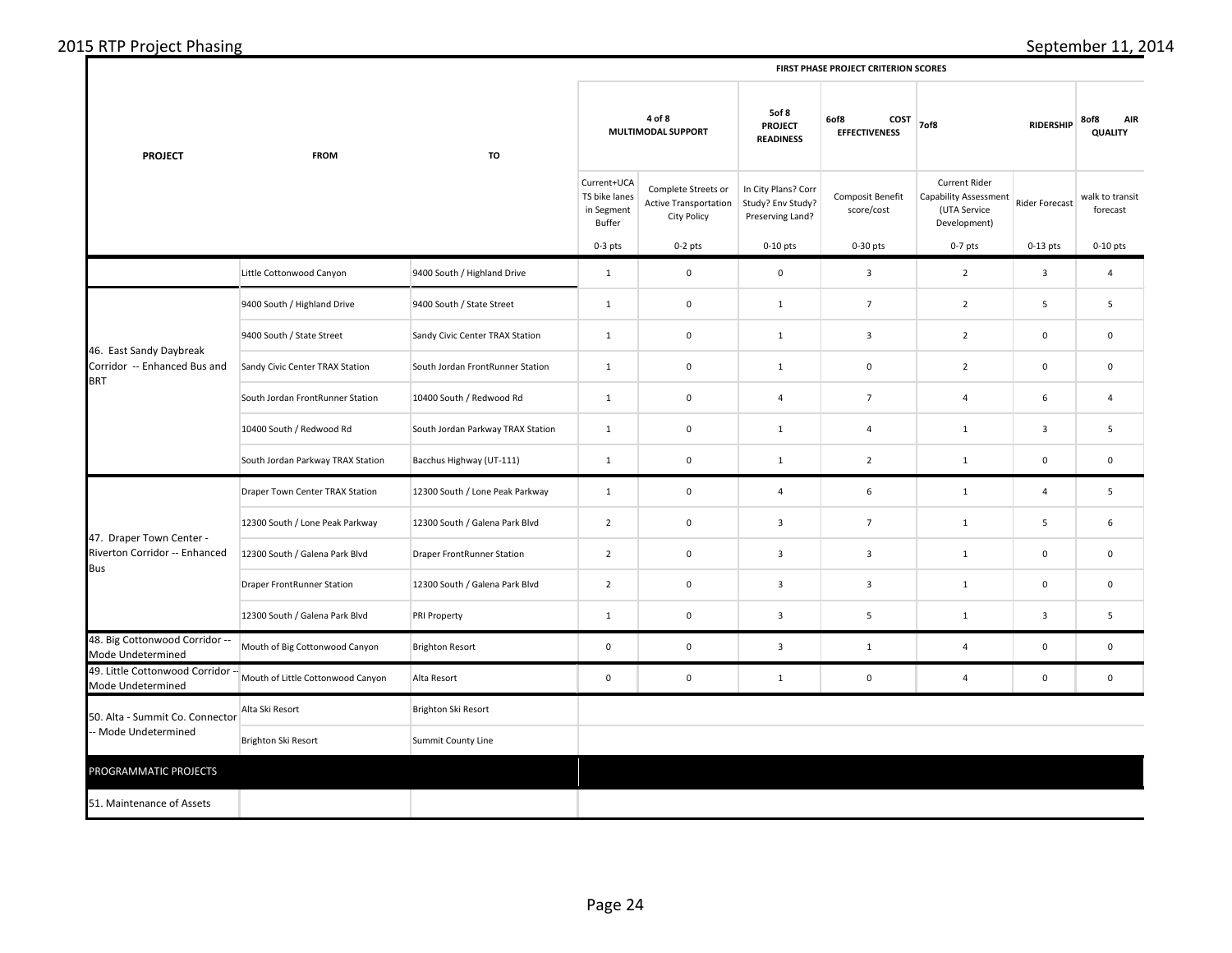**TOTAL SEGMENT AND PROJECT SCORES** 

| <b>PROJECT</b>                                                    | <b>FROM</b>                      |                                       | <b>First</b><br>Phase<br>Seg.<br>Score | <b>First Phase</b><br>Proj. Score | Seg. Score | Second Phase Second Phase<br>Proj. Score |
|-------------------------------------------------------------------|----------------------------------|---------------------------------------|----------------------------------------|-----------------------------------|------------|------------------------------------------|
| <b>INTER-COUNTY PROJECTS</b>                                      |                                  |                                       |                                        |                                   |            |                                          |
| 1. Pleasant View - Brigham City Pleasant View Frontrunner Station |                                  | Box Elder County Line                 | 14                                     |                                   | 25         |                                          |
| Corridor -- Corridor<br>Preservation                              | Box Elder County Line            | Forest Street / 900 West              | 5                                      | 20                                | 16         | 20                                       |
|                                                                   | Ogden Intermodal Hub             | 27th Street / Washington Blvd         | 44                                     |                                   | 54         |                                          |
|                                                                   | 27th Street / Washington Blvd    | 30th Street / Washington Blvd         | 38                                     |                                   | 48         |                                          |
| 2. West Weber - West Davis<br>Corridor -- Enhanced Bus & BRT      | 30th Street / Washington Blvd    | 40th Street / Riverdale Road          | 26                                     |                                   | 35         |                                          |
|                                                                   | 40th Street / Riverdale Road     | 4400 South / Bamberger Rail Line      | 15                                     |                                   | 21         |                                          |
|                                                                   | 4400 South / Bamberger Rail Line | 3500 West / Midland Drive             | 25                                     |                                   | 36         |                                          |
|                                                                   | 3500 West / Midland Dr           | Weber / Davis County Line             | 22                                     | 39                                | 32         | 38                                       |
|                                                                   | Weber / Davis County Line        | 2000 West / Antelope Drive            | 16                                     |                                   | 27         |                                          |
|                                                                   | 2000 West / Antelope Drive       | <b>Clearfield FrontRunner Station</b> | 30                                     |                                   | 38         |                                          |
|                                                                   | Clearfield FrontRunner Station   | Hill Field Rd / SR-126                | 35                                     |                                   | 44         |                                          |
|                                                                   | Hill Field Rd / SR-126           | Layton FrontRunner Station            | 26                                     |                                   | 33         |                                          |
| 3a. North Ogden - Salt Lake                                       | 2700 North / Washington Blvd     | 12th Street / Washington Blvd         | 23                                     |                                   | 31         |                                          |
| Corridor (N. Ogden-Ogden<br>Segment) -- Enhanced Bus              | 12th Street / Washington Blvd    | Ogden Intermodal Hub                  | 40                                     | 43                                | 50         | 41                                       |
|                                                                   | Ogden Intermodal Hub             | 27th Street / Washington Blvd         | 48                                     |                                   | 54         |                                          |
|                                                                   | 27th Street / Washington Blvd    | 30th Street / Washington Blvd         | 40                                     |                                   | 48         |                                          |
| 3b. North Ogden - Salt Lake                                       | 30th Street / Washington Blvd    | 40th Street / Riverdale Road          | 29                                     |                                   | 36         |                                          |
| Corridor (Ogden-Clearfield<br>Segment) -- BRT & Enhanced          | 40th Street / Riverdale Road     | 4400 South / Bamberger Rail Line      | 21                                     | 41                                | 26         | 37                                       |
| <b>Bus</b>                                                        | 4400 South / Bamberger Rail Line | Weber / Davis County Line             | 24                                     |                                   | 29         |                                          |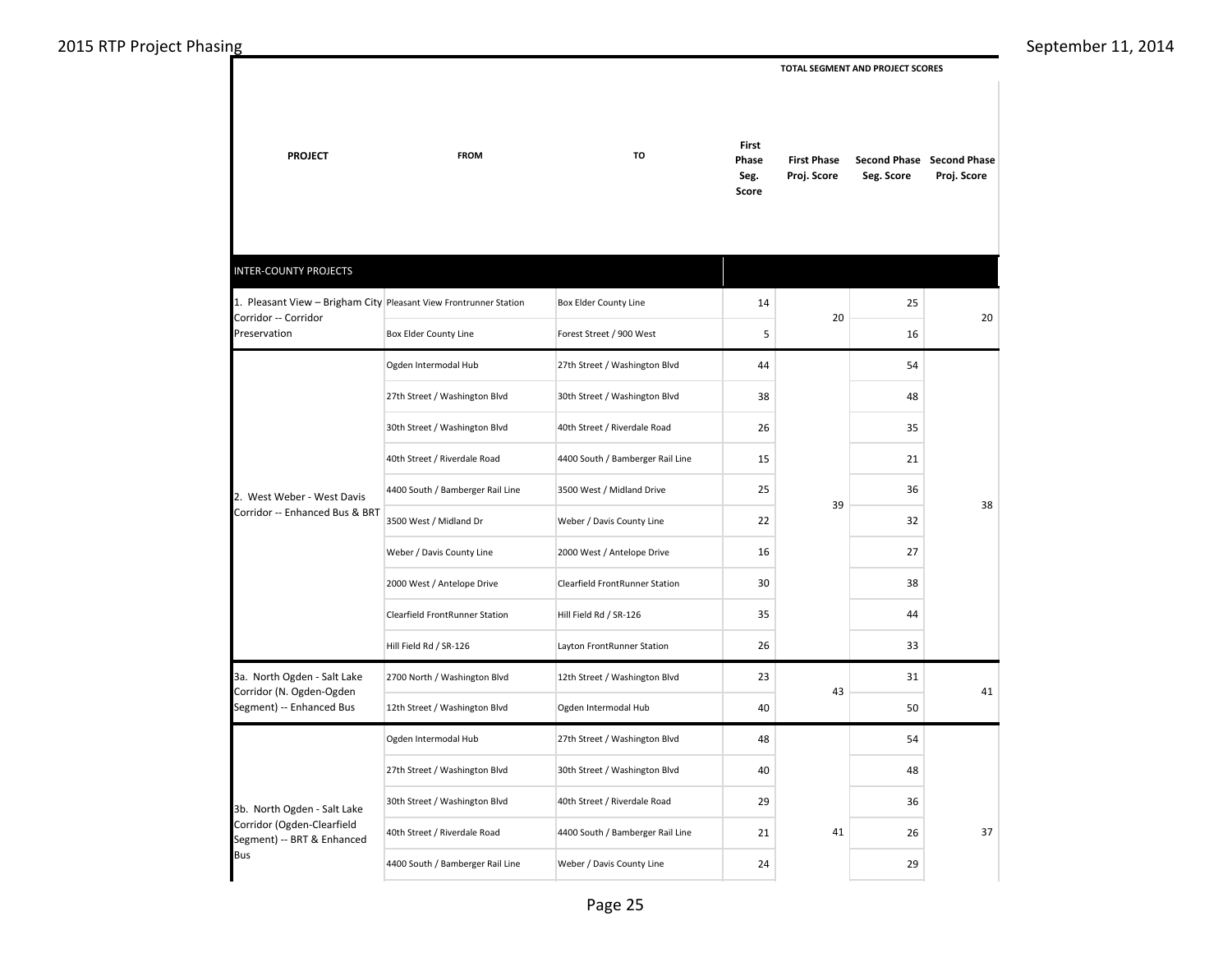**TOTAL SEGMENT AND PROJECT SCORES** 

| <b>PROJECT</b>                                                                       | <b>FROM</b>                           | TO                                   | First<br>Phase<br>Seg.<br>Score | <b>First Phase</b><br>Proj. Score | Seg. Score | Second Phase Second Phase<br>Proj. Score |  |  |
|--------------------------------------------------------------------------------------|---------------------------------------|--------------------------------------|---------------------------------|-----------------------------------|------------|------------------------------------------|--|--|
|                                                                                      | Weber / Davis County Line             | <b>HAFB West Gate</b>                | 23                              |                                   | 29         |                                          |  |  |
|                                                                                      | <b>HAFB West Gate</b>                 | Clearfield FrontRunner Station       | 31                              |                                   | 38         |                                          |  |  |
|                                                                                      | <b>Clearfield FrontRunner Station</b> | Hill Field Rd / SR 126               | 26                              |                                   | 33         |                                          |  |  |
| 3c. North Ogden - Salt Lake<br>Corridor (Clearfield-Farmington                       | Hill Field Rd / SR 126                | Layton FrontRunner Station           | 25                              | 32                                | 33         | 30                                       |  |  |
| Segment) -- BRT & Enhanced<br><b>Bus</b>                                             | Layton FrontRunner Station            | US 89 / SR 126                       | 17                              |                                   | 25         |                                          |  |  |
|                                                                                      | US 89 / SR 126                        | Farmington FrontRunner Station       | 24                              |                                   | 31         |                                          |  |  |
| 3d. North Ogden - Salt Lake<br>Corridor (Farmington-Bountiful                        | Farmington FrontRunner Station        | 500 South / Main Street (Bountiful)  | 27                              | 39                                | 38         | 38                                       |  |  |
| Segment) -- Enhanced Bus                                                             | 500 South / Main Street (Bountiful)   | Woods Cross FrontRunner Station      |                                 |                                   |            |                                          |  |  |
|                                                                                      | Woods Cross FrontRunner Station       | 500 South / Main Street (Bountiful)  |                                 |                                   |            |                                          |  |  |
|                                                                                      | 500 South / Main Street (Bountiful)   | 2600 South / Main Street (Bountiful) | 22                              |                                   | 28         |                                          |  |  |
| 3e. North Ogden - Salt Lake                                                          | 2600 South / Main Street (Bountiful)  | US-89 / Eagle Ridge Dr               | 22                              |                                   | 29         |                                          |  |  |
| Corridor (Davis-SLC Community US-89 / Eagle Ridge Dr<br>Connector) -- BRT & Enh. Bus |                                       | Davis / Salt Lake County Line        | 23                              | 39                                | 27         | 36                                       |  |  |
|                                                                                      | Davis / Salt Lake County Line         | US-89 / 400 West                     | 23                              |                                   | 32         |                                          |  |  |
|                                                                                      | US-89 / 400 West                      | 200 South / 400 West                 | 36                              |                                   | 44         |                                          |  |  |
|                                                                                      | 200 South / 400 West                  | 200 South Transit Center             | 47                              |                                   | 57         |                                          |  |  |
|                                                                                      | Ogden Intermodal Hub                  |                                      |                                 |                                   |            |                                          |  |  |
|                                                                                      | Clearfield FrontRunner Station        |                                      |                                 |                                   |            |                                          |  |  |
| 4. Six FrontRunner Park and<br>Ride Lot Expansion                                    | Farmington FrontRunner Station        |                                      |                                 |                                   |            |                                          |  |  |
|                                                                                      | Salt Lake Central                     |                                      |                                 |                                   |            |                                          |  |  |
|                                                                                      | Murray Central Station                |                                      | $\overline{2}$                  | $\overline{2}$                    | 50         |                                          |  |  |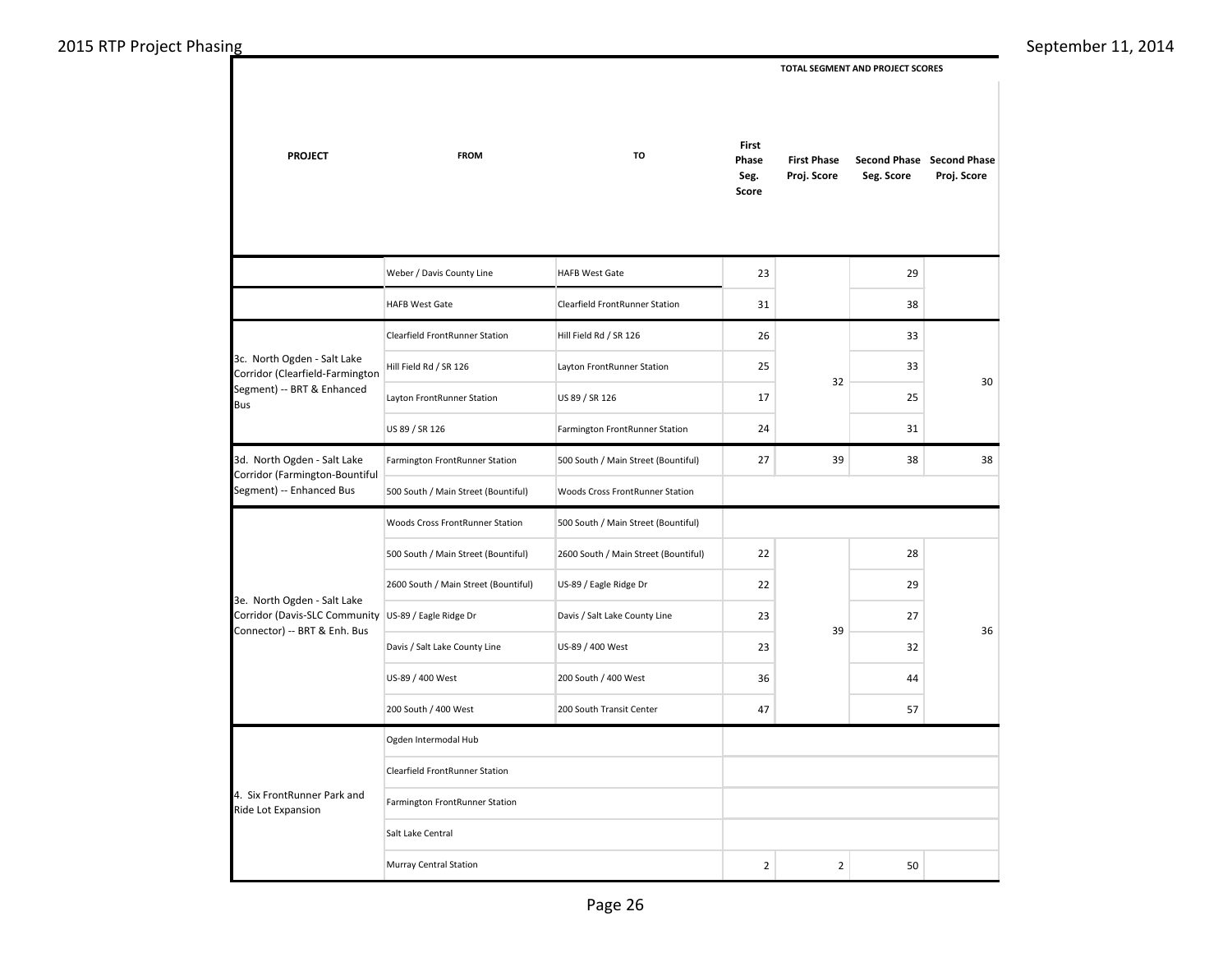| 2015 RTP Project Phasing                        |                                                       |                                                                            |                                       |                                 |                                   | TOTAL SEGMENT AND PROJECT SCORES |                                          | September 11, 2014 |
|-------------------------------------------------|-------------------------------------------------------|----------------------------------------------------------------------------|---------------------------------------|---------------------------------|-----------------------------------|----------------------------------|------------------------------------------|--------------------|
|                                                 | <b>PROJECT</b>                                        | <b>FROM</b>                                                                | TO                                    | First<br>Phase<br>Seg.<br>Score | <b>First Phase</b><br>Proj. Score | Seg. Score                       | Second Phase Second Phase<br>Proj. Score |                    |
|                                                 | tnummer eme opgraae<br>Select siding locations TBD on | 3 miles of siding in the Bluffdale/Draper aerea and Positive Train Control |                                       | 23                              | 23                                | 23                               | 20                                       |                    |
|                                                 |                                                       | 500 South / Orchard Drive                                                  | 500 South / Main Street (Bountiful)   | 25                              |                                   | 34                               |                                          |                    |
|                                                 |                                                       | 500 South / Main Street (Bountiful)                                        | 500 South / Redwood Road              | 25                              |                                   | 34                               |                                          |                    |
|                                                 |                                                       | 500 South / Redwood Road                                                   | Davis / Salt Lake County Line         | 18                              |                                   | 30                               |                                          |                    |
|                                                 |                                                       | Davis / Salt Lake County Line                                              | North Temple / 1950 W TRAX Station    | 33                              |                                   | 45                               |                                          |                    |
| 6. North Redwood (Davis<br><b>Bus &amp; BRT</b> | County) Corridor -- Enhanced                          | North Temple / 1950 W TRAX Station                                         | Redwood Road / I-80                   | 34                              | 40                                | 45                               | 40                                       |                    |
|                                                 |                                                       | Redwood Road / I-80                                                        | I-80 / 600 South Offramp              | 39                              |                                   | 50                               |                                          |                    |
|                                                 |                                                       | I-80 / 600 South Offramp                                                   | 600 West / 600 South                  | 15                              |                                   | 24                               |                                          |                    |
|                                                 |                                                       | 600 West / 600 South                                                       | 600 West / 200 South                  | 20                              |                                   | 29                               |                                          |                    |
|                                                 |                                                       | 600 West / 200 South                                                       | 200 South Transit Center              | 51                              |                                   | 64                               |                                          |                    |
|                                                 |                                                       | Vine Street / Main Street (Tooele)                                         | 5600 West / SR 201                    | $\mathbf{1}$                    |                                   | $\overline{9}$                   |                                          |                    |
|                                                 |                                                       | 5600 West / SR 201                                                         | Wright Bros. Drive / I-80 Onramp      | 8                               |                                   | 19                               |                                          |                    |
|                                                 |                                                       | Wright Bros. Drive / I-80 Onramp                                           | North Temple / 1950 West TRAX Station | 11                              |                                   | 23                               |                                          |                    |
|                                                 | 7. Tooele Corridor -- Enhanced                        | North Temple / 1950 W TRAX Station                                         | Redwood Road / I-80                   | 12                              | 22                                | 19                               | 23                                       |                    |
|                                                 | <b>Bus Downtown</b>                                   | Redwood Road / I-80                                                        | I-80 / 600 South Offramp              | 15                              |                                   | 26                               |                                          |                    |
|                                                 |                                                       | I-80 / 600 South Offramp                                                   | 600 West / 600 South                  | 13                              |                                   | 21                               |                                          |                    |
|                                                 |                                                       | 600 West / 600 South                                                       | 600 West / 200 South                  | 18                              |                                   | 27                               |                                          |                    |
|                                                 |                                                       | 600 West / 200 South                                                       | 200 South Transit Center              | 24                              |                                   | 36                               |                                          |                    |
|                                                 | <b>BOX ELDER COUNTY PROJECTS</b>                      |                                                                            |                                       |                                 |                                   |                                  |                                          |                    |
|                                                 | 8. US-91 Park and Ride                                | Interstate 15 at SR-91 (1100 South)                                        |                                       | $\sim$                          | $\sim$                            | $\mathbf{1}$                     |                                          |                    |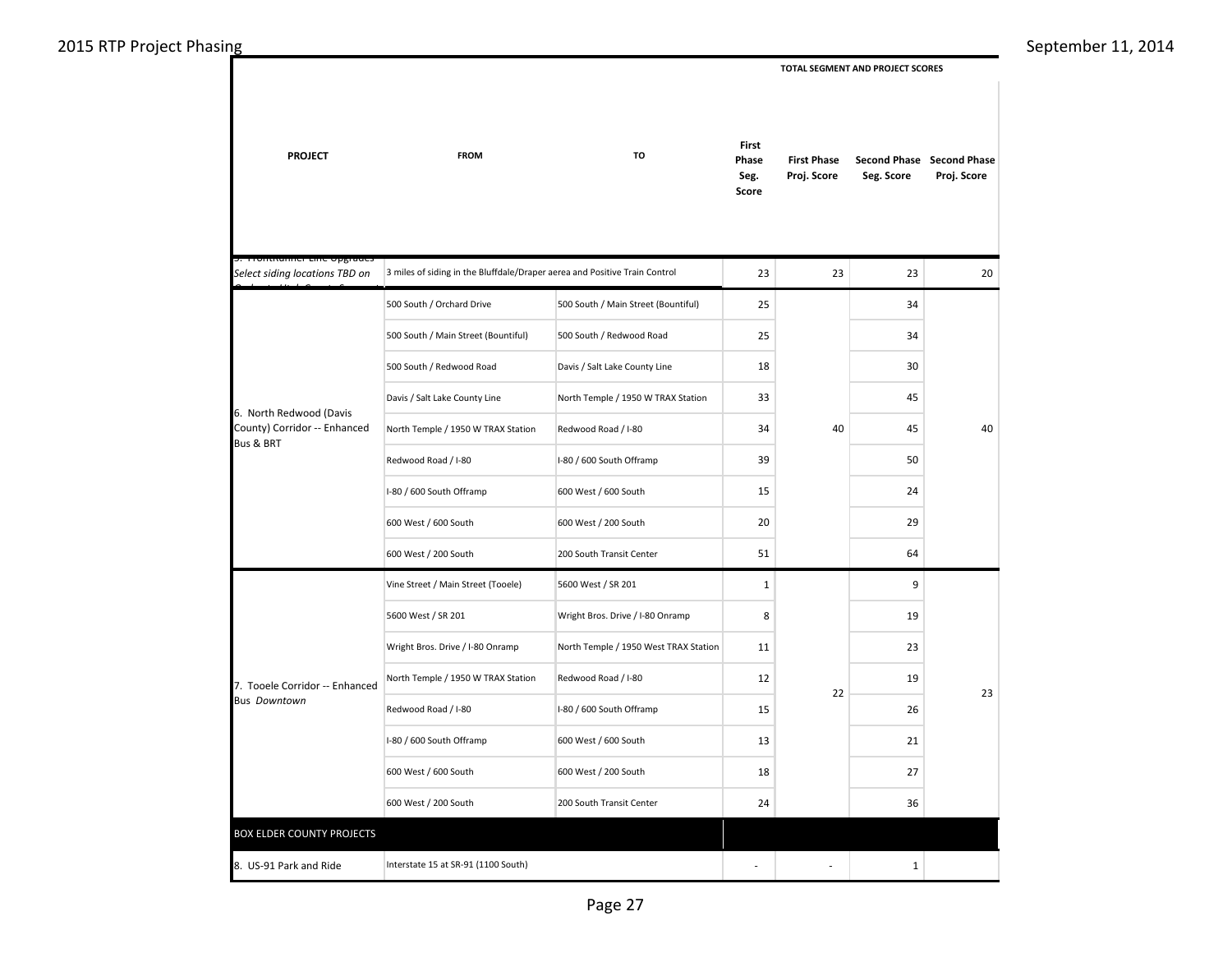| 2015 RTP Project Phasing |                                                                        |                                          |                                  |                                 |                                   |                                  |                                          | September 11, 2014 |
|--------------------------|------------------------------------------------------------------------|------------------------------------------|----------------------------------|---------------------------------|-----------------------------------|----------------------------------|------------------------------------------|--------------------|
|                          |                                                                        |                                          |                                  |                                 |                                   | TOTAL SEGMENT AND PROJECT SCORES |                                          |                    |
|                          | <b>PROJECT</b>                                                         | <b>FROM</b>                              | TO                               | First<br>Phase<br>Seg.<br>Score | <b>First Phase</b><br>Proj. Score | Seg. Score                       | Second Phase Second Phase<br>Proj. Score |                    |
|                          | 9. Promontory Road Park and<br>Ride                                    | Interstate 15 at Promontory Road         |                                  | $\overline{\phantom{a}}$        | $\overline{a}$                    | $\mathbf 0$                      |                                          |                    |
|                          | WEBER COUNTY PROJECTS                                                  |                                          |                                  |                                 |                                   |                                  |                                          |                    |
|                          | 10. Ogden - Pleasant View<br>FrontRunner Corridor - Line<br>Upgrade    | Downtown Ogden                           | Pleasant View FrontRunner Statn  | 18                              | 24                                | 24                               | 24                                       |                    |
|                          |                                                                        | Ogden Intermodal Hub                     | 27th Street / Washington Blvd    | 39                              |                                   | 42                               |                                          |                    |
|                          | 11. Ogden - Weber State<br>University Corridor -- Mode<br>Undetermined | 27th Street / Washington Blvd            | 30th Street / Washington Blvd    | 40                              |                                   | 48                               |                                          |                    |
|                          |                                                                        | 30th Street / Washington Blvd            | Harrison Blvd / Edvalson Street  | 32                              | 45                                | 39                               | 45                                       |                    |
|                          | Harrison Blvd / Edvalson Street                                        | McKay-Dee Hospital                       | 36                               | 39                              |                                   |                                  |                                          |                    |
|                          |                                                                        | 3500 West / Midland Drive                | 4400 South / Bamberger Rail Line | 29                              |                                   | 40                               |                                          |                    |
|                          | 12. West Weber - WSU<br>Corridor -- BRT & Enhanced                     | 4400 South / Bamberger Rail Line         | 40th Street / Riverdale Road     | 18                              | 30                                | 24                               | 30                                       |                    |
|                          | Bus                                                                    | 40th Street / Riverdale Road             | McKay-Dee Hospital               | 24                              |                                   | 34                               |                                          |                    |
|                          |                                                                        | McKay-Dee Hospital                       | Harrison Blvd / Edvalson Street  | 12                              |                                   | 20                               |                                          |                    |
|                          | 13. Mt. Ogden Maintenance<br>Facility                                  | Existing Mt. Ogden maintenance facility  |                                  |                                 |                                   |                                  |                                          |                    |
|                          | 14. Ogden Valley Park and Ride SR-39 near Pineview Dam                 |                                          |                                  |                                 | ÷,                                | $\overline{a}$                   |                                          |                    |
|                          | 15. Ogden Canyon Mouth Park<br>and Ride                                | 12th Street and Harrison Boulevard       |                                  | $\overline{a}$                  | $\overline{\phantom{a}}$          | $\overline{4}$                   |                                          |                    |
|                          | <b>DAVIS COUNTY PROJECTS</b>                                           |                                          |                                  |                                 |                                   |                                  |                                          |                    |
|                          | 16. Falcon Hill - Hill AFB West<br>Transit Hub                         | Falcon Hill - Hill AFB West Gate         |                                  | $\overline{\phantom{a}}$        | $\overline{\phantom{a}}$          | 6                                |                                          |                    |
|                          | 17. Layton Park and Ride Lot<br>Expansion                              | Existing Layton FrontRunner Station area |                                  | $\overline{\phantom{a}}$        | $\overline{\phantom{a}}$          | 9                                |                                          |                    |
|                          | SALT LAKE COUNTY SMALL AREA PROJECTS                                   |                                          |                                  |                                 |                                   |                                  |                                          |                    |
|                          | 18. Airport TRAX<br>Reconfiguration                                    | <b>SLIA Terminals</b>                    |                                  | $\overline{a}$                  | $\overline{a}$                    |                                  |                                          |                    |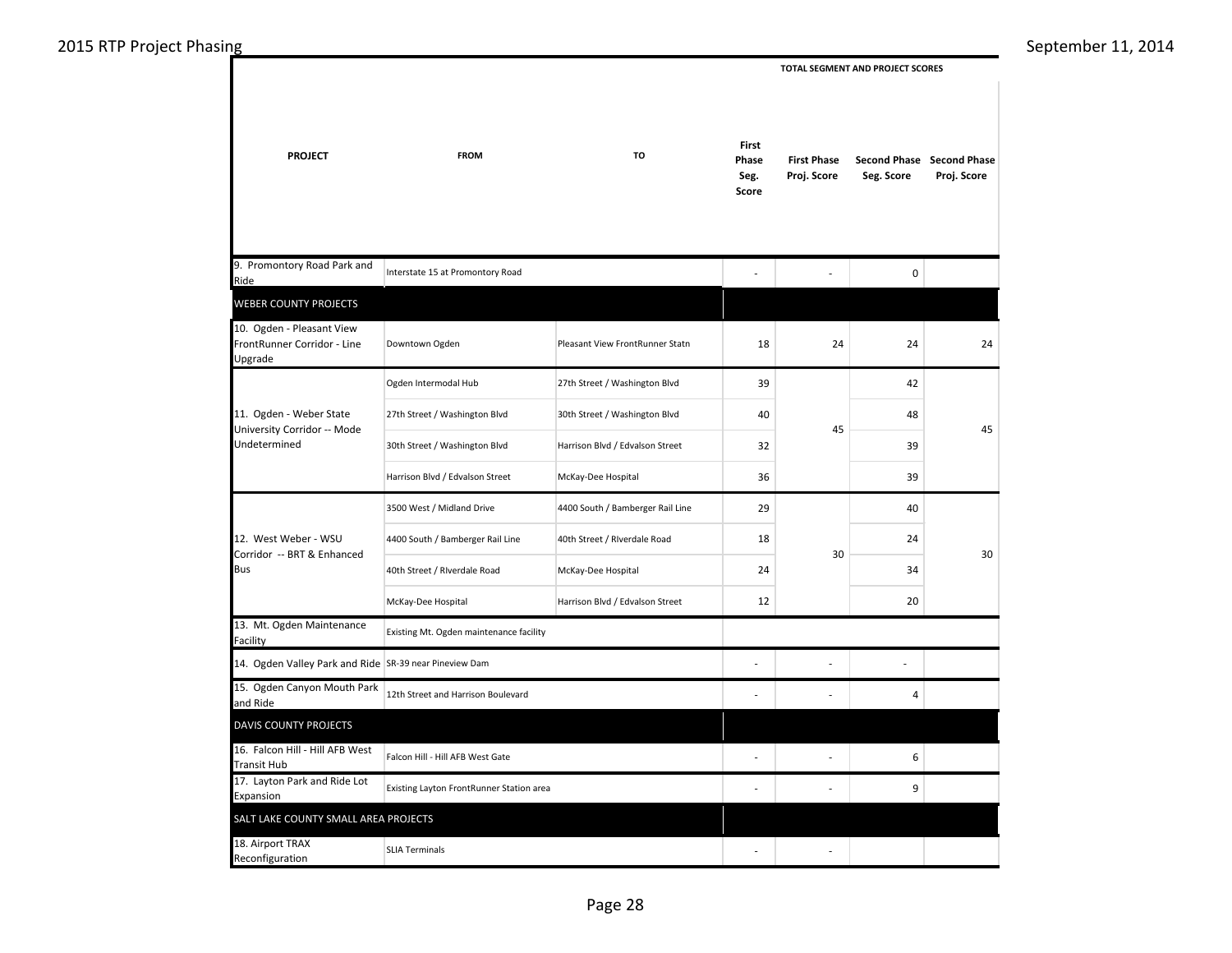2015 RTP Project Phasing September 11, 2014 **PROJECT FROM TO** 19. Airport High Speed Rail 20. University of Utah Transit 21. 200 South Transit Hub 22. Depot District/Central 24. East Airport Transit Hub 25. Conttonwood Transit Hub 26. Fort Union Transit Hub *Union Park Avenue/Ft Union*  Salt Lake Central 200 South / 200 East 200 South / 200 East 200 South / 500 East 200 South / 500 East 200 South / 900 East 200 South / 900 East 200 South / 1300 East 200 South / 1300 East Mario Capecchi Drive / Reaserch Rd (Nev Mario Capecchi Drive / Research Rd (New Wakara Way / Arapeen Drive (New Road 200 South between 650 West and 200 East 200 South and 669 West, Salt Lake City 500 South I-15 and I-80 On-Ramp Near 1950 W and North Temple Near Highland Drive and Murray-Holladay Road Near Union Park Avenue and Fort Union Blvd. 23. Interstate 80 / Downtown Bus Ramps 600 South I-15 and I-80 Off-Ramp Salt Lake International Airport Fort Douglas Area SALT LAKE COUNTY, NORTH-SOUTH PROJECTS  **First Phase Proj. Score Second Phase Second Phase Seg. Score Proj. Score First Phase Seg. Score TOTAL SEGMENT AND PROJECT SCORES**  - - - - 54  $\overline{3}$  - 44 - - - - 22  $2$  - 21 62 71 72 79 62 69 48 61 36 46 33 52

30 40

44 40 45

 24 33 14 25 24 35

27. SLC - Foothill Drive - Wasatch Drive Corridor -- Enhanced Bus & BRT

Station

Garage Project

Hub

*Blvd*

Page 29

Wakara Way / Arapeen Drive (New Road In 2100 East / Foothill Drive

I-80 / I-215 / Foothill Drive Interchange | I-215 Ramp / 3300 South I-215 Ramp / 3300 South I-215 Ramp / 3900 South

2100 East / Foothill Drive Interchange I-80 / I-215 / Foothill Drive Interchange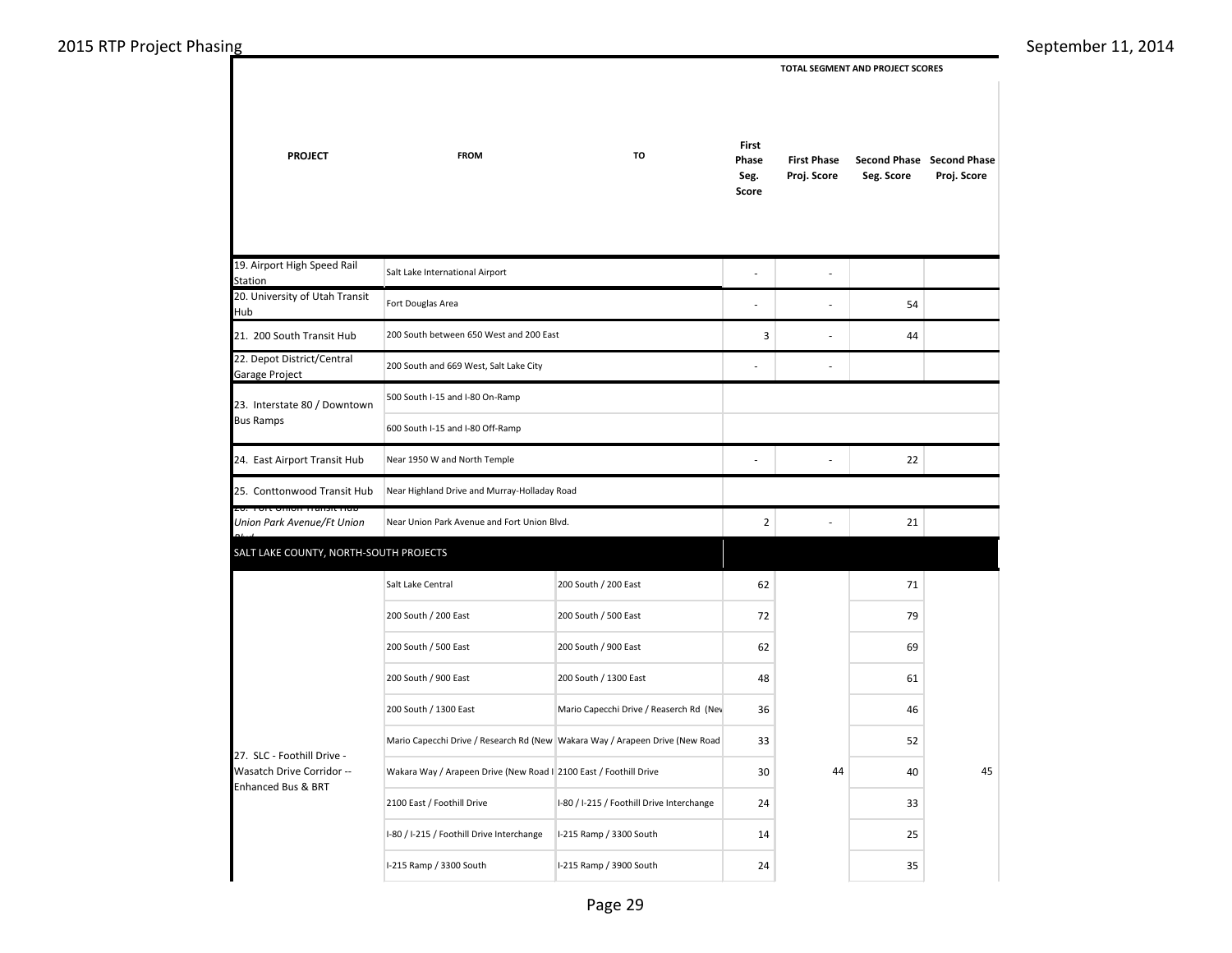**TOTAL SEGMENT AND PROJECT SCORES** 

| <b>PROJECT</b>                                 | <b>FROM</b><br>I-215 Ramp / 3900 South                               |                                          | First<br>Phase<br>Seg.<br>Score | <b>First Phase</b><br>Proj. Score | Seg. Score | Second Phase Second Phase<br>Proj. Score |
|------------------------------------------------|----------------------------------------------------------------------|------------------------------------------|---------------------------------|-----------------------------------|------------|------------------------------------------|
|                                                |                                                                      | I-215 Ramp / 6200 South                  | 19                              |                                   | 30         |                                          |
|                                                | I-215 Ramp / 6200 South                                              | Big Cottonwood Canyon Park and Ride      | 20                              |                                   | 29         |                                          |
|                                                | Big Cottonwood Canyon Park and RIde                                  | Little Cottowood Canyon                  | 6                               |                                   | 17         |                                          |
|                                                | Salt Lake Central                                                    | 200 South / 200 East                     | 57                              |                                   | 70         |                                          |
|                                                | 200 South / 200 East                                                 | 200 South / 500 East                     | 72                              |                                   | 78         |                                          |
|                                                | 200 South / 500 East                                                 | 200 South / 900 East                     | 61                              |                                   | 68         |                                          |
|                                                | 200 South / 900 East                                                 | 200 South / 1300 East                    | 51                              |                                   | 60         |                                          |
| Enhanced Bus, BRT, & Mode                      | 200 South / 1300 East                                                | Highland Drive / Richmond Street (1300 F | 40                              | 52                                | 55         | 53                                       |
|                                                | Highland Drive / Richmond Street (1300 E Highland Drive / 9400 South |                                          | 26                              |                                   | 38         |                                          |
| 28. Highland Drive Corridor --<br>Undetermined | Highland Drive / 9400 South                                          | State Street / 9400 South                | 24                              |                                   | 35         |                                          |
|                                                | State Street / 9400 South                                            | Sandy Civic Center TRAX Station          | 25                              |                                   | 37         |                                          |
|                                                | Sandy Civic Center TRAX Station                                      | South Jordan FrontRunner Station         | 24                              |                                   | 32         |                                          |
|                                                | Salt Lake Central                                                    | 200 South / 200 East                     | 61                              |                                   | 70         |                                          |
|                                                | 200 South / 200 East                                                 | 200 South / 500 East                     | 74                              |                                   | 78         |                                          |
|                                                | 200 South / 500 East                                                 | 200 South / 900 East                     | 62                              |                                   | 68         |                                          |
|                                                | 200 South / 900 East                                                 | 200 South / 1300 East                    | 51                              |                                   | 60         |                                          |
|                                                | 200 South / 1300 East                                                | 2800 South / Highland Dr                 | 46                              |                                   | 55         |                                          |
| 29. 1300 East Corridor -- BRT &                | 2800 South / Highland Dr                                             | 4500 South / 1300 East                   | 27                              | 49                                | 33         | 48                                       |
| <b>Enhanced Bus</b>                            | 4500 South / 1300 East                                               | Murray Holladay Road / 1300 East         | 40                              |                                   | 48         |                                          |
|                                                | Murray Holladay Road / 1300 East                                     | Van Winkle Blvd / 1300 East              | 22                              |                                   | 29         |                                          |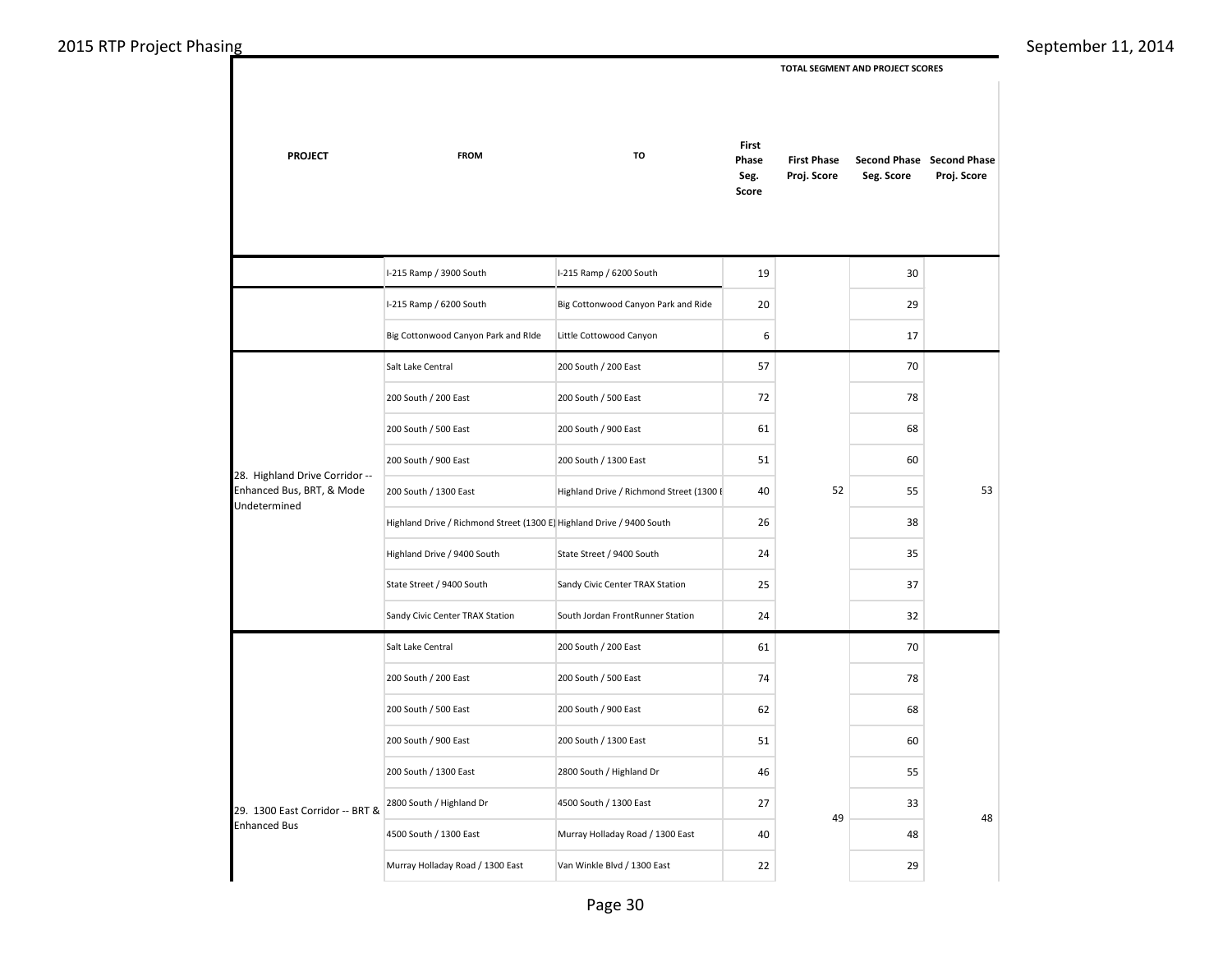**PROJECT FROM TO** Van Winkle Blvd / 1300 East Fort Union Blvd / 1300 East Fort Union Blvd / 1300 East Fort Union Blvd / 900 East Fort Union Blvd / 900 East Fort Union Blvd / State Street Fort Union Blvd / State Street Red Line (Bingham Junction) TRAX Station Salt Lake Central 200 South / 200 East 200 South / 200 East 200 South / 500 East 200 South / 500 East 200 South / 900 East 200 South / 900 East 400 South / 900 East 400 South / 900 East 1700 South / 900 East 1700 South / 900 East Fort Union Blvd / 900 East Fort Union Blvd / 900 East Fort Union Blvd / State Street Fort Union Blvd / State Street Red Line (Bingham Junction) TRAX Station Salt Lake Central 200 South / 200 East 200 South / 200 East 200 South / 500 East 200 South / 500 East 4500 South / 500 East 4500 South / 500 East 4500 South / State Street 4500 South / State Street Murray Central TRAX Station Salt Lake Central 200 South / State Street 200 South / State Street 4500 South / State Street 4500 South / State Street Murray Central TRAX Station 30. 900 East Corridor -- Enhanced Bus & BRT 31. 500 East Corridor  **First Phase Proj. Score Second Phase Second Phase Seg. Score Proj. Score First Phase Seg. Score TOTAL SEGMENT AND PROJECT SCORES**  23 29 27 37 25 34 25 35 57 70 72 78 62 68 51 57 36 49 31 43 24 34 23 35 57 70 72 78 38 50 32 45 28 38 58 69  $34$  42  $34$  43 54 56 53 55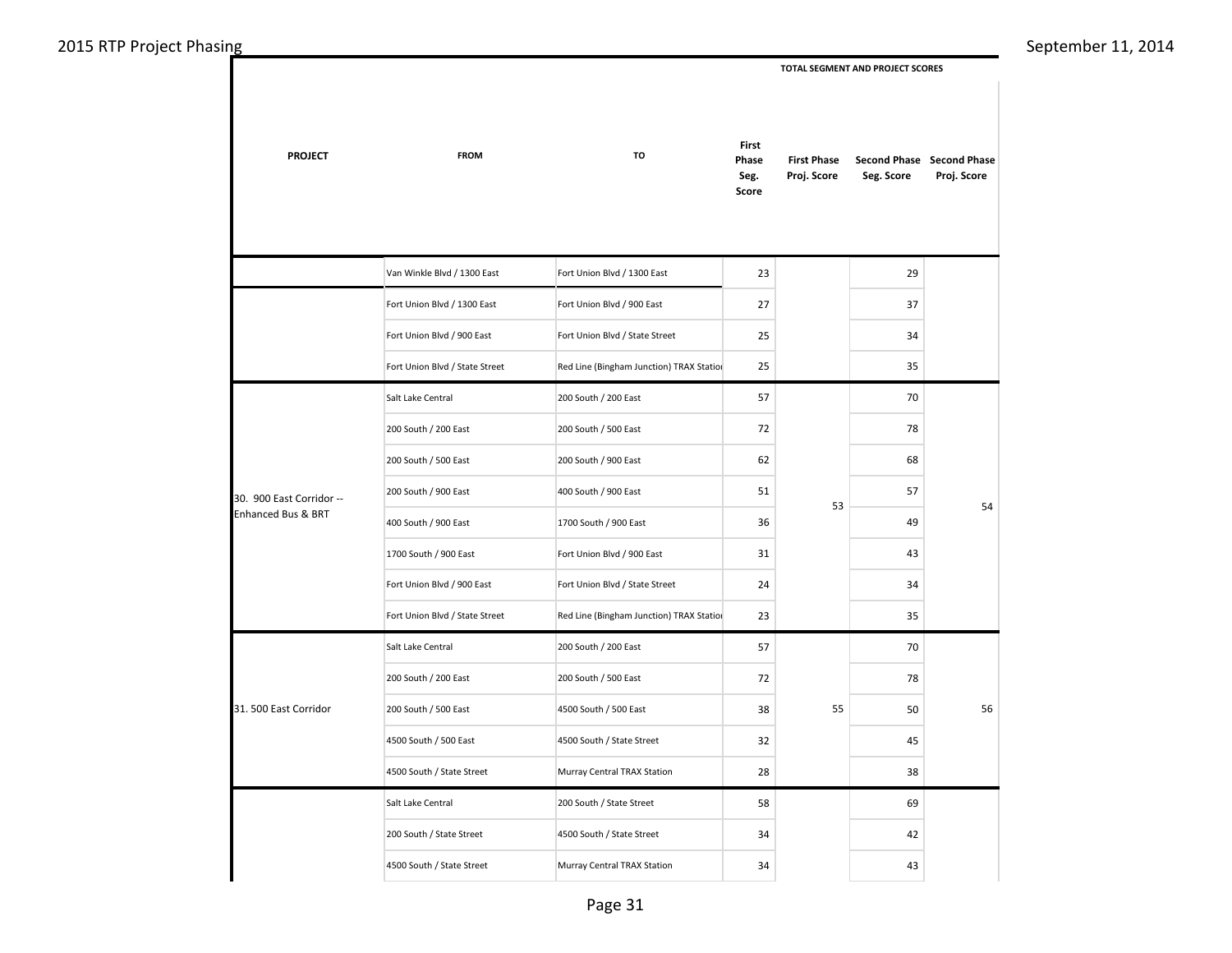**TOTAL SEGMENT AND PROJECT SCORES** 

| <b>PROJECT</b>                                                | <b>FROM</b>                           | TO                                 | <b>First</b><br>Phase<br>Seg.<br>Score | <b>First Phase</b><br>Proj. Score | Seg. Score | Second Phase Second Phase<br>Proj. Score |  |  |
|---------------------------------------------------------------|---------------------------------------|------------------------------------|----------------------------------------|-----------------------------------|------------|------------------------------------------|--|--|
|                                                               | Murray Central TRAX Station           | 5900 South / State Street          | 33                                     |                                   | 39         |                                          |  |  |
| 32. State Street Corridor -- BRT<br>& Enhanced Bus            | 5900 South / State Street             | 9400 South / State Street          | 23                                     | 38                                | 32         | 38                                       |  |  |
|                                                               | 9400 South / State Street             | Sandy Civic Center TRAX Station    | 11                                     |                                   | 19         |                                          |  |  |
|                                                               | Sandy Civic Center TRAX Station       | South Jordan FrontRunner Station   | 27                                     |                                   | 37         |                                          |  |  |
|                                                               | South Jordan FrontRunner Station      | 12300 South / Lone Peak Parkway    | 22                                     |                                   | 32         |                                          |  |  |
|                                                               | 12300 South / Lone Peak Parkway       | <b>Draper FrontRunner Station</b>  | 21                                     |                                   | 30         |                                          |  |  |
| 33. Draper Line (South) -- TRAX<br>Extension                  | Draper Town Center TRAX Station       | Salt Lake / Utah County Line       | 21                                     | 26                                | 24         | 24                                       |  |  |
| 34. West Draper Connector --<br>Mode Undetermined             | 14600 S. TRAX Station                 | Draper FrontRunner Station         | $\overline{7}$                         | 14                                |            |                                          |  |  |
|                                                               | 200 South Transit Center              | 600 West / 200 South               | 54                                     |                                   | 67         |                                          |  |  |
|                                                               | 600 West / 200 South                  | 600 West / 500 South               | 31                                     |                                   | 41         |                                          |  |  |
|                                                               | 600 West / 500 South                  | I-80 / 500 South Onramp            | 43                                     |                                   | 51         |                                          |  |  |
|                                                               | I-80 / 500 South Onramp               | Redwood Road / I-80                | 37                                     |                                   | 49         |                                          |  |  |
|                                                               | Redwood Road / I-80                   | North Temple / 1950 W TRAX Station | 38                                     |                                   | 48         |                                          |  |  |
| 35. Redwood Road Corridor --<br><b>BRT &amp; Enhanced Bus</b> | North Temple / 1950 West TRAX Station | Parkway Blvd / Redwood Road        | 31                                     | 44                                | 41         | 45                                       |  |  |
|                                                               | Parkway Blvd / Redwood Road           | 6200 South / Redwood Road          | 34                                     |                                   | 44         |                                          |  |  |
|                                                               | 6200 South / Redwood Road             | 7000 South / Redwood Road          | 24                                     |                                   | 35         |                                          |  |  |
|                                                               | 7000 South / Redwood Road             | 10400 South / Redwood Road         | 27                                     |                                   | 39         |                                          |  |  |
|                                                               | 10400 South / Redwood Road            | South Jordan FrontRunner Station   | 29                                     |                                   | 43         |                                          |  |  |
|                                                               | South Jordan FrontRunner Station      | Sandy Civic Center TRAX Station    | 26                                     |                                   | 37         |                                          |  |  |
|                                                               | 200 South Transit Center              | 600 West / 200 South               | 51                                     |                                   | 64         |                                          |  |  |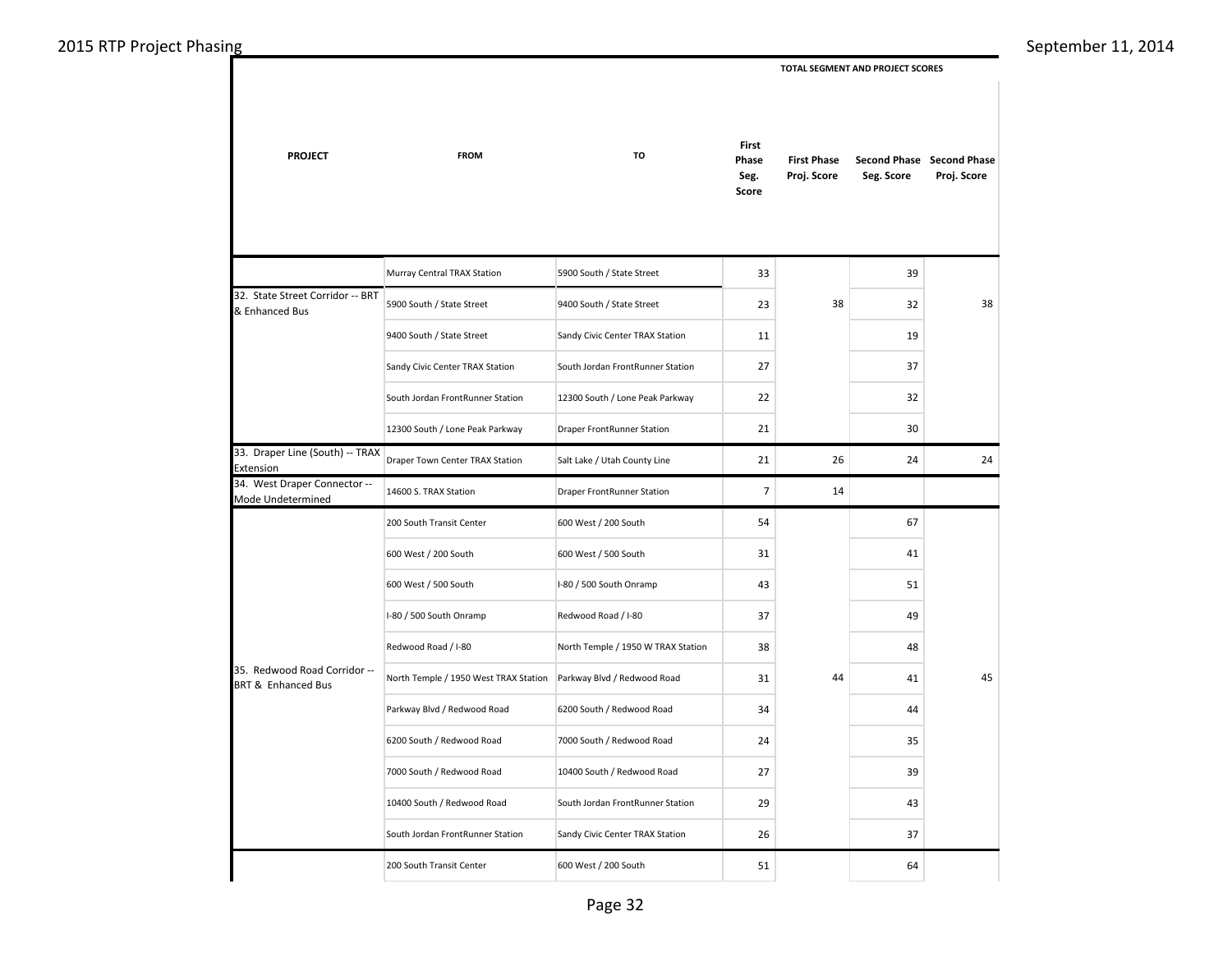**PROJECT FROM TO** 600 West / 200 South 500 West / 300 South 500 West / 300 South 500 West / 400 South 500 West / 400 South 900 West / 400 South 900 West / 400 South 900 West / 800 South 900 West / 800 South 2700 West / 900 South 2700 West / 900 South 2700 West / 4700 South 2700 West / 4700 South Redwood Road / Teakwood Dr Salt Lake International Airport Wright Brothers Drive Wright Brothers Drive SR-201 / 5600 West SR-201 / 5600 West Parkway Blvd / 5600 West Parkway Blvd / 5600 West 6200 South / 5600 West 6200 South / 5600 West Daybreak Parkway TRAX Station 38. Mid-Jordan Extension -- Jos. Who solven Externsion | Daybreak Parkway TRAX Station | Riverton PRI Development 100 South / 1300 East 200 South / 200 East 200 South / 200 East 200 South / 600 West 200 South / 600 West 400 South / 500 West 400 South / 500 West 800 South / 400 West 800 South / 400 West 2100 South TRAX Station 2100 South TRAX Station  $\vert$  Highland Drive / Sugarmont Drive 39. Salt Lake Loop (S Line Upgrade & Extensions) -- Streetcar 36. 2700 West Corridor -- Enhanced Bus 37. 5600 West Corridor -- BRT & Enhanced Bus SALT LAKE COUNTY, EAST-WEST PROJECTS  **First Phase Proj. Score Second Phase Second Phase Seg. Score Proj. Score First Phase Seg. Score TOTAL SEGMENT AND PROJECT SCORES**  70 74 76 79 48 56 32 43 30 40 37 33 44 27 36 27 34 31 36 41 28 36 18 27 22 28 22 11 41 48 48 60 38 44 30 39 26 26 27 26 35 39 56 39 36 56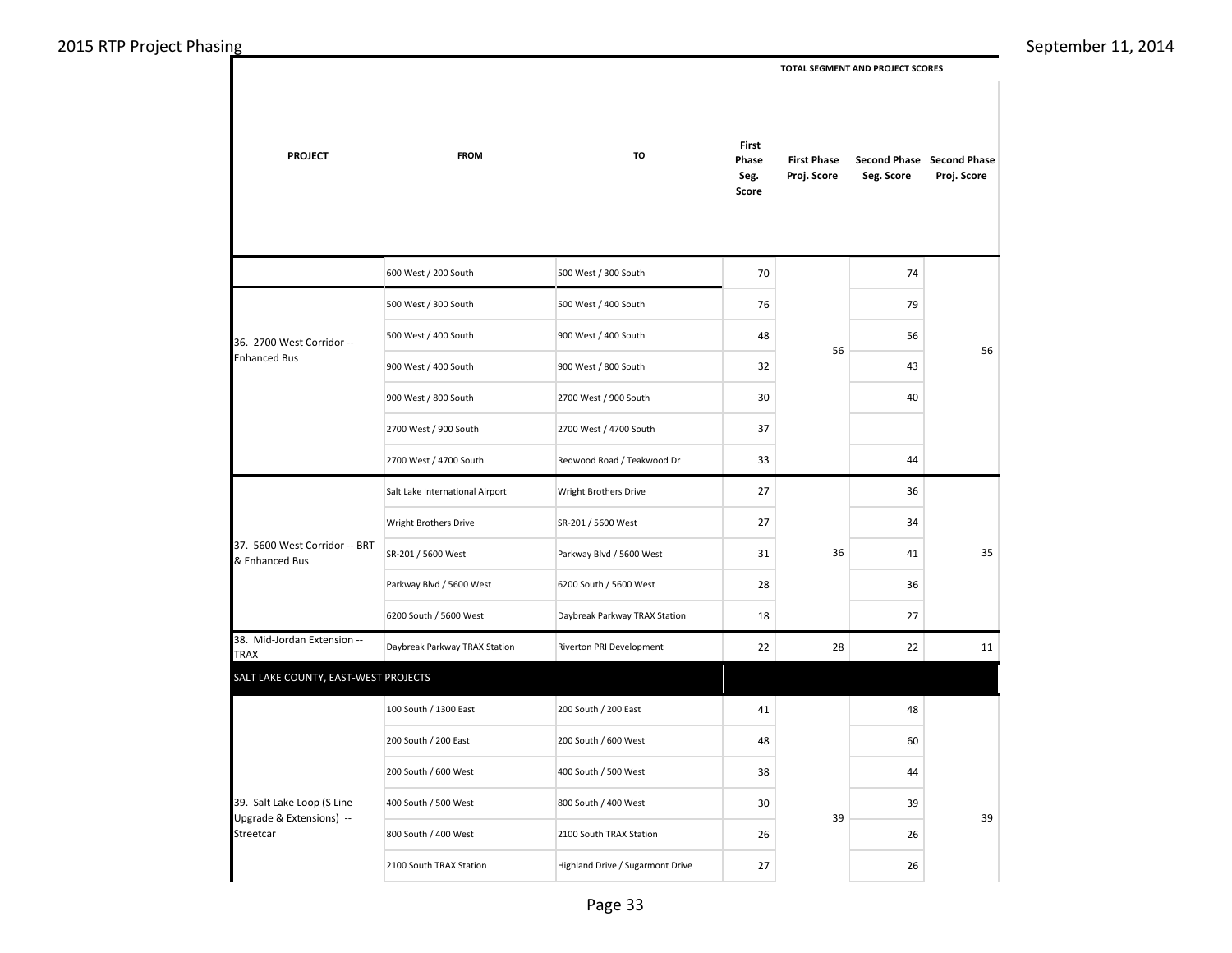$\mathcal{A}$ 

 **TOTAL SEGMENT AND PROJECT SCORES** 

| <b>PROJECT</b>                                                 | <b>FROM</b>                                                       | TO                                                                           | First<br>Phase<br>Seg.<br>Score | <b>First Phase</b><br>Proj. Score | Seg. Score | Second Phase Second Phase<br>Proj. Score |  |
|----------------------------------------------------------------|-------------------------------------------------------------------|------------------------------------------------------------------------------|---------------------------------|-----------------------------------|------------|------------------------------------------|--|
|                                                                | Highland Drive / Sugarmont Drive                                  | 1700 South / 900 East                                                        | 33                              |                                   | 41         |                                          |  |
|                                                                | 1700 South / 900 East                                             | 400 South / 900 East                                                         | 23                              |                                   | 30         |                                          |  |
|                                                                | U of U Medical Center TRAX Station                                | 400 South / Main Street                                                      | 43                              |                                   | 37         |                                          |  |
| 40. University TRAX Line to SL<br>Central TRAX Connection --   | 400 South / Main Street                                           | 400 South Frontage / 500 West                                                | 43                              | 51                                | 48         | 48                                       |  |
| Light Rail                                                     | 400 South Frontage / 500 West                                     | 400 South / 600 West                                                         | 48                              |                                   | 55         |                                          |  |
|                                                                | 400 South / 600 West                                              | 200 South / 600 West                                                         | 43                              |                                   | 50         |                                          |  |
|                                                                | 1300 East / 200 South                                             | Mario Capecchi Drive / Research Rd (New                                      | 33                              |                                   | 44         |                                          |  |
|                                                                |                                                                   | Mario Capecchi Drive / Research Rd (New Wakara Way / Arapeen Drive (New Road | 33                              |                                   | 48         |                                          |  |
|                                                                | Wakara Way / Arapeen Drive (New Road I 2100 East / Foothill Drive |                                                                              | 28                              |                                   | 39         |                                          |  |
| 41. 2100 S/1700 S Corridor to                                  | 2100 East / Foothill Drive                                        | 2100 South TRAX Station                                                      | 38                              |                                   | 50         |                                          |  |
| Parkway -- Enhanced Bus and<br><b>BRT</b>                      | 2100 South TRAX Station                                           | Redwood Road / 1700 South                                                    | 27                              | 37                                | 39         | 37                                       |  |
|                                                                | Redwood Road / 1700 South                                         | Redwood Road / Parkway Blvd                                                  | 32                              |                                   | 43         |                                          |  |
|                                                                | Redwood Road / Parkway Blvd                                       | 5600 West / Parkway Blvd                                                     | 10                              |                                   | 21         |                                          |  |
|                                                                | 5600 West / Parkway Blvd                                          | 5600 West / 6200 South                                                       | 10                              |                                   | 16         |                                          |  |
|                                                                | I-215 Ramp (Eastside) / 3300 South                                | 1300 East / 3300 South                                                       | 29                              |                                   | 39         |                                          |  |
|                                                                | 1300 East / 3300 South                                            | Millcreek TRAX Station                                                       | 31                              |                                   | 39         |                                          |  |
| 42. 3300 S/3500 S Corridor --<br>BRT, Existing, & Enhanced Bus | Millcreek TRAX Station                                            | 2700 West / 3500 South                                                       | 29                              | 42                                | 37         | 41                                       |  |
|                                                                | 2700 West / 3500 South                                            | 3600 West / 3500 South                                                       | 42                              |                                   | 50         |                                          |  |
|                                                                | 3600 West / 3500 South                                            | 6000 West / 3500 South                                                       | 30                              |                                   | 38         |                                          |  |
| 36. 3300 S/3500 S Corridor --<br>BRT, Existing, & Enhanced Bus | 6000 West / 3500 South                                            | 8400 West / 3500 South                                                       |                                 |                                   |            |                                          |  |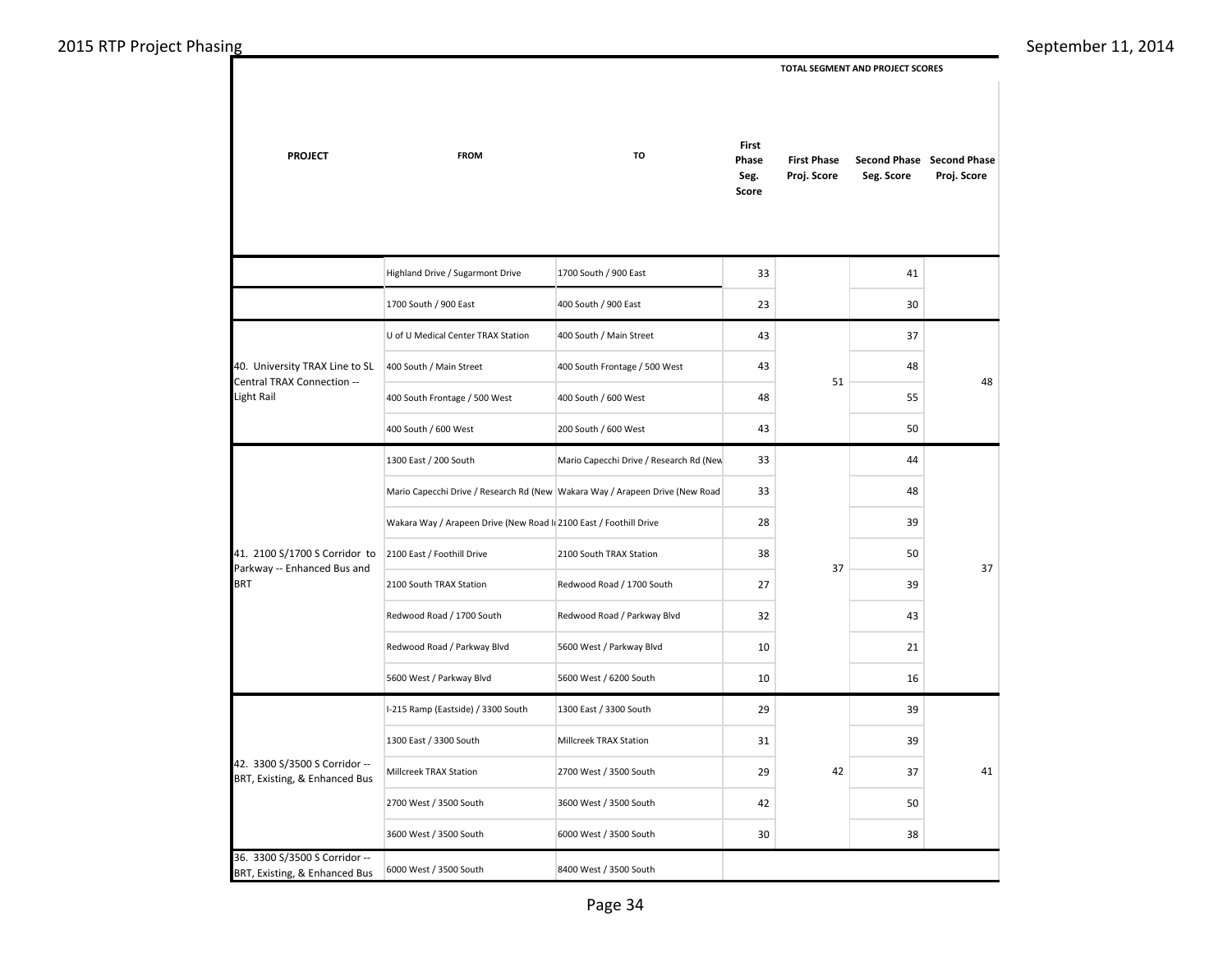**PROJECT FROM TO** I-215 (Eastside) Ramp / 3900 South Meadowbrook TRAX Station Meadowbrook TRAX Station 5600 West / 4100 South 4500 South / I-215 (Eastside) 1300 East / Murray Holladay Rd 1300 East / Murray Holladay Rd 1300 East / 4500 South 1300 East / 4500 South 500 East / 4500 South 500 East / 4500 South State Street / 4500 South State Street / 4500 South Murray Central TRAX Station 4530 South / Riverboat Road 4530 South / Riverboat Road 4700 South / Redwood Road 4700 South / Redwood Road 4700 South / 2700 West 4700 South / 2700 West 4700 South / 5600 West Little Cottonwood Canyon Big Cottonwood Canyon Park and Ride Big Cottonwood Park and Ride 6200 South / I-215 (Eastside) 6200 South / I-215 (Eastside) Fort Union Transit Center Fort Union Transit Center 900 East / Fort Union Blvd 900 East / Fort Union Blvd State Street / Fort Union Blvd State Street / Fort Union Blvd Red Line (Bingham Junction) TRAX Station Red Line (Bingham Junction) TRAX Station 7000 South / Redwood Road 7000 South / Redwood Road Bennion Blvd / Redwood Road Bennion Blvd / Redwood Road Bennion Blvd / 5600 West 44a. 4500 S/4700 S Corridor (East Millcreek-Murray Segment) -- Enhanced Bus 45. Cottonwood Kearns Corridor -- Enhanced Bus & BRT 44b. 4500 S/4700 S Corridor (Taylorsville-Murray Segment) -- Enhanced Bus & BRT 44c. 4500 S/4700 S Corridor (Taylorsville-5600 W Segment) -- Enhanced Bus 43. 3900 S/4100 S. Corridor -- *Enhanced Bus*  **First Phase Proj. Score Second Phase Second Phase Seg. Score Proj. Score First Phase Seg. Score TOTAL SEGMENT AND PROJECT SCORES**  32 45 30 47 8 21 28 37 39 50 39 49 37 44 47 58 30 39 53 63 36 46 19 30 21 29 22 29 25 37 25 34 27 36  $23$  31 21 28 21 31 32 47 54 39  $\overline{43}$  46 39 48 44 33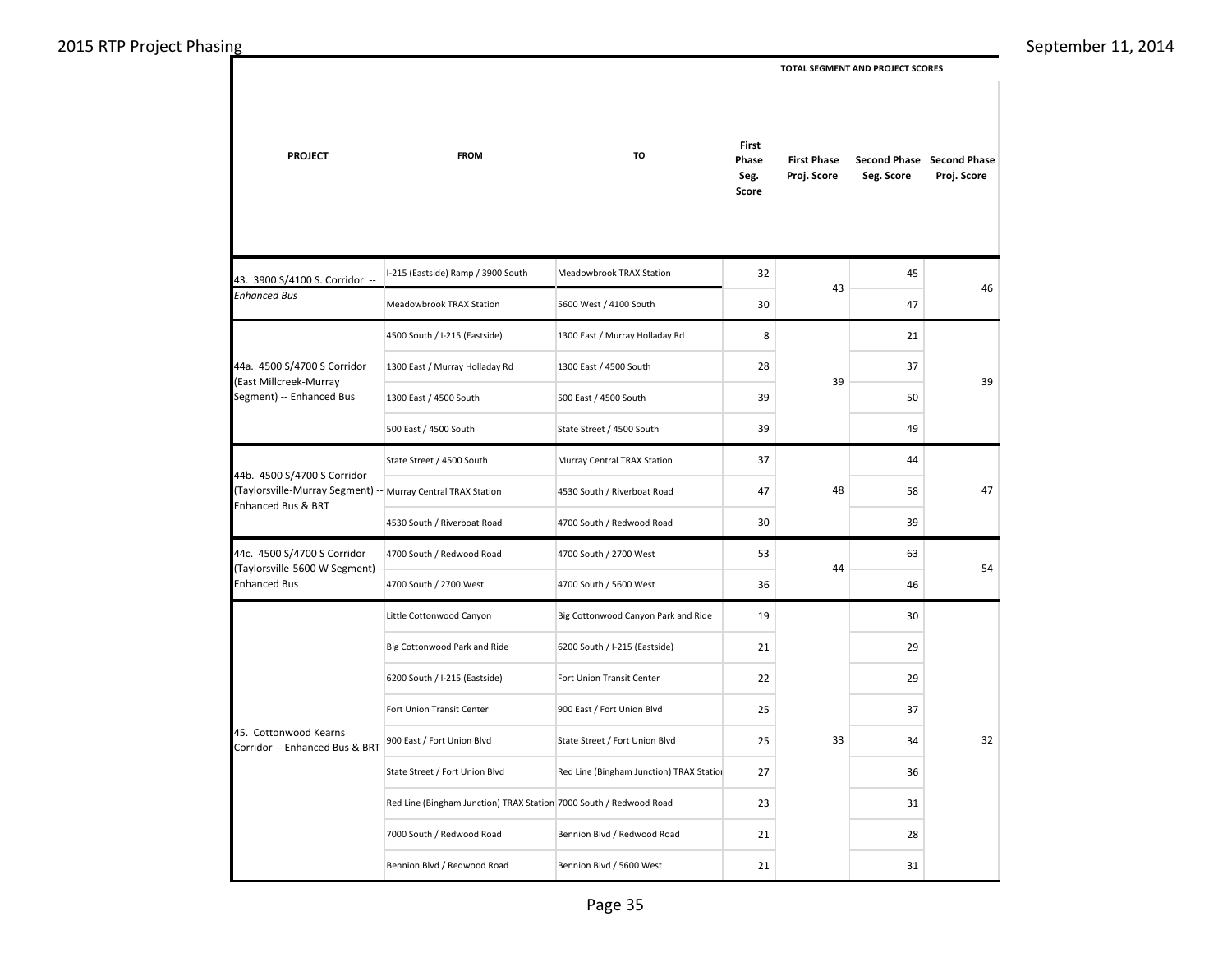**PROJECT FROM TO** Little Cottonwood Canyon 9400 South / Highland Drive 9400 South / Highland Drive 9400 South / State Street 9400 South / State Street Sandy Civic Center TRAX Station Sandy Civic Center TRAX Station South Jordan FrontRunner Station South Jordan FrontRunner Station 10400 South / Redwood Rd 10400 South / Redwood Rd South Jordan Parkway TRAX Station South Jordan Parkway TRAX Station Bacchus Highway (UT-111) Draper Town Center TRAX Station 12300 South / Lone Peak Parkway 12300 South / Lone Peak Parkway 12300 South / Galena Park Blvd 12300 South / Galena Park Blvd Draper FrontRunner Station Draper FrontRunner Station 12300 South / Galena Park Blvd 12300 South / Galena Park Blvd PRI Property 48. Big Cottonwood Corridor --<br>Mode Undetermined Mouth of Big Cottonwood Canyon Brighton Resort 49. Little Cottonwood Corridor 49. Little Cottonwood Corridor<sup>1</sup> Mouth of Little Cottonwood Canyon Alta Resort Alta Ski Resort Brighton Ski Resort Brighton Ski Resort Summit County Line 51. Maintenance of Assets 50. Alta - Summit Co. Connector -- Mode Undetermined 47. Draper Town Center - Riverton Corridor -- Enhanced Bus 46. East Sandy Daybreak Corridor -- Enhanced Bus and BRT PROGRAMMATIC PROJECTS  **First Phase Proj. Score Second Phase Second Phase Seg. Score Proj. Score First Phase Seg. Score TOTAL SEGMENT AND PROJECT SCORES**  14 26 26 37 11 24  $9$  28 16 33 45 17 29 8 19 24 37 26 41 13 31 23 12 23 22 32 10 10 10 10 5 5 16 16 28 31 28 31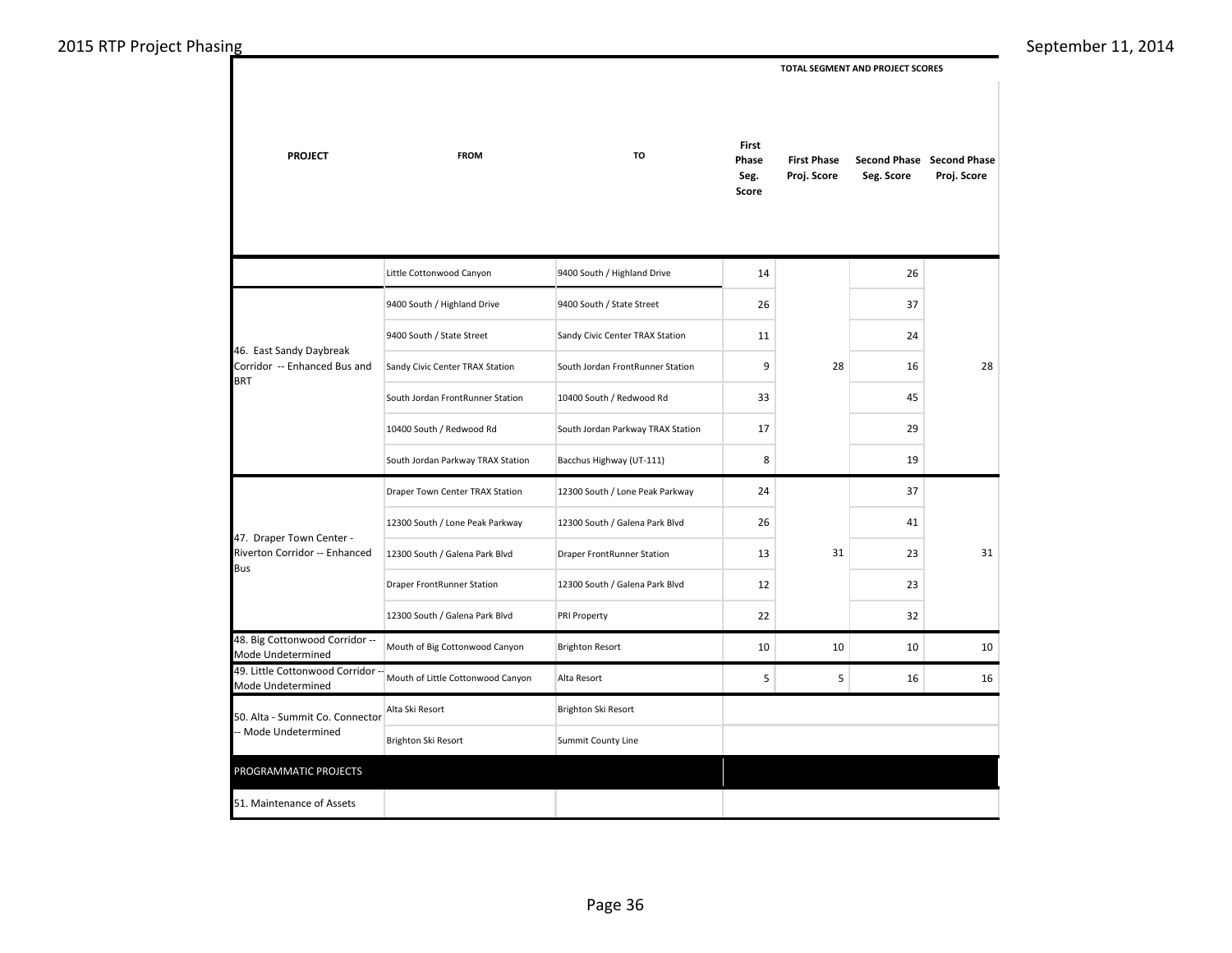<mark>CP BRT BRT BRT BRT BRT BRT</mark>

**PROJECT PHASING/MODE**

## 2015 RTP Project Phasing September 11, 2014

| <b>PROJECT</b>                                                    | <b>FROM</b>                      | TO                               | 2011-2040 RTP |            |                                        |           |                | 2015-2040 PERFERRED<br><b>ALTERNATIVE</b><br>(UNCONSTRAINED NEEDS) |                               |           | FINAL 2015-2040 RTP |              |              |                 |
|-------------------------------------------------------------------|----------------------------------|----------------------------------|---------------|------------|----------------------------------------|-----------|----------------|--------------------------------------------------------------------|-------------------------------|-----------|---------------------|--------------|--------------|-----------------|
|                                                                   |                                  |                                  |               |            | 1st phase 2nd phase 3rd phase Unfunded |           | Not in<br>Plan |                                                                    | 1st phase 2nd phase 3rd phase |           | Lst.<br>phase       | 2nd<br>phase | 3rd<br>phase | <b>Unfunded</b> |
| <b>INTER-COUNTY PROJECTS</b>                                      |                                  |                                  |               |            |                                        |           |                |                                                                    |                               |           |                     |              |              |                 |
| 1. Pleasant View - Brigham City Pleasant View Frontrunner Station |                                  | <b>Box Elder County Line</b>     |               |            |                                        |           |                | CP                                                                 |                               | <b>MU</b> | CP                  |              |              | <b>MU</b>       |
| Corridor -- Corridor<br>Preservation                              | Box Elder County Line            | Forest Street / 900 West         |               |            | <b>CP</b>                              | <b>MU</b> |                | CP                                                                 |                               | <b>MU</b> | <b>CP</b>           |              |              | <b>MU</b>       |
|                                                                   | Ogden Intermodal Hub             | 27th Street / Washington Blvd    |               | EB         |                                        |           |                |                                                                    | EB.                           |           |                     |              | EB           |                 |
|                                                                   | 27th Street / Washington Blvd    | 30th Street / Washington Blvd    |               | <b>BRT</b> |                                        |           |                |                                                                    | <b>BRT</b>                    |           |                     |              | <b>BRT</b>   |                 |
| 2. West Weber - West Davis<br>Corridor -- Enhanced Bus & BRT      | 30th Street / Washington Blvd    | 40th Street / Riverdale Road     |               | EB         | <b>BRT</b>                             |           |                |                                                                    | <b>BRT</b>                    |           |                     |              | <b>BRT</b>   |                 |
|                                                                   | 40th Street / Riverdale Road     | 4400 South / Bamberger Rail Line |               | EB         | <b>BRT</b>                             |           |                |                                                                    | EB.                           |           |                     |              | EB           |                 |
|                                                                   | 4400 South / Bamberger Rail Line | 3500 West / Midland Drive        |               | EB.        |                                        |           |                | EB.                                                                | EB.                           |           |                     |              | EB           |                 |
|                                                                   | 3500 West / Midland Dr           | Weber / Davis County Line        | EB.           |            |                                        |           |                | EB.                                                                |                               |           |                     |              | EB           |                 |
|                                                                   | Weber / Davis County Line        | 2000 West / Antelope Drive       | EB.           |            |                                        |           |                | EB.                                                                |                               |           |                     |              | EB           |                 |
|                                                                   | 2000 West / Antelope Drive       | Clearfield FrontRunner Station   |               | EB         |                                        |           |                | EB.                                                                |                               |           |                     |              | EB           |                 |
|                                                                   | Clearfield FrontRunner Station   | Hill Field Rd / SR-126           |               | EB         |                                        |           |                |                                                                    | EB.                           |           |                     |              | EB           |                 |
|                                                                   | Hill Field Rd / SR-126           | Layton FrontRunner Station       |               | EB         | <b>BRT</b>                             |           |                |                                                                    | EB.                           |           |                     |              | <b>BRT</b>   |                 |
| 3a. North Ogden - Salt Lake<br>Corridor (N. Ogden-Ogden           | 2700 North / Washington Blvd     | 12th Street / Washington Blvd    |               | EB         |                                        |           |                | EB.                                                                |                               |           |                     | $\mathbf{1}$ |              |                 |
| Segment) -- Enhanced Bus                                          | 12th Street / Washington Blvd    | Ogden Intermodal Hub             |               | <b>BRT</b> |                                        |           |                | EB.                                                                |                               |           |                     | $\mathbf{1}$ |              |                 |
|                                                                   | Ogden Intermodal Hub             | 27th Street / Washington Blvd    | EB.           |            |                                        |           |                | EB.                                                                |                               |           |                     | EB.          |              |                 |
|                                                                   | 27th Street / Washington Blvd    | 30th Street / Washington Blvd    | <b>BRT</b>    |            |                                        |           |                | <b>BRT</b>                                                         |                               |           |                     | <b>BRT</b>   |              |                 |
| 3b. North Ogden - Salt Lake                                       | 30th Street / Washington Blvd    | 40th Street / Riverdale Road     | <b>BRT</b>    |            |                                        |           |                | <b>BRT</b>                                                         |                               |           |                     | <b>BRT</b>   |              |                 |
| Corridor (Ogden-Clearfield<br>Segment) -- BRT & Enhanced          | 40th Street / Riverdale Road     | 4400 South / Bamberger Rail Line |               | <b>BRT</b> |                                        |           |                |                                                                    | <b>BRT</b>                    |           |                     | <b>BRT</b>   |              |                 |
| Bus                                                               | 4400 South / Bamberger Rail Line | Weber / Davis County Line        |               |            |                                        |           |                |                                                                    | <b>BRT</b>                    |           |                     | <b>BRT</b>   |              |                 |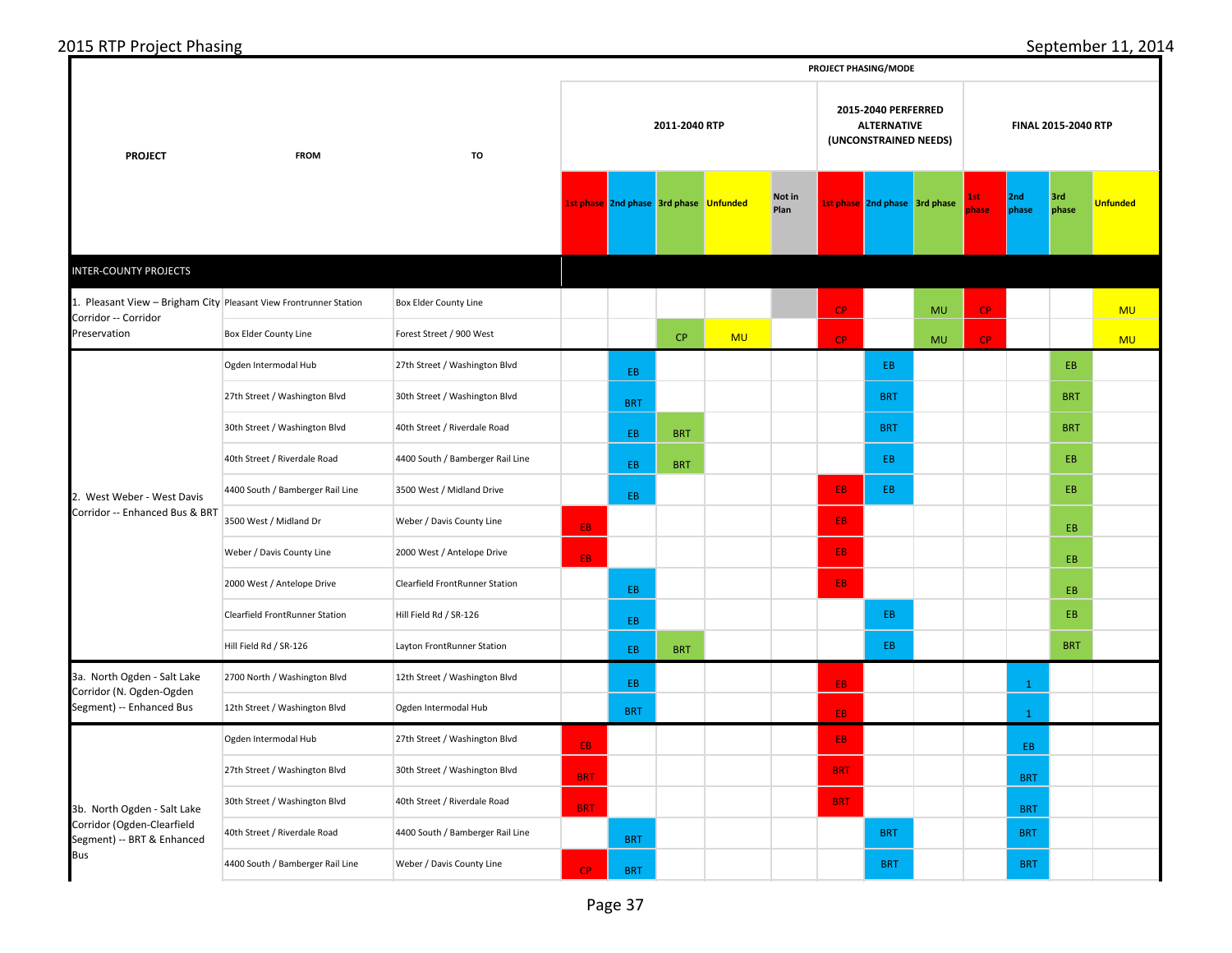|                                                                                           |                                      |                                      |               |                                        |            |  |                |            | PROJECT PHASING/MODE                                               |                     |              |              |                 |
|-------------------------------------------------------------------------------------------|--------------------------------------|--------------------------------------|---------------|----------------------------------------|------------|--|----------------|------------|--------------------------------------------------------------------|---------------------|--------------|--------------|-----------------|
| <b>PROJECT</b>                                                                            | <b>FROM</b>                          | TO                                   | 2011-2040 RTP |                                        |            |  |                |            | 2015-2040 PERFERRED<br><b>ALTERNATIVE</b><br>(UNCONSTRAINED NEEDS) | FINAL 2015-2040 RTP |              |              |                 |
|                                                                                           |                                      |                                      |               | 1st phase 2nd phase 3rd phase Unfunded |            |  | Not in<br>Plan |            | 1st phase 2nd phase 3rd phase                                      | <u>Ist</u><br>phase | 2nd<br>phase | 3rd<br>phase | <b>Unfunded</b> |
|                                                                                           | Weber / Davis County Line            | <b>HAFB West Gate</b>                | <b>CP</b>     | <b>BRT</b>                             |            |  |                |            | <b>BRT</b>                                                         |                     | <b>BRT</b>   |              |                 |
|                                                                                           | <b>HAFB West Gate</b>                | Clearfield FrontRunner Station       | <b>BRT</b>    |                                        |            |  |                |            | <b>BRT</b>                                                         |                     | <b>BRT</b>   |              |                 |
|                                                                                           | Clearfield FrontRunner Station       | Hill Field Rd / SR 126               |               | EB.                                    | <b>BRT</b> |  |                | <b>BRT</b> |                                                                    |                     | <b>BRT</b>   |              |                 |
| 3c. North Ogden - Salt Lake<br>Corridor (Clearfield-Farmington                            | Hill Field Rd / SR 126               | Layton FrontRunner Station           |               | EB.                                    | <b>BRT</b> |  |                | <b>BRT</b> |                                                                    |                     | <b>BRT</b>   |              |                 |
| Segment) -- BRT & Enhanced<br><b>Bus</b>                                                  | Layton FrontRunner Station           | US 89 / SR 126                       |               | EB.                                    | <b>BRT</b> |  |                | <b>BRT</b> |                                                                    |                     | <b>BRT</b>   |              |                 |
|                                                                                           | US 89 / SR 126                       | Farmington FrontRunner Station       |               | EB.                                    | <b>BRT</b> |  |                | <b>BRT</b> |                                                                    |                     | <b>BRT</b>   |              |                 |
| 3d. North Ogden - Salt Lake<br>Corridor (Farmington-Bountiful<br>Segment) -- Enhanced Bus | Farmington FrontRunner Station       | 500 South / Main Street (Bountiful)  |               |                                        | EB.        |  |                | EB.        |                                                                    |                     | EB           |              |                 |
|                                                                                           | 500 South / Main Street (Bountiful)  | Woods Cross FrontRunner Station      |               |                                        |            |  |                |            |                                                                    |                     |              |              |                 |
|                                                                                           | Woods Cross FrontRunner Station      | 500 South / Main Street (Bountiful)  |               |                                        |            |  |                |            |                                                                    |                     |              |              |                 |
|                                                                                           | 500 South / Main Street (Bountiful)  | 2600 South / Main Street (Bountiful) | EB.           | <b>BRT</b>                             |            |  |                | <b>BRT</b> |                                                                    | <b>BRT</b>          |              |              |                 |
| 3e. North Ogden - Salt Lake                                                               | 2600 South / Main Street (Bountiful) | US-89 / Eagle Ridge Dr               | EB.           | <b>BRT</b>                             |            |  |                | <b>BRT</b> |                                                                    | <b>BRT</b>          |              |              |                 |
| Corridor (Davis-SLC Community US-89 / Eagle Ridge Dr<br>Connector) -- BRT & Enh. Bus      |                                      | Davis / Salt Lake County Line        | <b>BRT</b>    |                                        |            |  |                | <b>BRT</b> |                                                                    | <b>BRT</b>          |              |              |                 |
|                                                                                           | Davis / Salt Lake County Line        | US-89 / 400 West                     |               | <b>BRT</b>                             |            |  |                | <b>BRT</b> |                                                                    | <b>BRT</b>          |              |              |                 |
|                                                                                           | US-89 / 400 West                     | 200 South / 400 West                 |               | <b>BRT</b>                             |            |  |                | <b>BRT</b> |                                                                    | <b>BRT</b>          |              |              |                 |
|                                                                                           | 200 South / 400 West                 | 200 South Transit Center             |               | EB.                                    | <b>BRT</b> |  |                | <b>BRT</b> |                                                                    | <b>BRT</b>          |              |              |                 |
|                                                                                           | Ogden Intermodal Hub                 |                                      |               |                                        |            |  |                |            |                                                                    |                     |              |              |                 |
|                                                                                           | Clearfield FrontRunner Station       |                                      |               |                                        |            |  |                |            |                                                                    |                     |              |              |                 |
| 4. Six FrontRunner Park and<br>Ride Lot Expansion                                         | Farmington FrontRunner Station       |                                      |               |                                        |            |  |                |            |                                                                    |                     |              |              |                 |
|                                                                                           | Salt Lake Central                    |                                      |               |                                        |            |  |                |            |                                                                    |                     |              |              |                 |
|                                                                                           | <b>Murray Central Station</b>        |                                      |               |                                        |            |  |                |            |                                                                    | AGREED              |              |              | <b>PREX</b>     |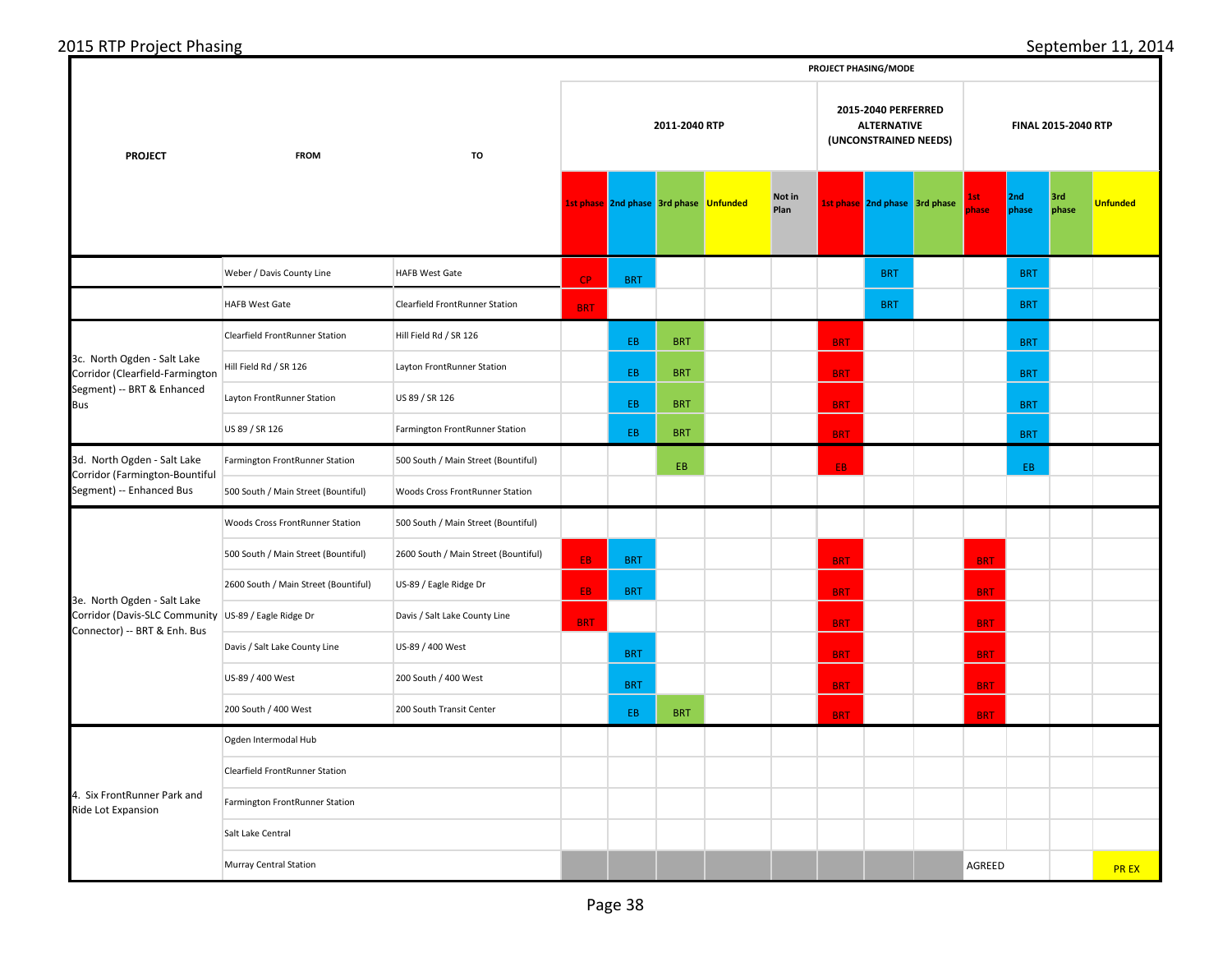| 2015 RTP Project Phasing |  |  |  |
|--------------------------|--|--|--|
|                          |  |  |  |
|                          |  |  |  |

|                                                          | PROJECT PHASING/MODE                                                       |                                       |  |                                        |               |  |                |     |                               |                                                                    |                     |              |              |                 |
|----------------------------------------------------------|----------------------------------------------------------------------------|---------------------------------------|--|----------------------------------------|---------------|--|----------------|-----|-------------------------------|--------------------------------------------------------------------|---------------------|--------------|--------------|-----------------|
| <b>PROJECT</b>                                           | <b>FROM</b>                                                                | TO                                    |  |                                        | 2011-2040 RTP |  |                |     |                               | 2015-2040 PERFERRED<br><b>ALTERNATIVE</b><br>(UNCONSTRAINED NEEDS) | FINAL 2015-2040 RTP |              |              |                 |
|                                                          |                                                                            |                                       |  | 1st phase 2nd phase 3rd phase Unfunded |               |  | Not in<br>Plan |     | 1st phase 2nd phase 3rd phase |                                                                    | 1st<br>phase        | 2nd<br>phase | 3rd<br>phase | <b>Unfunded</b> |
| mommummer cime opgraae<br>Select siding locations TBD on | 3 miles of siding in the Bluffdale/Draper aerea and Positive Train Control |                                       |  |                                        |               |  |                |     |                               | LU.                                                                | LU/PTC              |              |              |                 |
|                                                          | 500 South / Orchard Drive                                                  | 500 South / Main Street (Bountiful)   |  | EB.                                    |               |  |                |     | EB                            |                                                                    |                     | EB           |              |                 |
|                                                          | 500 South / Main Street (Bountiful)                                        | 500 South / Redwood Road              |  | EB.                                    |               |  |                |     | EB                            |                                                                    |                     | EB.          |              |                 |
|                                                          | 500 South / Redwood Road                                                   | Davis / Salt Lake County Line         |  | EB.                                    |               |  |                |     | EB                            |                                                                    |                     | EB           |              |                 |
| 6. North Redwood (Davis                                  | Davis / Salt Lake County Line                                              | North Temple / 1950 W TRAX Station    |  |                                        | EB            |  |                |     | EB                            |                                                                    |                     | EB           |              |                 |
| County) Corridor -- Enhanced<br><b>Bus &amp; BRT</b>     | North Temple / 1950 W TRAX Station                                         | Redwood Road / I-80                   |  |                                        | EB            |  |                |     | <b>BRT</b>                    |                                                                    |                     | <b>BRT</b>   |              |                 |
|                                                          | Redwood Road / I-80                                                        | I-80 / 600 South Offramp              |  |                                        | EB.           |  |                |     | EB.                           |                                                                    |                     | EB.          |              |                 |
|                                                          | I-80 / 600 South Offramp                                                   | 600 West / 600 South                  |  |                                        | EB.           |  |                |     | EB                            |                                                                    |                     | EB           |              |                 |
|                                                          | 600 West / 600 South                                                       | 600 West / 200 South                  |  |                                        | EB.           |  |                |     | <b>BRT</b>                    |                                                                    |                     | <b>BRT</b>   |              |                 |
|                                                          | 600 West / 200 South                                                       | 200 South Transit Center              |  |                                        | EB.           |  |                |     | EB                            |                                                                    |                     | EB.          |              |                 |
|                                                          | Vine Street / Main Street (Tooele)                                         | 5600 West / SR 201                    |  |                                        |               |  |                |     |                               | EB.                                                                |                     |              |              | <b>EB</b>       |
|                                                          | 5600 West / SR 201                                                         | Wright Bros. Drive / I-80 Onramp      |  |                                        |               |  |                |     |                               | EB                                                                 |                     |              |              | EB              |
|                                                          | Wright Bros. Drive / I-80 Onramp                                           | North Temple / 1950 West TRAX Station |  |                                        |               |  |                |     |                               | EB.                                                                |                     |              |              | EB              |
| 7. Tooele Corridor -- Enhanced                           | North Temple / 1950 W TRAX Station                                         | Redwood Road / I-80                   |  |                                        |               |  |                |     |                               | <b>BRT</b>                                                         |                     |              |              | <b>BRT</b>      |
| <b>Bus Downtown</b>                                      | Redwood Road / I-80                                                        | I-80 / 600 South Offramp              |  |                                        |               |  |                |     |                               | EB                                                                 |                     |              |              | EB              |
|                                                          | I-80 / 600 South Offramp                                                   | 600 West / 600 South                  |  |                                        |               |  |                |     |                               | <b>BRT</b>                                                         |                     |              |              | <b>BRT</b>      |
|                                                          | 600 West / 600 South                                                       | 600 West / 200 South                  |  |                                        |               |  |                |     |                               | <b>BRT</b>                                                         |                     |              |              | <b>BRT</b>      |
|                                                          | 600 West / 200 South                                                       | 200 South Transit Center              |  |                                        |               |  |                |     |                               | EB                                                                 |                     |              |              | EB              |
| <b>BOX ELDER COUNTY PROJECTS</b>                         |                                                                            |                                       |  |                                        |               |  |                |     |                               |                                                                    |                     |              |              |                 |
| 8. US-91 Park and Ride                                   | Interstate 15 at SR-91 (1100 South)                                        |                                       |  |                                        |               |  |                | PR. |                               |                                                                    |                     | PR           |              |                 |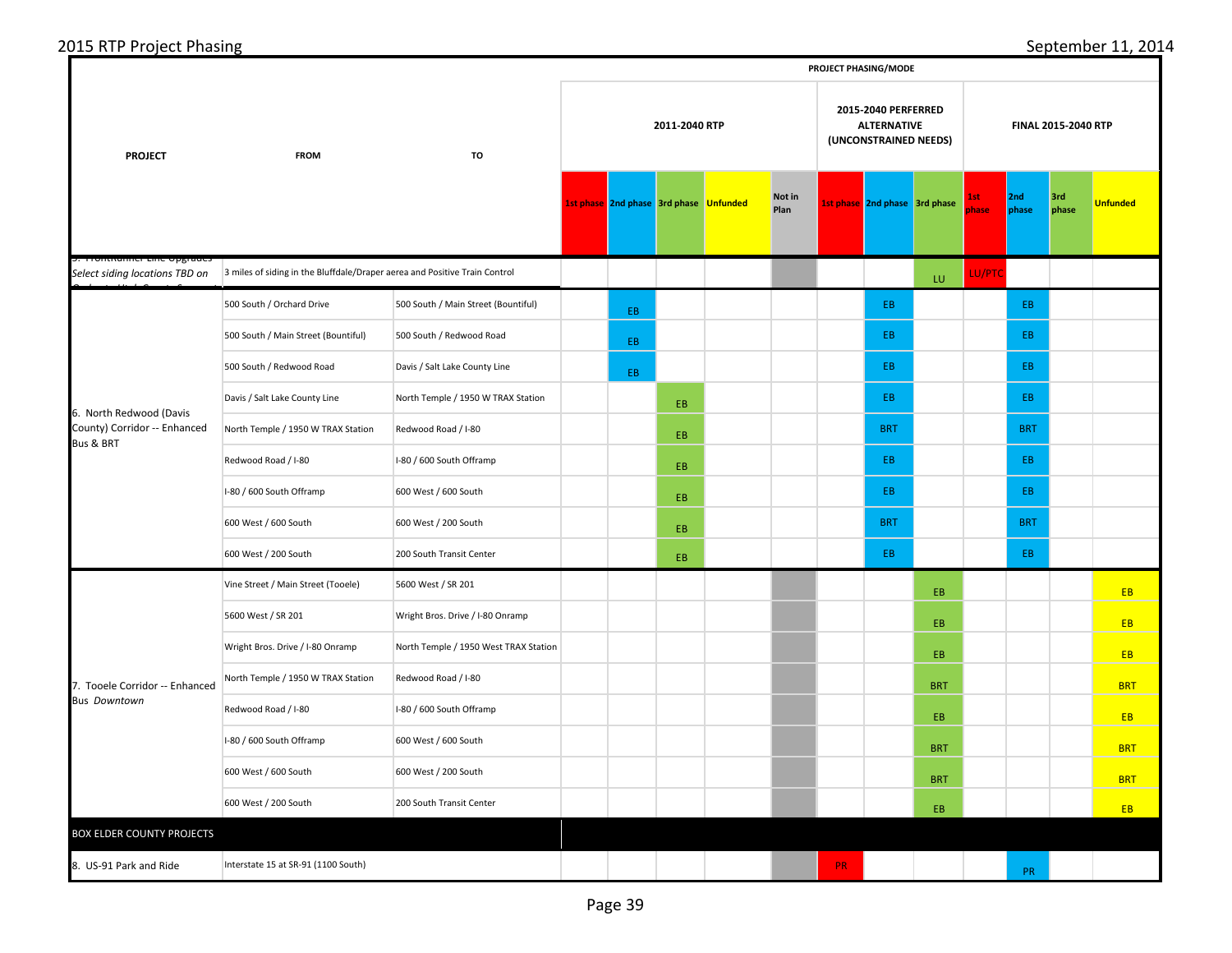|                                                                     |                                          |                                  |            |                                        |               |                |            | PROJECT PHASING/MODE                                               |                      |                    |                     |                 |
|---------------------------------------------------------------------|------------------------------------------|----------------------------------|------------|----------------------------------------|---------------|----------------|------------|--------------------------------------------------------------------|----------------------|--------------------|---------------------|-----------------|
| <b>PROJECT</b>                                                      | <b>FROM</b>                              | TO                               |            |                                        | 2011-2040 RTP |                |            | 2015-2040 PERFERRED<br><b>ALTERNATIVE</b><br>(UNCONSTRAINED NEEDS) |                      |                    | FINAL 2015-2040 RTP |                 |
|                                                                     |                                          |                                  |            | 1st phase 2nd phase 3rd phase Unfunded |               | Not in<br>Plan |            | 1st phase 2nd phase 3rd phase                                      | lst.<br><b>ohase</b> | 2nd<br>phase       | 3rd<br>phase        | <b>Unfunded</b> |
| 9. Promontory Road Park and<br>Ride                                 | Interstate 15 at Promontory Road         |                                  |            |                                        |               |                |            | PR                                                                 |                      | PR                 |                     |                 |
| <b>WEBER COUNTY PROJECTS</b>                                        |                                          |                                  |            |                                        |               |                |            |                                                                    |                      |                    |                     |                 |
| 10. Ogden - Pleasant View<br>FrontRunner Corridor - Line<br>Upgrade | Downtown Ogden                           | Pleasant View FrontRunner Statn  |            | <b>UP</b>                              |               |                |            | UP.                                                                |                      |                    |                     | UP              |
|                                                                     | Ogden Intermodal Hub                     | 27th Street / Washington Blvd    | EB.        | <b>SC</b>                              |               |                | EB.        |                                                                    | EB.                  |                    |                     |                 |
| 11. Ogden - Weber State<br>University Corridor -- Mode              | 27th Street / Washington Blvd            | 30th Street / Washington Blvd    | <b>BRT</b> | <b>SC</b>                              |               |                | <b>BRT</b> |                                                                    | <b>BRT</b>           |                    |                     |                 |
| Undetermined                                                        | 30th Street / Washington Blvd            | Harrison Blvd / Edvalson Street  | EB.        | <b>SC</b>                              |               |                | EB.        |                                                                    | EB.                  |                    |                     |                 |
|                                                                     | Harrison Blvd / Edvalson Street          | McKay-Dee Hospital               | <b>BRT</b> | <b>SC</b>                              |               |                | <b>BRT</b> |                                                                    | <b>BRT</b>           |                    |                     |                 |
|                                                                     | 3500 West / Midland Drive                | 4400 South / Bamberger Rail Line |            |                                        |               |                |            | EB.                                                                |                      |                    |                     | <b>EB</b>       |
| 12. West Weber - WSU<br>Corridor -- BRT & Enhanced                  | 4400 South / Bamberger Rail Line         | 40th Street / Riverdale Road     |            |                                        |               |                |            | <b>BRT</b>                                                         |                      |                    |                     | <b>BRT</b>      |
| <b>Bus</b>                                                          | 40th Street / Riverdale Road             | McKay-Dee Hospital               |            |                                        |               |                |            | <b>BRT</b>                                                         |                      |                    |                     | <b>BRT</b>      |
|                                                                     | McKay-Dee Hospital                       | Harrison Blvd / Edvalson Street  |            |                                        |               |                |            | <b>BRT</b>                                                         |                      |                    |                     | <b>BRT</b>      |
| 13. Mt. Ogden Maintenance<br>Facility                               | Existing Mt. Ogden maintenance facility  |                                  |            |                                        |               |                |            |                                                                    |                      |                    |                     |                 |
| 14. Ogden Valley Park and Ride SR-39 near Pineview Dam              |                                          |                                  | PR.        |                                        |               |                |            | PR                                                                 |                      | PR                 |                     |                 |
| 15. Ogden Canyon Mouth Park<br>and Ride                             | 12th Street and Harrison Boulevard       |                                  |            |                                        |               |                | <b>PR</b>  |                                                                    |                      | PR                 |                     |                 |
| <b>DAVIS COUNTY PROJECTS</b>                                        |                                          |                                  |            |                                        |               |                |            |                                                                    |                      |                    |                     |                 |
| 16. Falcon Hill - Hill AFB West<br><b>Transit Hub</b>               | Falcon Hill - Hill AFB West Gate         |                                  | <b>HUB</b> |                                        |               |                |            | <b>HUB</b>                                                         |                      | <b>HUB</b>         |                     |                 |
| 17. Layton Park and Ride Lot<br>Expansion                           | Existing Layton FrontRunner Station area |                                  |            |                                        |               |                |            |                                                                    |                      | <b>PREX</b> AGREED |                     |                 |
| SALT LAKE COUNTY SMALL AREA PROJECTS                                |                                          |                                  |            |                                        |               |                |            |                                                                    |                      |                    |                     |                 |
| 18. Airport TRAX<br>Reconfiguration                                 | <b>SLIA Terminals</b>                    |                                  |            |                                        |               |                |            |                                                                    | UP.                  | AGREED             |                     |                 |

September 11, 2014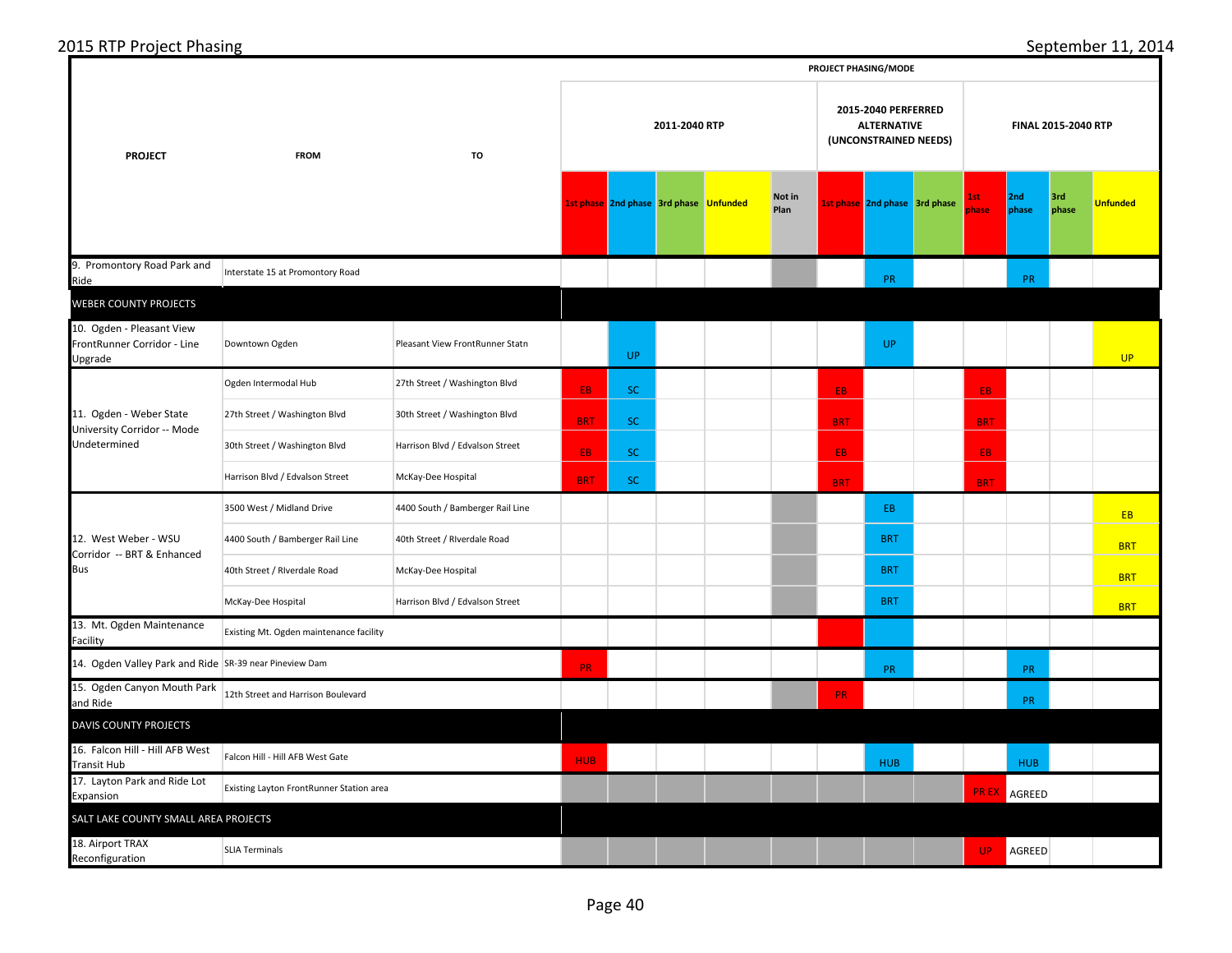| <b>PROJECT</b><br><b>FROM</b><br>TO |  |  |
|-------------------------------------|--|--|
|                                     |  |  |
|                                     |  |  |
|                                     |  |  |

I-80 / I-215 / Foothill Drive Interchange | I-215 Ramp / 3300 South I-215 Ramp / 3300 South I-215 Ramp / 3900 South

Hub

*Blvd*

19. Airport High Speed Rail Station 20. University of Utah Transit 21. 200 South Transit Hub 22. Depot District/Central Garage Project 24. East Airport Transit Hub 25. Conttonwood Transit Hub 26. Fort Union Transit Hub *Union Park Avenue/Ft Union*  Salt Lake Central 200 South / 200 East 200 South / 200 East 200 South / 500 East 200 South / 500 East 200 South / 900 East 200 South / 900 East 200 South / 1300 East 200 South / 1300 East Mario Capecchi Drive / Reaserch Rd (Nev Mario Capecchi Drive / Research Rd (New Wakara Way / Arapeen Drive (New Road Wakara Way / Arapeen Drive (New Road I 2100 East / Foothill Drive 2100 East / Foothill Drive Interchange I-80 / I-215 / Foothill Drive Interchange 200 South between 650 West and 200 East 200 South and 669 West, Salt Lake City 500 South I-15 and I-80 On-Ramp Near 1950 W and North Temple Near Highland Drive and Murray-Holladay Road Near Union Park Avenue and Fort Union Blvd. 23. Interstate 80 / Downtown Bus Ramps 600 South I-15 and I-80 Off-Ramp Salt Lake International Airport Fort Douglas Area 27. SLC - Foothill Drive - Wasatch Drive Corridor -- Enhanced Bus & BRT SALT LAKE COUNTY, NORTH-SOUTH PROJECTS **1st phase** 2nd phase 3rd phase Unfunded Mot in **Plan 1st phase 2nd phase 3rd phase 1st phase 2nd phase 3rd phase Unfunded 2011-2040 RTP 2015-2040 PERFERRED ALTERNATIVE (UNCONSTRAINED NEEDS) FINAL 2015-2040 RTP** AGREED **HUB** HUB HUB FAC FAC FAC FAC **FAC** FAC **FAC**  HUB HUB HUB AGREED HUB HUB HUB HUB <mark>EB BRT EB B</mark> <mark>EB BRT EB B</mark> <mark>EB BRT EB B BB B</mark> <mark>EB BRT EB B BB B</mark> EB BRT BRT BRT BRT BRT BRT EB BRT BRT BRT BRT EB BRT BRT BRT BRT BRT BUILT INTO PROJECT COSTS BUILT INTO PROJECT COSTS BUILT INTO PROJECT COSTS

**PROJECT PHASING/MODE**

EB EB <mark>EB</mark>

BRT BUT BEB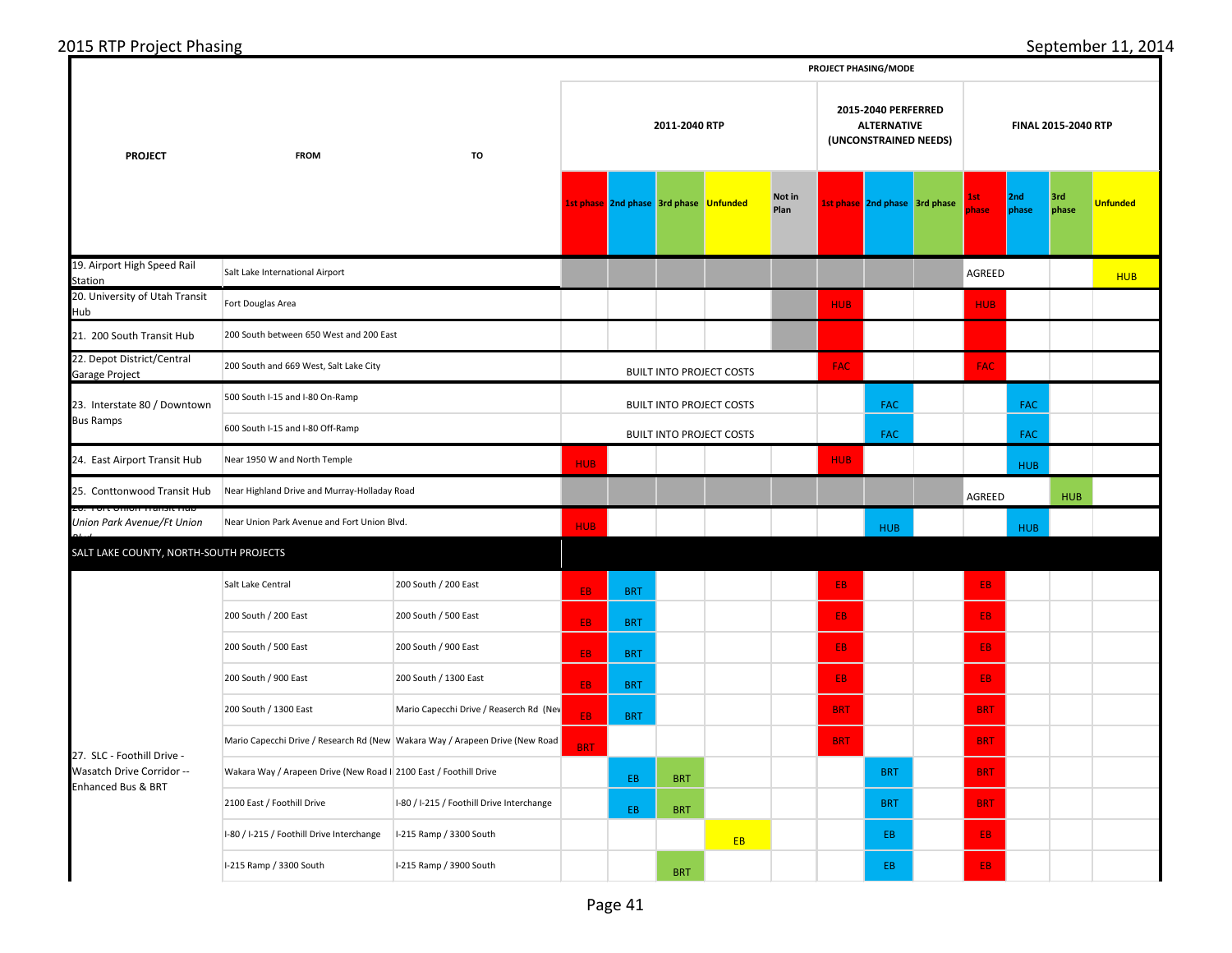|                                                                             | PROJECT PHASING/MODE                                                 |                                          |                                                                                     |                                        |     |            |                |            |                               |               |              |              |                 |
|-----------------------------------------------------------------------------|----------------------------------------------------------------------|------------------------------------------|-------------------------------------------------------------------------------------|----------------------------------------|-----|------------|----------------|------------|-------------------------------|---------------|--------------|--------------|-----------------|
| <b>PROJECT</b>                                                              | <b>FROM</b>                                                          |                                          | 2015-2040 PERFERRED<br>2011-2040 RTP<br><b>ALTERNATIVE</b><br>(UNCONSTRAINED NEEDS) |                                        |     |            |                |            | FINAL 2015-2040 RTP           |               |              |              |                 |
|                                                                             |                                                                      |                                          |                                                                                     | 1st phase 2nd phase 3rd phase Unfunded |     |            | Not in<br>Plan |            | 1st phase 2nd phase 3rd phase | lst.<br>phase | 2nd<br>phase | 3rd<br>phase | <b>Unfunded</b> |
|                                                                             | I-215 Ramp / 3900 South                                              | I-215 Ramp / 6200 South                  |                                                                                     |                                        |     | EB         |                |            | EB.                           |               |              |              | <b>EB</b>       |
|                                                                             | I-215 Ramp / 6200 South                                              | Big Cottonwood Canyon Park and Ride      |                                                                                     |                                        |     | <b>BRT</b> |                |            | <b>BRT</b>                    |               |              |              | <b>BRT</b>      |
|                                                                             | Big Cottonwood Canyon Park and Ride                                  | Little Cottowood Canyon                  |                                                                                     |                                        |     | EB         |                |            | EB                            |               |              |              | EB.             |
|                                                                             | Salt Lake Central                                                    | 200 South / 200 East                     |                                                                                     |                                        |     |            |                |            | EB.                           |               |              | EB.          |                 |
|                                                                             | 200 South / 200 East                                                 | 200 South / 500 East                     |                                                                                     |                                        |     |            |                |            | EB.                           |               |              | EB           |                 |
|                                                                             | 200 South / 500 East                                                 | 200 South / 900 East                     |                                                                                     |                                        |     |            |                |            | EB.                           |               |              | EB.          |                 |
| 28. Highland Drive Corridor --<br>Enhanced Bus, BRT, & Mode<br>Undetermined | 200 South / 900 East                                                 | 200 South / 1300 East                    |                                                                                     |                                        |     |            |                |            | EB.                           |               |              | EB.          |                 |
|                                                                             | 200 South / 1300 East                                                | Highland Drive / Richmond Street (1300 E |                                                                                     |                                        |     |            |                |            | EB.                           |               |              | EB.          |                 |
|                                                                             | Highland Drive / Richmond Street (1300 E Highland Drive / 9400 South |                                          |                                                                                     |                                        |     |            |                |            | EB.                           |               |              | EB.          |                 |
|                                                                             | Highland Drive / 9400 South                                          | State Street / 9400 South                |                                                                                     |                                        |     |            |                |            | EB.                           |               |              | EB.          |                 |
|                                                                             | State Street / 9400 South                                            | Sandy Civic Center TRAX Station          |                                                                                     |                                        |     |            |                |            | EB.                           |               |              | EB.          |                 |
|                                                                             | Sandy Civic Center TRAX Station                                      | South Jordan FrontRunner Station         |                                                                                     |                                        |     |            |                |            | EB.                           |               |              | EB.          |                 |
|                                                                             | Salt Lake Central                                                    | 200 South / 200 East                     |                                                                                     |                                        | EB. |            |                | EB.        |                               |               | EB           |              |                 |
|                                                                             | 200 South / 200 East                                                 | 200 South / 500 East                     |                                                                                     |                                        | EB. |            |                | EB.        |                               |               | EB.          |              |                 |
|                                                                             | 200 South / 500 East                                                 | 200 South / 900 East                     |                                                                                     |                                        | EB. |            |                | EB.        |                               |               | EB.          |              |                 |
|                                                                             | 200 South / 900 East                                                 | 200 South / 1300 East                    |                                                                                     |                                        | EB. | <b>BRT</b> |                | EB.        |                               |               | EB           |              |                 |
|                                                                             | 200 South / 1300 East                                                | 2800 South / Highland Dr                 |                                                                                     |                                        | EB. | <b>BRT</b> |                | EB.        |                               |               | EB           |              |                 |
| 29. 1300 East Corridor -- BRT &                                             | 2800 South / Highland Dr                                             | 4500 South / 1300 East                   |                                                                                     |                                        | EB. | <b>BRT</b> |                | <b>BRT</b> |                               |               | <b>BRT</b>   |              |                 |
| <b>Enhanced Bus</b>                                                         | 4500 South / 1300 East                                               | Murray Holladay Road / 1300 East         |                                                                                     |                                        | EB. | <b>BRT</b> |                | <b>BRT</b> |                               |               | <b>BRT</b>   |              |                 |
|                                                                             | Murray Holladay Road / 1300 East                                     | Van Winkle Blvd / 1300 East              |                                                                                     |                                        | EB. | <b>BRT</b> |                | <b>BRT</b> |                               |               | <b>BRT</b>   |              |                 |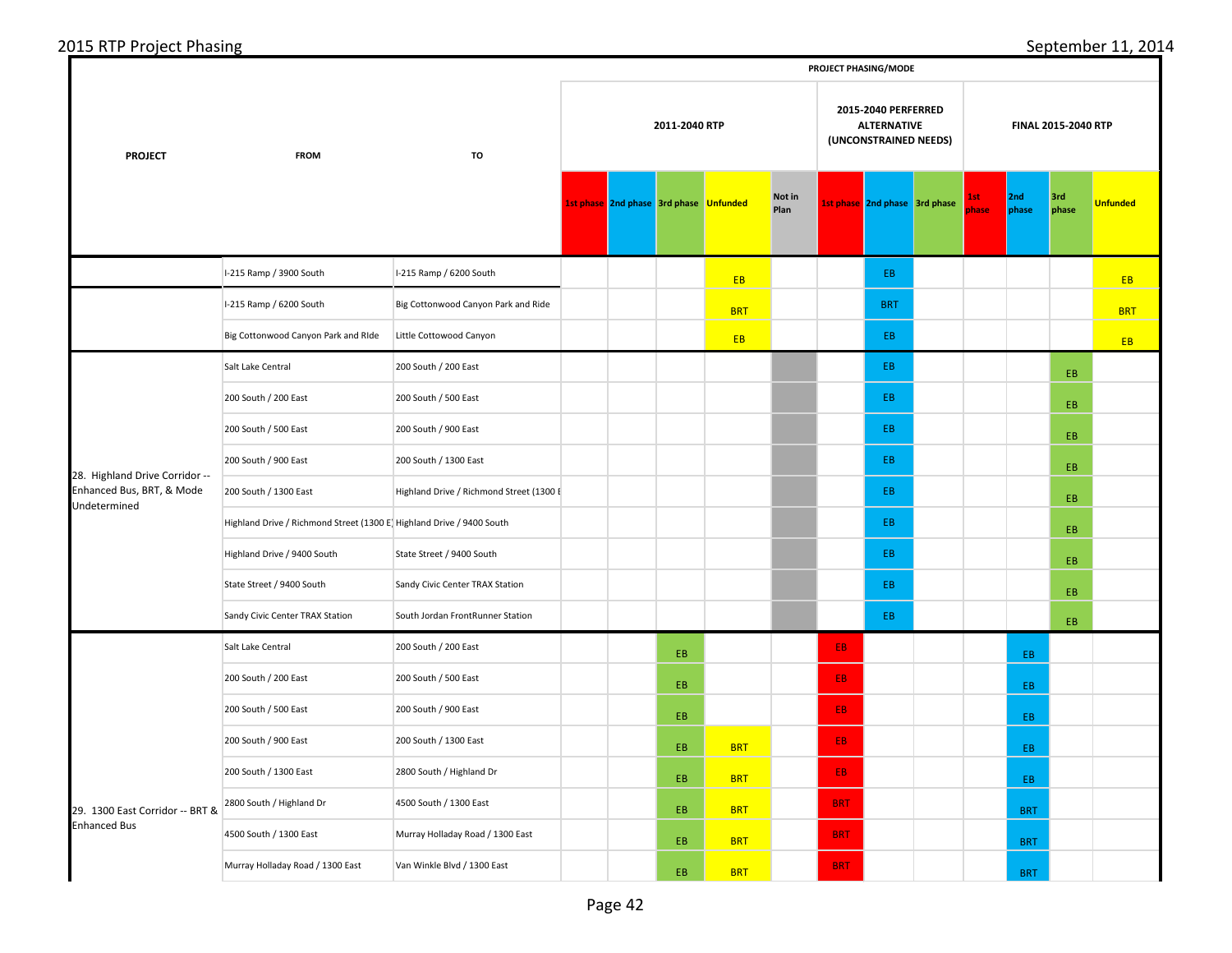|  |  | 2015 RTP Project Phasing |  |
|--|--|--------------------------|--|
|  |  |                          |  |

|                                                | PROJECT PHASING/MODE           |                                          |     |                                        |               |            |                |            |                                                                    |              |              |                     |                 |
|------------------------------------------------|--------------------------------|------------------------------------------|-----|----------------------------------------|---------------|------------|----------------|------------|--------------------------------------------------------------------|--------------|--------------|---------------------|-----------------|
| <b>PROJECT</b>                                 | <b>FROM</b>                    | TO                                       |     |                                        | 2011-2040 RTP |            |                |            | 2015-2040 PERFERRED<br><b>ALTERNATIVE</b><br>(UNCONSTRAINED NEEDS) |              |              | FINAL 2015-2040 RTP |                 |
|                                                |                                |                                          |     | 1st phase 2nd phase 3rd phase Unfunded |               |            | Not in<br>Plan |            | 1st phase 2nd phase 3rd phase                                      | 1st<br>phase | 2nd<br>phase | 3rd<br>phase        | <b>Unfunded</b> |
|                                                | Van Winkle Blvd / 1300 East    | Fort Union Blvd / 1300 East              |     |                                        | EB            | <b>BRT</b> |                | <b>BRT</b> |                                                                    |              | <b>BRT</b>   |                     |                 |
|                                                | Fort Union Blvd / 1300 East    | Fort Union Blvd / 900 East               |     |                                        | EB            | <b>BRT</b> |                | <b>BRT</b> |                                                                    |              | <b>BRT</b>   |                     |                 |
|                                                | Fort Union Blvd / 900 East     | Fort Union Blvd / State Street           |     |                                        |               |            |                |            | <b>BRT</b>                                                         |              |              |                     | <b>BRT</b>      |
|                                                | Fort Union Blvd / State Street | Red Line (Bingham Junction) TRAX Station |     |                                        |               |            |                |            | <b>BRT</b>                                                         |              |              |                     | <b>BRT</b>      |
|                                                | Salt Lake Central              | 200 South / 200 East                     |     |                                        |               |            |                | EB.        |                                                                    |              | EB.          |                     |                 |
|                                                | 200 South / 200 East           | 200 South / 500 East                     |     |                                        |               |            |                | EB.        |                                                                    |              | EB           |                     |                 |
| 30. 900 East Corridor --<br>Enhanced Bus & BRT | 200 South / 500 East           | 200 South / 900 East                     |     |                                        |               |            |                | EB.        |                                                                    |              | EB.          |                     |                 |
|                                                | 200 South / 900 East           | 400 South / 900 East                     |     |                                        |               |            |                | EB.        |                                                                    |              | EB.          |                     |                 |
|                                                | 400 South / 900 East           | 1700 South / 900 East                    |     |                                        |               |            |                | EB.        |                                                                    |              | EB.          |                     |                 |
|                                                | 1700 South / 900 East          | Fort Union Blvd / 900 East               |     |                                        |               |            |                | EB.        |                                                                    |              | EB.          |                     |                 |
|                                                | Fort Union Blvd / 900 East     | Fort Union Blvd / State Street           |     |                                        |               |            |                |            | <b>BRT</b>                                                         |              |              |                     | <b>BRT</b>      |
|                                                | Fort Union Blvd / State Street | Red Line (Bingham Junction) TRAX Station |     |                                        |               |            |                |            | <b>BRT</b>                                                         |              |              |                     | <b>BRT</b>      |
|                                                | Salt Lake Central              | 200 South / 200 East                     |     |                                        |               |            |                | EB         |                                                                    |              | EB           |                     |                 |
|                                                | 200 South / 200 East           | 200 South / 500 East                     |     |                                        |               |            |                | EB.        |                                                                    |              | EB           |                     |                 |
| 31. 500 East Corridor                          | 200 South / 500 East           | 4500 South / 500 East                    |     |                                        |               |            |                | EB.        |                                                                    |              | EB.          |                     |                 |
|                                                | 4500 South / 500 East          | 4500 South / State Street                |     |                                        |               |            |                | EB.        |                                                                    |              | EB.          |                     |                 |
|                                                | 4500 South / State Street      | Murray Central TRAX Station              |     |                                        |               |            |                | <b>BRT</b> |                                                                    |              | <b>BRT</b>   |                     |                 |
|                                                | Salt Lake Central              | 200 South / State Street                 | EB. | <b>BRT</b>                             |               |            |                | EB.        |                                                                    |              | EB.          |                     |                 |
|                                                | 200 South / State Street       | 4500 South / State Street                | EB. | <b>BRT</b>                             |               |            |                | <b>BRT</b> |                                                                    |              | EB           |                     |                 |
|                                                | 4500 South / State Street      | Murray Central TRAX Station              | EB. | <b>BRT</b>                             |               |            |                | <b>BRT</b> |                                                                    |              | <b>BRT</b>   |                     |                 |

September 11, 2014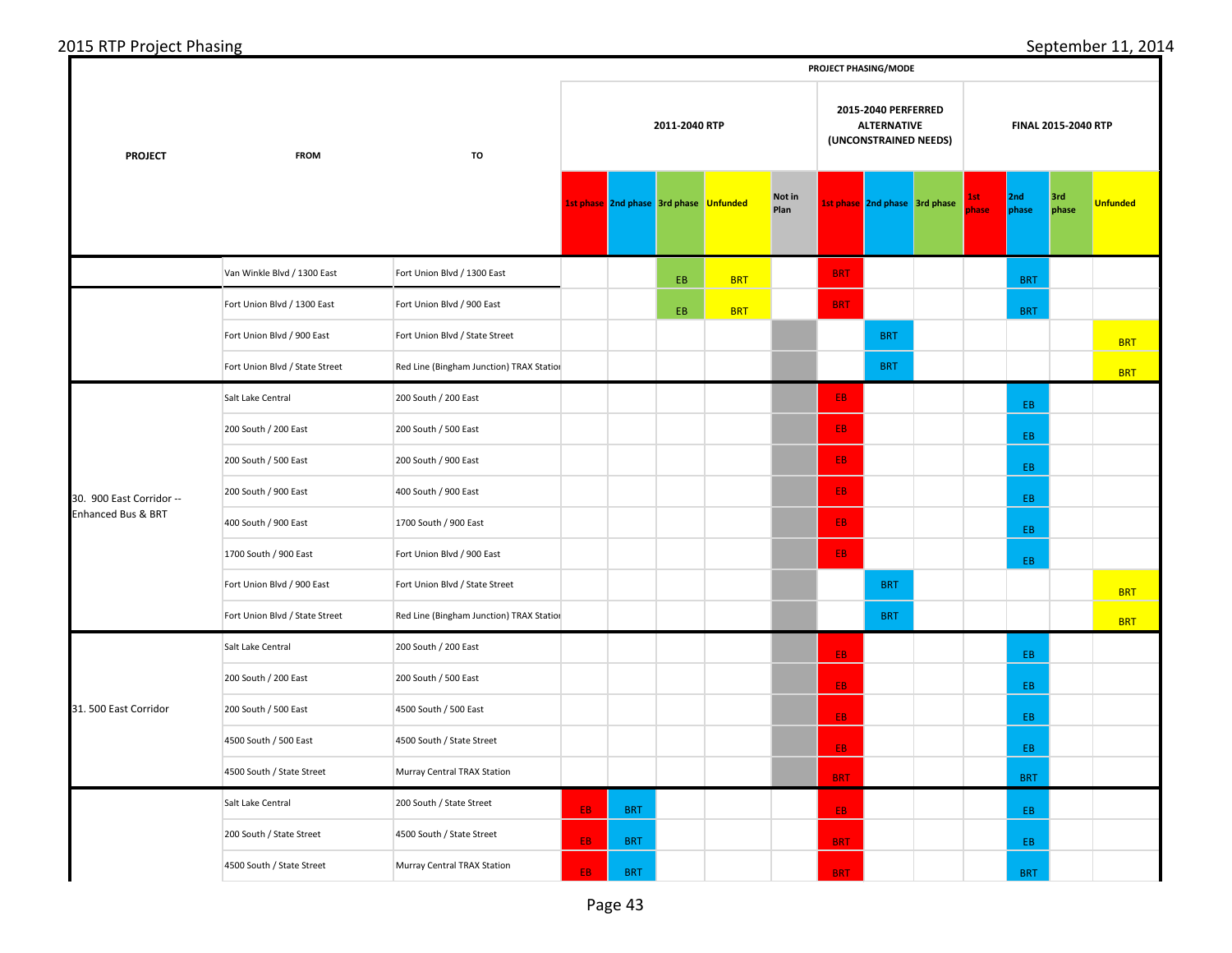| 2015 RTP Project Phasing |
|--------------------------|
|--------------------------|

|                                                               | PROJECT PHASING/MODE                  |                                    |     |                                               |            |                                                                    |                |            |                               |            |               |              |              |                 |
|---------------------------------------------------------------|---------------------------------------|------------------------------------|-----|-----------------------------------------------|------------|--------------------------------------------------------------------|----------------|------------|-------------------------------|------------|---------------|--------------|--------------|-----------------|
| <b>PROJECT</b>                                                | <b>FROM</b>                           |                                    |     | 2011-2040 RTP                                 |            | 2015-2040 PERFERRED<br><b>ALTERNATIVE</b><br>(UNCONSTRAINED NEEDS) |                |            | FINAL 2015-2040 RTP           |            |               |              |              |                 |
|                                                               |                                       |                                    |     | <b>1st phase</b> 2nd phase 3rd phase Unfunded |            |                                                                    | Not in<br>Plan |            | 1st phase 2nd phase 3rd phase |            | 1st.<br>phase | 2nd<br>phase | 3rd<br>phase | <b>Unfunded</b> |
|                                                               | Murray Central TRAX Station           | 5900 South / State Street          | EB. | <b>BRT</b>                                    |            |                                                                    |                | <b>BRT</b> |                               |            |               | <b>BRT</b>   |              |                 |
| 32. State Street Corridor -- BRT<br>& Enhanced Bus            | 5900 South / State Street             | 9400 South / State Street          | EB. | <b>BRT</b>                                    |            |                                                                    |                | <b>BRT</b> |                               |            |               | <b>BRT</b>   |              |                 |
|                                                               | 9400 South / State Street             | Sandy Civic Center TRAX Station    | EB. |                                               | <b>BRT</b> |                                                                    |                | <b>BRT</b> |                               |            |               | <b>BRT</b>   |              |                 |
|                                                               | Sandy Civic Center TRAX Station       | South Jordan FrontRunner Station   | EB. |                                               | <b>BRT</b> |                                                                    |                |            | <b>BRT</b>                    |            |               | <b>BRT</b>   |              |                 |
|                                                               | South Jordan FrontRunner Station      | 12300 South / Lone Peak Parkway    | EB. |                                               | <b>BRT</b> |                                                                    |                | <b>BRT</b> |                               |            |               |              |              | <b>BRT</b>      |
|                                                               | 12300 South / Lone Peak Parkway       | <b>Draper FrontRunner Station</b>  | EB. |                                               | <b>BRT</b> |                                                                    |                | <b>BRT</b> |                               |            |               |              |              | <b>BRT</b>      |
| 33. Draper Line (South) -- TRAX<br>Extension                  | Draper Town Center TRAX Station       | Salt Lake / Utah County Line       |     |                                               | LR.        |                                                                    |                |            |                               | LR.        |               |              |              | LR.             |
| 34. West Draper Connector --<br>Mode Undetermined             | 14600 S. TRAX Station                 | Draper FrontRunner Station         |     |                                               |            |                                                                    |                |            |                               | <b>BRT</b> |               |              |              | <b>BRT</b>      |
|                                                               | 200 South Transit Center              | 600 West / 200 South               | EB. |                                               | <b>BRT</b> |                                                                    |                | EB.        |                               |            |               | EB.          |              |                 |
|                                                               | 600 West / 200 South                  | 600 West / 500 South               | EB. |                                               | <b>BRT</b> |                                                                    |                | <b>BRT</b> |                               |            |               | <b>BRT</b>   |              |                 |
|                                                               | 600 West / 500 South                  | I-80 / 500 South Onramp            | EB. |                                               | <b>BRT</b> |                                                                    |                | EB.        |                               |            |               | EB.          |              |                 |
|                                                               | I-80 / 500 South Onramp               | Redwood Road / I-80                | EB. |                                               | <b>BRT</b> |                                                                    |                | EB.        |                               |            |               | EB.          |              |                 |
|                                                               | Redwood Road / I-80                   | North Temple / 1950 W TRAX Station | EB. |                                               | <b>BRT</b> |                                                                    |                | <b>BRT</b> |                               |            |               | <b>BRT</b>   |              |                 |
| 35. Redwood Road Corridor --<br><b>BRT &amp; Enhanced Bus</b> | North Temple / 1950 West TRAX Station | Parkway Blvd / Redwood Road        | EB. |                                               | <b>BRT</b> |                                                                    |                | <b>BRT</b> |                               |            |               | EB.          |              |                 |
|                                                               | Parkway Blvd / Redwood Road           | 6200 South / Redwood Road          | EB. | <b>BRT</b>                                    |            |                                                                    |                | <b>BRT</b> |                               |            |               | <b>BRT</b>   |              |                 |
|                                                               | 6200 South / Redwood Road             | 7000 South / Redwood Road          | EB. | <b>BRT</b>                                    |            |                                                                    |                | <b>BRT</b> |                               |            |               | <b>BRT</b>   |              |                 |
|                                                               | 7000 South / Redwood Road             | 10400 South / Redwood Road         | CP. | <b>BRT</b>                                    |            |                                                                    |                | EB.        |                               |            |               | EB.          |              |                 |
|                                                               | 10400 South / Redwood Road            | South Jordan FrontRunner Station   |     |                                               |            |                                                                    |                | EB.        |                               |            |               | EB.          |              |                 |
|                                                               | South Jordan FrontRunner Station      | Sandy Civic Center TRAX Station    |     |                                               |            |                                                                    |                |            | <b>BRT</b>                    |            |               | <b>BRT</b>   |              |                 |
|                                                               | 200 South Transit Center              | 600 West / 200 South               |     |                                               |            |                                                                    |                | FR.        |                               |            |               | EB.          |              |                 |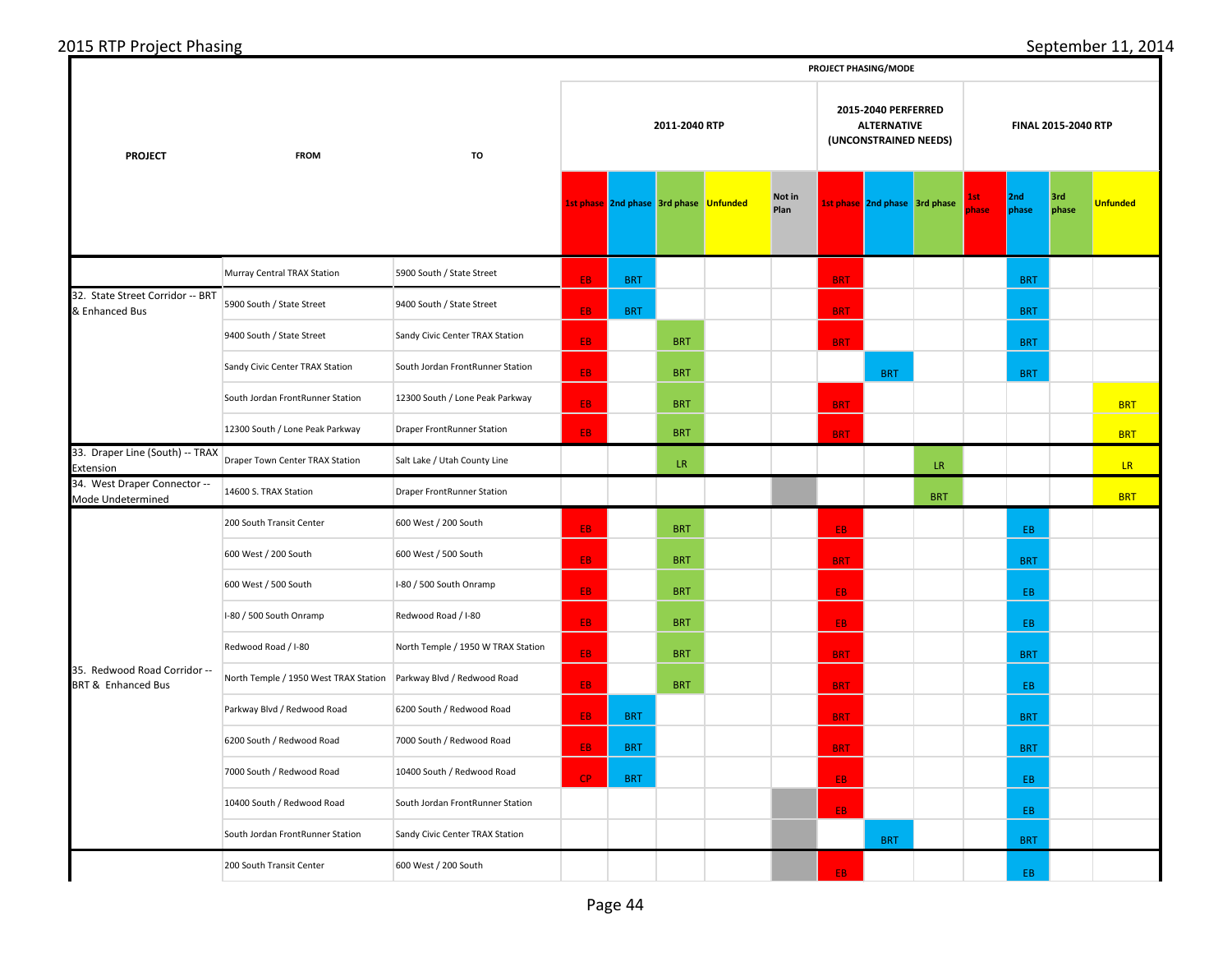|                | __          |    |
|----------------|-------------|----|
| <b>PROJECT</b> | <b>FROM</b> | TO |
|                |             |    |

2015 RTP Project Phasing September 11, 2014

**PROJECT PHASING/MODE**

|                                                                                                                                                                                                                              |                                 |                                                                                                                                                                                                                                                                                                         |               |            |            |           |                |     |                    |               |                     |              | 3rd<br><b>Unfunded</b><br>phase<br>EB.<br><b>BRT</b><br><b>BRT</b><br><b>BRT</b> |    |  |
|------------------------------------------------------------------------------------------------------------------------------------------------------------------------------------------------------------------------------|---------------------------------|---------------------------------------------------------------------------------------------------------------------------------------------------------------------------------------------------------------------------------------------------------------------------------------------------------|---------------|------------|------------|-----------|----------------|-----|--------------------|---------------|---------------------|--------------|----------------------------------------------------------------------------------|----|--|
| <b>PROJECT</b>                                                                                                                                                                                                               | <b>FROM</b>                     | TO                                                                                                                                                                                                                                                                                                      | 2011-2040 RTP |            |            |           |                |     | <b>ALTERNATIVE</b> |               | FINAL 2015-2040 RTP |              |                                                                                  |    |  |
|                                                                                                                                                                                                                              |                                 |                                                                                                                                                                                                                                                                                                         |               |            |            |           | Not in<br>Plan |     |                    |               | 1st<br>phase        | 2nd<br>phase |                                                                                  |    |  |
|                                                                                                                                                                                                                              | 600 West / 200 South            | 500 West / 300 South                                                                                                                                                                                                                                                                                    |               |            |            |           |                | EB. |                    |               |                     | EB.          |                                                                                  |    |  |
|                                                                                                                                                                                                                              | 500 West / 300 South            | 500 West / 400 South                                                                                                                                                                                                                                                                                    |               |            |            |           |                | EB. |                    |               |                     | EB.          |                                                                                  |    |  |
| 36. 2700 West Corridor --                                                                                                                                                                                                    | 500 West / 400 South            | 900 West / 400 South                                                                                                                                                                                                                                                                                    |               |            |            |           |                | EB. |                    |               |                     | EB.          |                                                                                  |    |  |
| <b>Enhanced Bus</b><br>37. 5600 West Corridor -- BRT<br>& Enhanced Bus<br>38. Mid-Jordan Extension --<br>TRAX<br>SALT LAKE COUNTY, EAST-WEST PROJECTS<br>39. Salt Lake Loop (S Line<br>Upgrade & Extensions) --<br>Streetcar | 900 West / 400 South            | 900 West / 800 South                                                                                                                                                                                                                                                                                    |               |            |            |           |                | EB. |                    |               |                     | EB.          |                                                                                  |    |  |
|                                                                                                                                                                                                                              | 900 West / 800 South            | 2700 West / 900 South                                                                                                                                                                                                                                                                                   |               |            |            |           |                | EB. |                    |               |                     | EB.          |                                                                                  |    |  |
|                                                                                                                                                                                                                              | 2700 West / 900 South           | 2700 West / 4700 South                                                                                                                                                                                                                                                                                  |               |            |            |           |                | EB. |                    |               |                     | EB.          | EB<br><b>SC</b><br><b>SC</b><br><b>SC</b><br><b>SC</b><br>SC.                    |    |  |
|                                                                                                                                                                                                                              | 2700 West / 4700 South          | Redwood Road / Teakwood Dr                                                                                                                                                                                                                                                                              |               |            |            |           |                | EB. |                    |               |                     |              |                                                                                  |    |  |
|                                                                                                                                                                                                                              | Salt Lake International Airport | Wright Brothers Drive                                                                                                                                                                                                                                                                                   | CP            |            | <b>BRT</b> | LR.       |                |     | EB                 |               |                     |              |                                                                                  |    |  |
|                                                                                                                                                                                                                              | Wright Brothers Drive           | SR-201 / 5600 West                                                                                                                                                                                                                                                                                      | CP            |            | <b>BRT</b> | LR        |                |     | <b>BRT</b>         |               | CP                  |              |                                                                                  |    |  |
|                                                                                                                                                                                                                              | SR-201 / 5600 West              | Parkway Blvd / 5600 West                                                                                                                                                                                                                                                                                | CP            |            | <b>BRT</b> | LR.       |                |     | <b>BRT</b>         |               | CP                  |              |                                                                                  |    |  |
|                                                                                                                                                                                                                              | Parkway Blvd / 5600 West        | 6200 South / 5600 West                                                                                                                                                                                                                                                                                  | <b>BRT</b>    |            |            | LR.       |                |     | <b>BRT</b>         |               | <b>BRT</b>          |              |                                                                                  |    |  |
|                                                                                                                                                                                                                              | 6200 South / 5600 West          | Daybreak Parkway TRAX Station                                                                                                                                                                                                                                                                           | <b>CP</b>     |            | <b>BRT</b> | LR        |                |     | <b>BRT</b>         |               | CP                  |              |                                                                                  |    |  |
|                                                                                                                                                                                                                              | Daybreak Parkway TRAX Station   | Riverton PRI Development                                                                                                                                                                                                                                                                                | EB.           | <b>BRT</b> |            |           |                |     |                    | ${\sf LR}$    |                     |              |                                                                                  | LR |  |
|                                                                                                                                                                                                                              |                                 |                                                                                                                                                                                                                                                                                                         |               |            |            |           |                |     |                    |               |                     |              |                                                                                  |    |  |
|                                                                                                                                                                                                                              | 100 South / 1300 East           | 200 South / 200 East                                                                                                                                                                                                                                                                                    |               |            |            |           |                |     | SC TO<br>700       | SC TO<br>1300 |                     |              |                                                                                  |    |  |
|                                                                                                                                                                                                                              | 200 South / 200 East            | 200 South / 600 West                                                                                                                                                                                                                                                                                    | Ċ.            |            |            |           |                |     |                    |               |                     |              |                                                                                  |    |  |
|                                                                                                                                                                                                                              | 200 South / 600 West            | 400 South / 500 West                                                                                                                                                                                                                                                                                    |               |            |            | <b>SC</b> |                |     | <b>SC</b>          |               |                     |              |                                                                                  |    |  |
|                                                                                                                                                                                                                              | 400 South / 500 West            | 2015-2040 PERFERRED<br>(UNCONSTRAINED NEEDS)<br>1st phase 2nd phase 3rd phase Unfunded<br>1st phase 2nd phase 3rd phase<br><b>Corr Pres</b><br><b>Corr Pres</b><br><b>Corr Pres</b><br><b>Corr Pres</b><br><b>SC</b><br>800 South / 400 West<br><b>SC</b><br><b>SC</b><br><b>UP</b><br><b>SC</b><br>SC. |               |            |            |           |                |     |                    |               |                     |              |                                                                                  |    |  |
|                                                                                                                                                                                                                              | 800 South / 400 West            | 2100 South TRAX Station                                                                                                                                                                                                                                                                                 |               |            |            |           |                |     | SC.                |               |                     |              |                                                                                  |    |  |
|                                                                                                                                                                                                                              | 2100 South TRAX Station         | Highland Drive / Sugarmont Drive                                                                                                                                                                                                                                                                        |               |            |            |           |                |     |                    |               | UP/SC               |              |                                                                                  |    |  |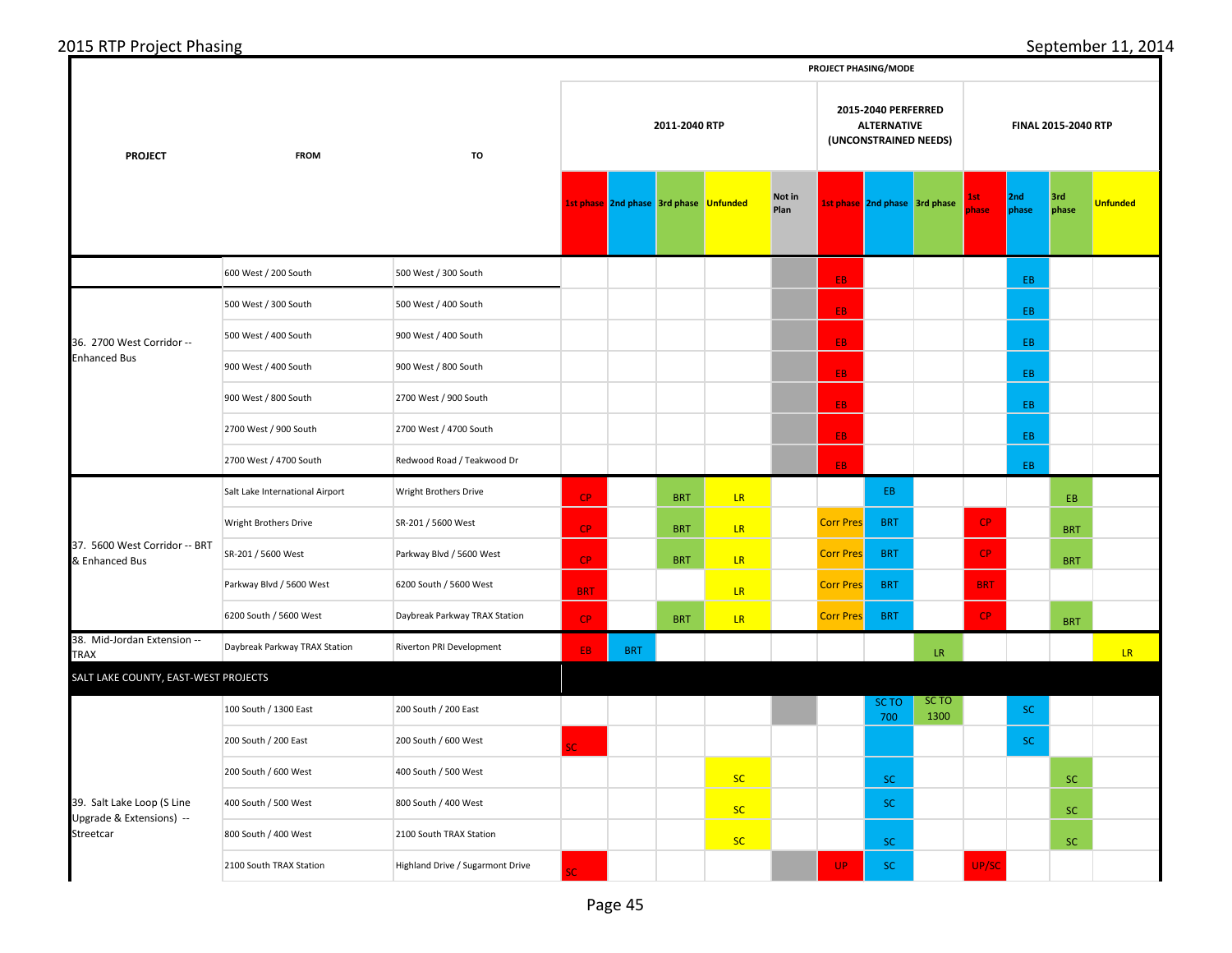|                                                                |                                                                              |                                         | PROJECT PHASING/MODE |            |                                        |  |                |                                                                    |                               |                            |              |              |              |                 |  |  |
|----------------------------------------------------------------|------------------------------------------------------------------------------|-----------------------------------------|----------------------|------------|----------------------------------------|--|----------------|--------------------------------------------------------------------|-------------------------------|----------------------------|--------------|--------------|--------------|-----------------|--|--|
| <b>PROJECT</b>                                                 | <b>FROM</b>                                                                  | 2011-2040 RTP<br>TO                     |                      |            |                                        |  |                | 2015-2040 PERFERRED<br><b>ALTERNATIVE</b><br>(UNCONSTRAINED NEEDS) |                               | <b>FINAL 2015-2040 RTP</b> |              |              |              |                 |  |  |
|                                                                |                                                                              |                                         |                      |            | 1st phase 2nd phase 3rd phase Unfunded |  | Not in<br>Plan |                                                                    | 1st phase 2nd phase 3rd phase |                            | lst.<br>hase | 2nd<br>phase | 3rd<br>phase | <b>Unfunded</b> |  |  |
|                                                                | Highland Drive / Sugarmont Drive                                             | 1700 South / 900 East                   |                      |            | <b>SC</b>                              |  |                |                                                                    | SC.                           |                            |              |              |              |                 |  |  |
|                                                                | 1700 South / 900 East                                                        | 400 South / 900 East                    |                      |            |                                        |  |                |                                                                    | SC.                           |                            |              |              |              | <b>SC</b>       |  |  |
|                                                                | U of U Medical Center TRAX Station                                           | 400 South / Main Street                 |                      | LR.        |                                        |  |                | LR                                                                 |                               |                            |              | LR.          |              |                 |  |  |
| 40. University TRAX Line to SL<br>Central TRAX Connection --   | 400 South / Main Street                                                      | 400 South Frontage / 500 West           |                      | LR.        |                                        |  |                | LR.                                                                |                               |                            |              | LR           |              |                 |  |  |
| <b>Light Rail</b>                                              | 400 South Frontage / 500 West                                                | 400 South / 600 West                    |                      | LR         |                                        |  |                | LR.                                                                |                               |                            |              | LR           | <b>SC</b>    |                 |  |  |
|                                                                | 400 South / 600 West                                                         | 200 South / 600 West                    |                      | LR.        |                                        |  |                | LR                                                                 |                               |                            |              | LR.          |              |                 |  |  |
|                                                                | 1300 East / 200 South                                                        | Mario Capecchi Drive / Research Rd (New |                      |            |                                        |  |                | <b>BRT</b>                                                         |                               |                            |              | <b>BRT</b>   |              |                 |  |  |
|                                                                | Mario Capecchi Drive / Research Rd (New Wakara Way / Arapeen Drive (New Road |                                         |                      |            |                                        |  |                | <b>BRT</b>                                                         |                               |                            |              | <b>BRT</b>   |              |                 |  |  |
|                                                                | Wakara Way / Arapeen Drive (New Road I 2100 East / Foothill Drive            |                                         |                      |            |                                        |  |                | <b>BRT</b>                                                         |                               |                            |              | <b>BRT</b>   |              |                 |  |  |
| 41. 2100 S/1700 S Corridor to<br>Parkway -- Enhanced Bus and   | 2100 East / Foothill Drive                                                   | 2100 South TRAX Station                 |                      |            |                                        |  |                | EB.                                                                |                               |                            |              | EB.          |              |                 |  |  |
| <b>BRT</b>                                                     | 2100 South TRAX Station                                                      | Redwood Road / 1700 South               |                      |            |                                        |  |                |                                                                    | EB                            |                            |              |              |              | <b>EB</b>       |  |  |
|                                                                | Redwood Road / 1700 South                                                    | Redwood Road / Parkway Blvd             |                      |            |                                        |  |                |                                                                    | EB                            |                            |              |              |              | EB              |  |  |
|                                                                | Redwood Road / Parkway Blvd                                                  | 5600 West / Parkway Blvd                |                      |            |                                        |  |                |                                                                    | EB.                           |                            |              |              |              | EB              |  |  |
|                                                                | 5600 West / Parkway Blvd                                                     | 5600 West / 6200 South                  |                      |            |                                        |  |                |                                                                    | <b>BRT</b>                    |                            |              |              |              | <b>EB</b>       |  |  |
|                                                                | I-215 Ramp (Eastside) / 3300 South                                           | 1300 East / 3300 South                  |                      |            |                                        |  |                | EB.                                                                |                               |                            |              | EB           |              |                 |  |  |
|                                                                | 1300 East / 3300 South                                                       | Millcreek TRAX Station                  |                      |            |                                        |  |                | <b>BRT</b>                                                         |                               |                            |              | <b>BRT</b>   |              |                 |  |  |
| 42. 3300 S/3500 S Corridor --<br>BRT, Existing, & Enhanced Bus | Millcreek TRAX Station                                                       | 2700 West / 3500 South                  |                      |            | <b>BRT</b>                             |  |                | <b>BRT</b>                                                         |                               |                            |              | <b>BRT</b>   |              |                 |  |  |
|                                                                | 2700 West / 3500 South                                                       | 3600 West / 3500 South                  |                      |            | <b>BRT</b>                             |  |                | <b>BRT</b>                                                         |                               |                            |              | <b>BRT</b>   |              |                 |  |  |
|                                                                | 3600 West / 3500 South                                                       | 6000 West / 3500 South                  | <b>BRT</b>           |            |                                        |  |                | <b>BRT</b>                                                         |                               |                            |              | <b>BRT</b>   |              |                 |  |  |
| 36. 3300 S/3500 S Corridor --<br>BRT, Existing, & Enhanced Bus | 6000 West / 3500 South                                                       | 8400 West / 3500 South                  |                      | <b>BRT</b> |                                        |  |                |                                                                    | <b>EXISTING</b>               |                            |              |              |              | <b>UP</b>       |  |  |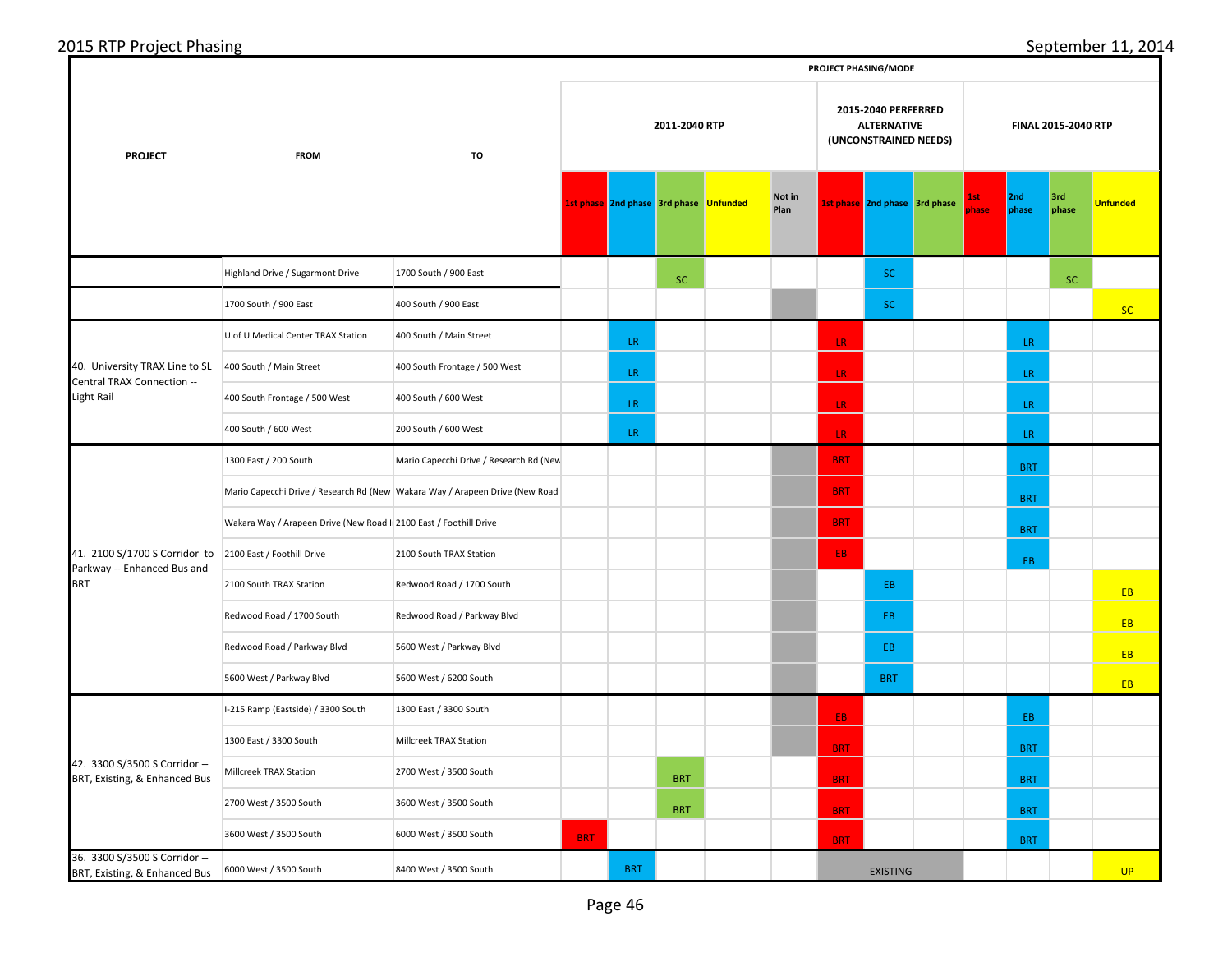| 2015<br>--<br>Phasing<br>- 1.) pr<br>$\sim$<br>⊐ا ∪. | $\sim$ $\sim$<br>ວtember<br>∫≏r<br>- U - F |
|------------------------------------------------------|--------------------------------------------|
|                                                      | <b>DROIECT DUASING/MODE</b>                |

|                                                                                                                   |                                                                    |                                          |                                                                                     |                                        |            |  |                |            | PROJECT PHASING/MODE          | FINAL 2015-2040 RTP<br>3rd<br>2nd<br>lst.<br><b>Unfunded</b><br>phase<br>phase<br>hase<br>EB<br>EB<br>EB.<br><b>EB</b><br><b>EB</b><br>EB.<br>EB.<br>EB |            |     |  |            |
|-------------------------------------------------------------------------------------------------------------------|--------------------------------------------------------------------|------------------------------------------|-------------------------------------------------------------------------------------|----------------------------------------|------------|--|----------------|------------|-------------------------------|---------------------------------------------------------------------------------------------------------------------------------------------------------|------------|-----|--|------------|
| <b>PROJECT</b>                                                                                                    | <b>FROM</b>                                                        | TO                                       | 2015-2040 PERFERRED<br>2011-2040 RTP<br><b>ALTERNATIVE</b><br>(UNCONSTRAINED NEEDS) |                                        |            |  |                |            |                               |                                                                                                                                                         |            |     |  |            |
|                                                                                                                   |                                                                    |                                          |                                                                                     | 1st phase 2nd phase 3rd phase Unfunded |            |  | Not in<br>Plan |            | 1st phase 2nd phase 3rd phase |                                                                                                                                                         |            |     |  |            |
| 43. 3900 S/4100 S. Corridor --                                                                                    | I-215 (Eastside) Ramp / 3900 South                                 | Meadowbrook TRAX Station                 |                                                                                     |                                        | EB.        |  |                | EB.        |                               |                                                                                                                                                         |            |     |  |            |
| <b>Enhanced Bus</b>                                                                                               | Meadowbrook TRAX Station                                           | 5600 West / 4100 South                   |                                                                                     |                                        |            |  |                | EB.        |                               |                                                                                                                                                         |            |     |  |            |
|                                                                                                                   | 4500 South / I-215 (Eastside)                                      | 1300 East / Murray Holladay Rd           |                                                                                     | EB.                                    |            |  |                |            |                               |                                                                                                                                                         |            |     |  |            |
| 44a. 4500 S/4700 S Corridor<br><b>East Millcreek-Murray</b>                                                       | 1300 East / Murray Holladay Rd                                     | 1300 East / 4500 South                   |                                                                                     | EB.                                    |            |  |                |            |                               |                                                                                                                                                         |            |     |  |            |
| Segment) -- Enhanced Bus                                                                                          | 1300 East / 4500 South                                             | 500 East / 4500 South                    |                                                                                     | EB.                                    |            |  |                | EB.        |                               |                                                                                                                                                         |            |     |  |            |
|                                                                                                                   | 500 East / 4500 South                                              | State Street / 4500 South                |                                                                                     | EB.                                    |            |  |                | EB.        |                               |                                                                                                                                                         |            |     |  |            |
|                                                                                                                   | State Street / 4500 South                                          | Murray Central TRAX Station              |                                                                                     | EB.                                    | <b>BRT</b> |  |                | EB.        |                               |                                                                                                                                                         | EB.        |     |  |            |
| 44b. 4500 S/4700 S Corridor<br>(Taylorsville-Murray Segment) -- Murray Central TRAX Station<br>Enhanced Bus & BRT |                                                                    | 4530 South / Riverboat Road              |                                                                                     | EB.                                    | <b>BRT</b> |  |                | EB.        |                               |                                                                                                                                                         | EB.        |     |  |            |
|                                                                                                                   | 4530 South / Riverboat Road                                        | 4700 South / Redwood Road                |                                                                                     | EB.                                    | <b>BRT</b> |  |                | <b>BRT</b> |                               |                                                                                                                                                         | <b>BRT</b> |     |  |            |
| 44c. 4500 S/4700 S Corridor<br>(Taylorsville-5600 W Segment)                                                      | 4700 South / Redwood Road                                          | 4700 South / 2700 West                   |                                                                                     |                                        |            |  |                | EB.        |                               |                                                                                                                                                         |            | EB. |  |            |
| Enhanced Bus                                                                                                      | 4700 South / 2700 West                                             | 4700 South / 5600 West                   |                                                                                     |                                        |            |  |                | EB.        |                               |                                                                                                                                                         |            | EB  |  |            |
|                                                                                                                   | Little Cottonwood Canyon                                           | Big Cottonwood Canyon Park and Ride      |                                                                                     |                                        | EB.        |  |                |            | EB                            |                                                                                                                                                         |            |     |  | <b>EB</b>  |
|                                                                                                                   | Big Cottonwood Park and Ride                                       | 6200 South / I-215 (Eastside)            |                                                                                     |                                        | <b>BRT</b> |  |                |            | <b>BRT</b>                    |                                                                                                                                                         |            |     |  | <b>BRT</b> |
|                                                                                                                   | 6200 South / I-215 (Eastside)                                      | Fort Union Transit Center                |                                                                                     |                                        | <b>BRT</b> |  |                |            | <b>BRT</b>                    |                                                                                                                                                         |            |     |  | <b>BRT</b> |
|                                                                                                                   | Fort Union Transit Center                                          | 900 East / Fort Union Blvd               |                                                                                     |                                        | <b>BRT</b> |  |                |            | <b>BRT</b>                    |                                                                                                                                                         |            |     |  | <b>BRT</b> |
| 45. Cottonwood Kearns<br>Corridor -- Enhanced Bus & BRT                                                           | 900 East / Fort Union Blvd                                         | State Street / Fort Union Blvd           |                                                                                     |                                        | <b>BRT</b> |  |                |            | <b>BRT</b>                    |                                                                                                                                                         |            |     |  | <b>BRT</b> |
|                                                                                                                   | State Street / Fort Union Blvd                                     | Red Line (Bingham Junction) TRAX Station |                                                                                     |                                        | <b>BRT</b> |  |                |            | <b>BRT</b>                    |                                                                                                                                                         |            |     |  | <b>BRT</b> |
|                                                                                                                   | Red Line (Bingham Junction) TRAX Station 7000 South / Redwood Road |                                          |                                                                                     |                                        | EB.        |  |                |            | EB.                           |                                                                                                                                                         |            |     |  | EB         |
|                                                                                                                   | 7000 South / Redwood Road                                          | Bennion Blvd / Redwood Road              |                                                                                     |                                        |            |  |                |            | <b>BRT</b>                    |                                                                                                                                                         |            |     |  | <b>BRT</b> |
|                                                                                                                   | Bennion Blvd / Redwood Road                                        | Bennion Blvd / 5600 West                 |                                                                                     |                                        |            |  |                |            | EB.                           |                                                                                                                                                         |            |     |  | <b>EB</b>  |